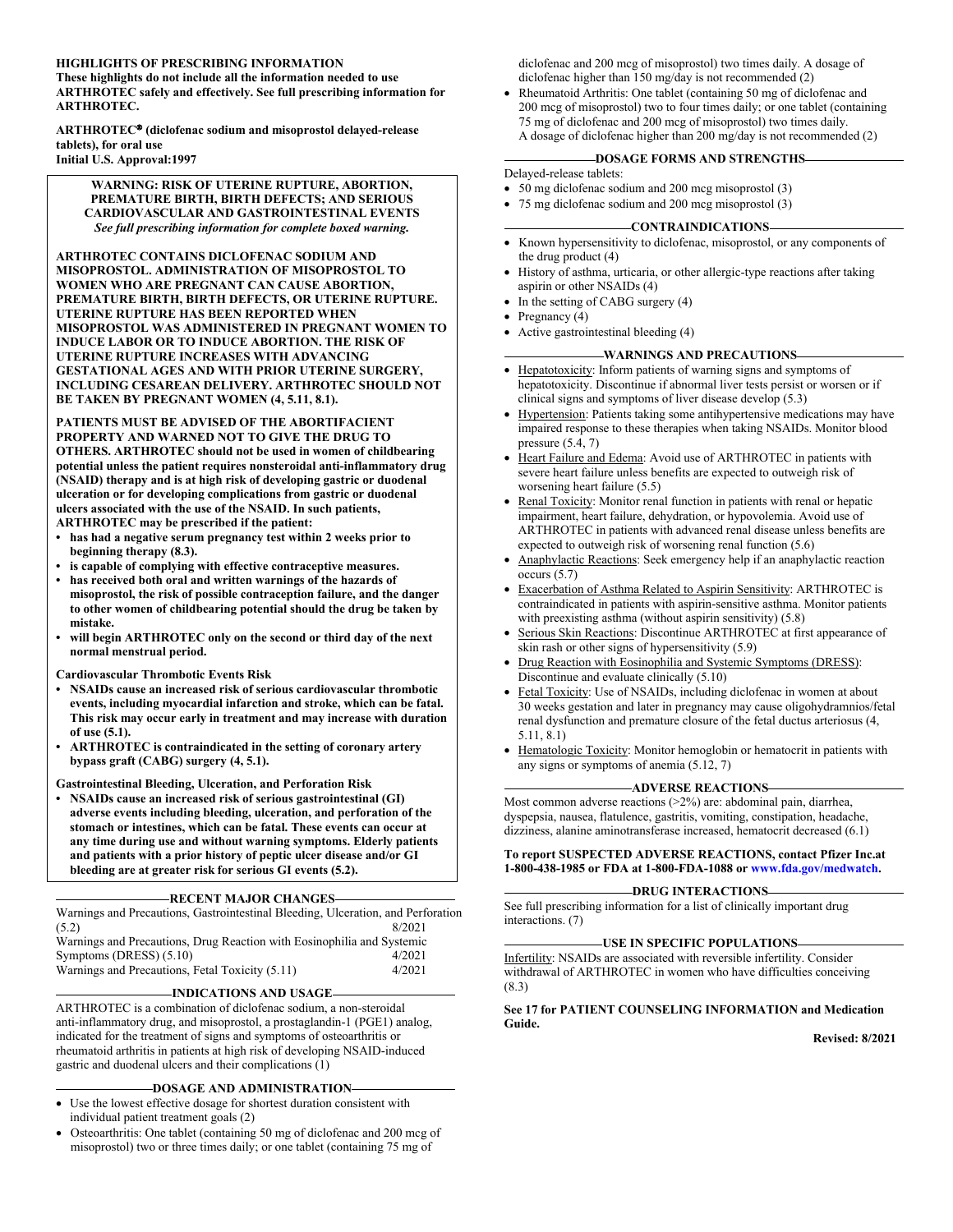#### **FULL PRESCRIBING INFORMATION: CONTENTS\***

|              |                                                      | WARNING: RISK OF UTERINE RUPTURE, ABORTION,            |  |  |  |
|--------------|------------------------------------------------------|--------------------------------------------------------|--|--|--|
|              |                                                      | PREMATURE BIRTH, BIRTH DEFECTS; AND SERIOUS            |  |  |  |
|              | <b>CARDIOVASCULAR AND GASTROINTESTINAL</b>           |                                                        |  |  |  |
|              | <b>EVENTS</b>                                        |                                                        |  |  |  |
| 1            |                                                      | <b>INDICATIONS AND USAGE</b>                           |  |  |  |
| $\mathbf{2}$ |                                                      | <b>DOSAGE AND ADMINISTRATION</b>                       |  |  |  |
| 3            |                                                      | <b>DOSAGE FORMS AND STRENGTHS</b>                      |  |  |  |
| 4            |                                                      | <b>CONTRAINDICATIONS</b>                               |  |  |  |
| 5            |                                                      | <b>WARNINGS AND PRECAUTIONS</b>                        |  |  |  |
|              | 5.1                                                  | Cardiovascular Thrombotic Events                       |  |  |  |
|              | 5.2                                                  | Gastrointestinal Bleeding, Ulceration, and Perforation |  |  |  |
|              | 5.3<br>Hepatotoxicity                                |                                                        |  |  |  |
|              |                                                      | 5.4 Hypertension                                       |  |  |  |
|              |                                                      | 5.5 Heart Failure and Edema                            |  |  |  |
|              | 5.6                                                  | Renal Toxicity and Hyperkalemia                        |  |  |  |
|              | 5.7                                                  | Anaphylactic Reactions                                 |  |  |  |
|              | 5.8                                                  | Exacerbation of Asthma Related to Aspirin Sensitivity  |  |  |  |
|              | 5.9                                                  | Serious Skin Reactions                                 |  |  |  |
|              | 5.10<br>Drug Reaction with Eosinophilia and Systemic |                                                        |  |  |  |
|              |                                                      | Symptoms (DRESS)                                       |  |  |  |
|              | 5.11                                                 | <b>Fetal Toxicity</b>                                  |  |  |  |
|              | 5.12                                                 | Hematologic Toxicity                                   |  |  |  |
|              | 5.13                                                 | Masking of Inflammation and Fever                      |  |  |  |

5.14 Laboratory Monitoring

# **6 ADVERSE REACTIONS**

 $\mathcal{L} = \{ \mathcal{L} = \{ \mathcal{L} = \{ \mathcal{L} = \{ \mathcal{L} = \{ \mathcal{L} = \{ \mathcal{L} = \{ \mathcal{L} = \{ \mathcal{L} = \{ \mathcal{L} = \{ \mathcal{L} = \{ \mathcal{L} = \{ \mathcal{L} = \{ \mathcal{L} = \{ \mathcal{L} = \{ \mathcal{L} = \{ \mathcal{L} = \{ \mathcal{L} = \{ \mathcal{L} = \{ \mathcal{L} = \{ \mathcal{L} = \{ \mathcal{L} = \{ \mathcal{L} = \{ \mathcal{L} = \{ \mathcal{$ 

**\_\_\_\_\_\_\_\_\_\_\_\_\_\_\_\_\_\_\_\_\_\_\_\_\_\_\_\_\_\_\_\_\_\_\_\_\_\_\_\_\_\_\_\_\_\_\_\_\_\_\_\_\_\_\_\_\_\_\_\_\_\_\_\_\_\_\_\_\_\_\_\_\_\_\_\_\_\_\_\_\_\_\_\_\_\_\_\_\_\_\_\_\_\_\_\_\_\_\_\_\_\_\_\_\_\_\_\_\_\_\_\_\_\_\_\_\_\_\_\_\_\_\_\_\_\_\_\_\_\_\_\_\_\_\_**

- 
- 6.1 Clinical Trials Experience<br>6.2 Postmarketing Experience Postmarketing Experience
- **7 DRUG INTERACTIONS**
- 
- **8 USE IN SPECIFIC POPULATIONS**
	- 8.1 Pregnancy<br>8.2 Lactation
	- Lactation
	- 8.3 Females and Males of Reproductive Potential<br>8.4 Pediatric Use
	- 8.4 Pediatric Use<br>8.5 Geriatric Use
	- Geriatric Use
- **10 OVERDOSAGE**
- 
- **11 DESCRIPTION 12.1** Mechanism of Action
	- 12.1 Mechanism of Action<br>12.3 Pharmacokinetics
	- **Pharmacokinetics**
- **13 NONCLINICAL TOXICOLOGY**
	- 13.1 Carcinogenesis, Mutagenesis, Impairment of Fertility Animal Toxicology
- **14 CLINICAL STUDIES**
- **16 HOW SUPPLIED/STORAGE AND HANDLING**
- **17 PATIENT COUNSELING INFORMATION**

\* Sections or subsections omitted from the full prescribing information are not listed.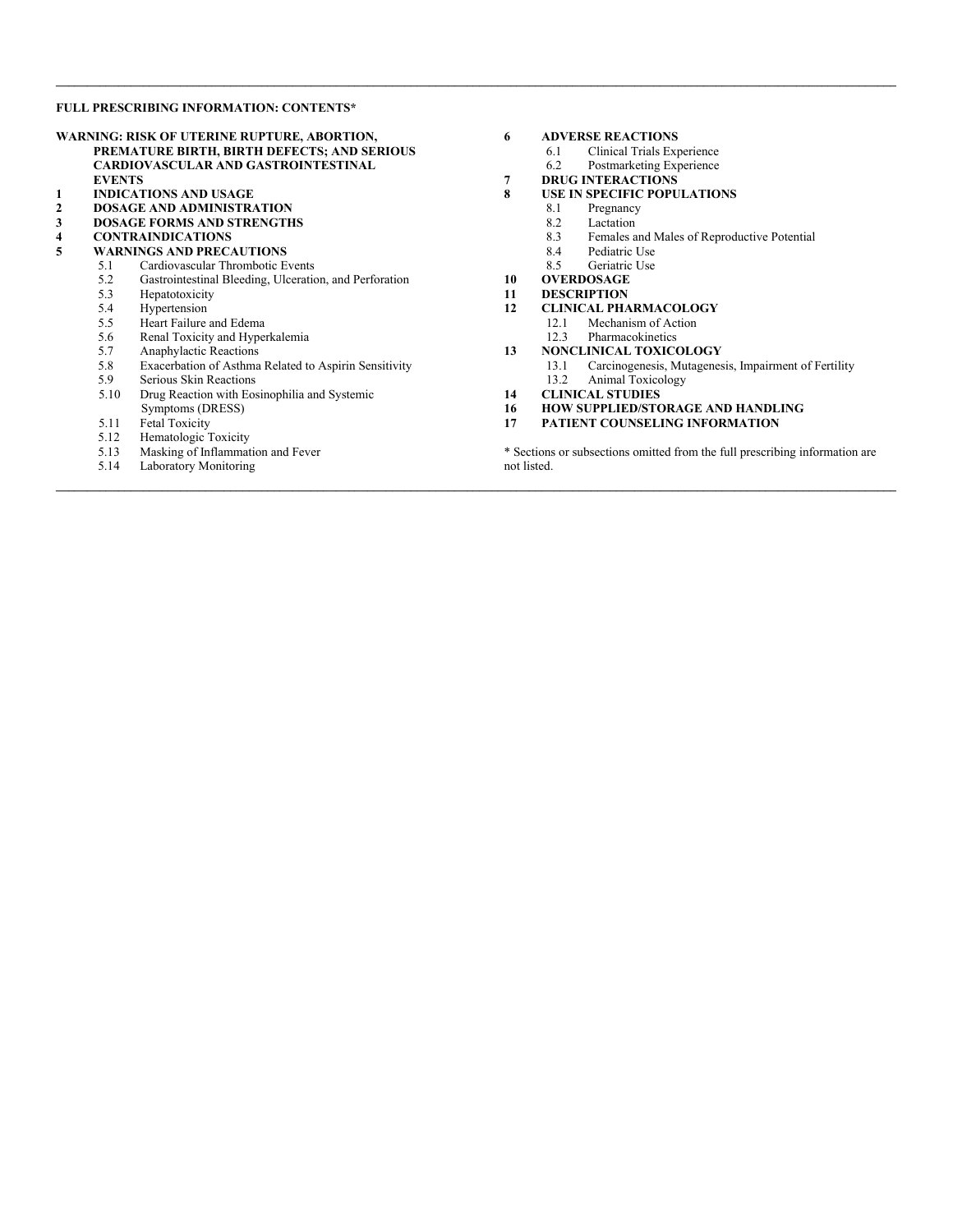# **FULL PRESCRIBING INFORMATION**

## **WARNING: RISK OF UTERINE RUPTURE, ABORTION, PREMATURE BIRTH, BIRTH DEFECTS; AND SERIOUS CARDIOVASCULAR AND GASTROINTESTINAL EVENTS**

ARTHROTEC CONTAINS DICLOFENAC SODIUM AND MISOPROSTOL. ADMINISTRATION OF MISOPROSTOL TO WOMEN WHO ARE PREGNANT CAN CAUSE ABORTION, PREMATURE BIRTH, BIRTH DEFECTS, OR UTERINE RUPTURE. UTERINE RUPTURE HAS BEEN REPORTED WHEN MISOPROSTOL WAS ADMINISTERED IN PREGNANT WOMEN TO INDUCE LABOR OR TO INDUCE ABORTION. THE RISK OF UTERINE RUPTURE INCREASES WITH ADVANCING GESTATIONAL AGES AND WITH PRIOR UTERINE SURGERY, INCLUDING CESAREAN DELIVERY. ARTHROTEC SHOULD NOT BE TAKEN BY PREGNANT WOMEN *[see Contraindications (4)*, *Warnings and Precautions (5.11), and Use in Specific Populations (8.1)]*.

PATIENTS MUST BE ADVISED OF THE ABORTIFACIENT PROPERTY AND WARNED NOT TO GIVE THE DRUG TO OTHERS. ARTHROTEC should not be used in women of childbearing potential unless the patient requires nonsteroidal anti-inflammatory drug (NSAID) therapy and is at high risk of developing gastric or duodenal ulceration or for developing complications from gastric or duodenal ulcers associated with the use of the NSAID*.* In such patients, ARTHROTEC may be prescribed if the patient:

- has had a negative serum pregnancy test within 2 weeks prior to beginning therapy.
- is capable of complying with effective contraceptive measures.
- has received both oral and written warnings of the hazards of misoprostol, the risk of possible contraception failure, and the danger to other women of childbearing potential should the drug be taken by mistake.
- will begin ARTHROTEC only on the second or third day of the next normal menstrual period *[see Use in Specific Populations (8.3)].*

## **Cardiovascular Thrombotic Events**

- NSAIDs cause an increased risk of serious cardiovascular thrombotic events, including myocardial infarction, and stroke, which can be fatal. This risk may occur early in treatment and may increase with duration of use *[see Warnings and Precautions (5.1)]*.
- ARTHROTEC is contraindicated in the setting of coronary artery bypass graft (CABG) surgery *[see Contraindications (4)*, *and Warnings and Precautions (5.1)]*.

## **Gastrointestinal Bleeding, Ulceration, and Perforation**

NSAIDs cause an increased risk of serious gastrointestinal (GI) adverse events including bleeding, ulceration, and perforation of the stomach or intestines, which can be fatal. These events can occur at any time during use and without warning symptoms. Elderly patients and patients with a prior history of peptic ulcer disease and/or GI bleeding are at greater risk for serious GI events *[see Warnings and Precautions (5.2)]*.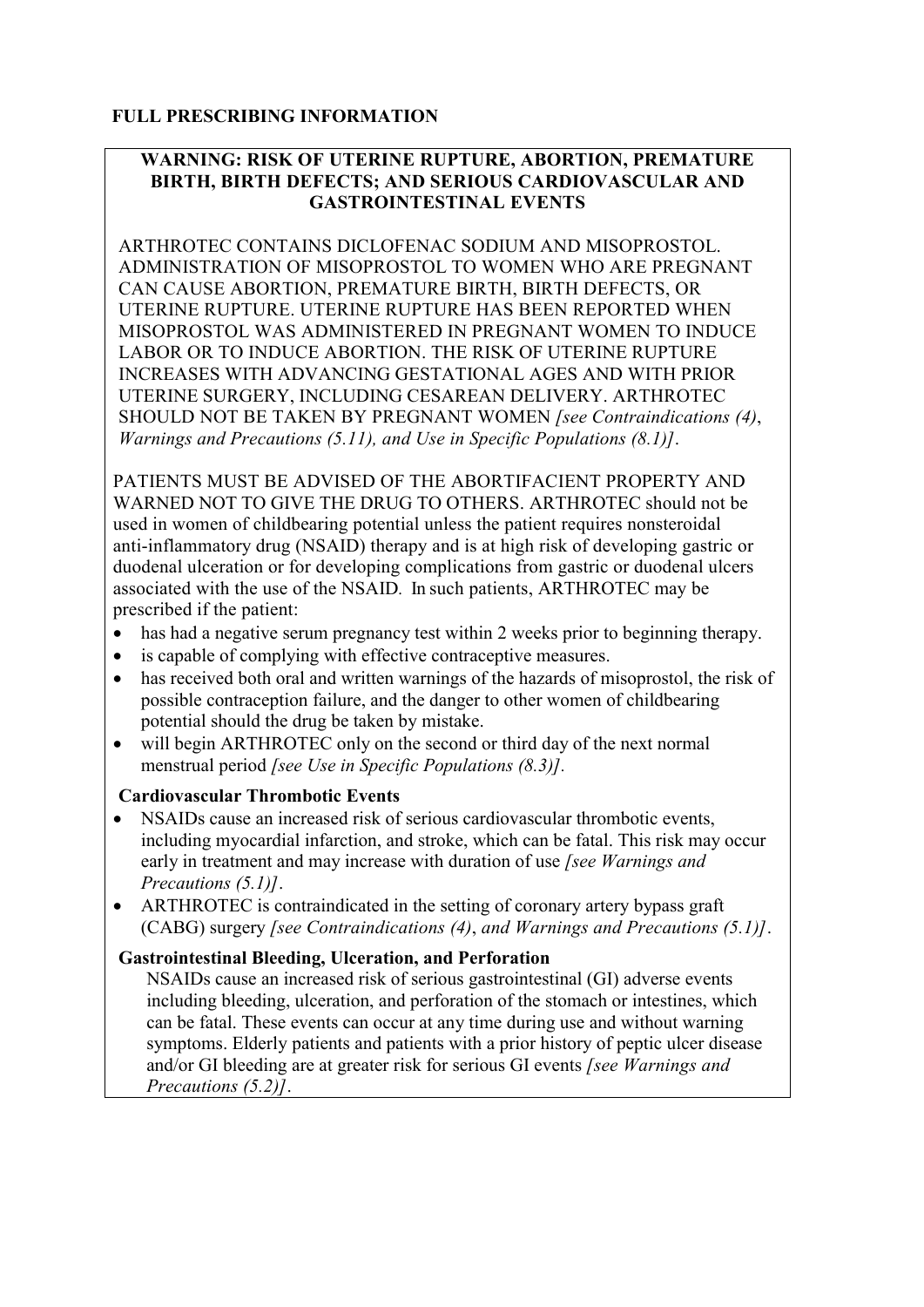# **1 INDICATIONS AND USAGE**

ARTHROTEC is indicated for treatment of the signs and symptoms of osteoarthritis or rheumatoid arthritis in patients at high risk of developing NSAID-induced gastric and duodenal ulcers and their complications. For a list of factors that may increase the risk of NSAID-induced gastric and duodenal ulcers and their complications *[see Warnings and Precautions (5.2)]*.

# **2 DOSAGE AND ADMINISTRATION**

Carefully consider the potential benefits and risks of ARTHROTEC and other treatment options before deciding to use ARTHROTEC. Use the lowest effective dosage for the shortest duration consistent with individual patient treatment goals *[see Warnings and Precautions (5)]*.

After observing the response to initial therapy with ARTHROTEC, the dose and frequency should be adjusted to suit an individual patient's needs.

For the relief of rheumatoid arthritis and osteoarthritis, the dosage is given below.

ARTHROTEC is administered as ARTHROTEC 50 (50 mg diclofenac sodium and 200 mcg misoprostol) or as ARTHROTEC 75 (75 mg diclofenac sodium and 200 mcg misoprostol).

Note: See *Special Dosing Considerations* section below.

For osteoarthritis, the dosage for maximal GI mucosal protection is ARTHROTEC 50 three times a day. For patients who experience intolerance, ARTHROTEC 75 two times a day or ARTHROTEC 50 two times a day can be used, but are less effective in preventing ulcers. This fixed combination product, ARTHROTEC, is not recommended for patients who would not receive the appropriate dose of both ingredients. Doses of the components delivered with these regimens are as follows:

|                     | <b>Osteoarthritis</b><br>regimen | Diclofenac sodium<br>(mg/day) | <b>Misoprostol</b><br>(mcg/day) |
|---------------------|----------------------------------|-------------------------------|---------------------------------|
| <b>ARTHROTEC 50</b> | three times a day                | 150                           | 600                             |
|                     | two times a day                  | 100                           | 400                             |
| <b>ARTHROTEC 75</b> | two times a day                  | l 50                          | 400                             |

For rheumatoid arthritis*,* the dosage is ARTHROTEC 50 three or four times a day. For patients who experience intolerance, ARTHROTEC 75 two times a day or ARTHROTEC 50 two times a day can be used, but are less effective in preventing ulcers. This fixed combination product, ARTHROTEC, is not recommended for patients who would not receive the appropriate dose of both ingredients. Doses of the components delivered with these regimens are as follows: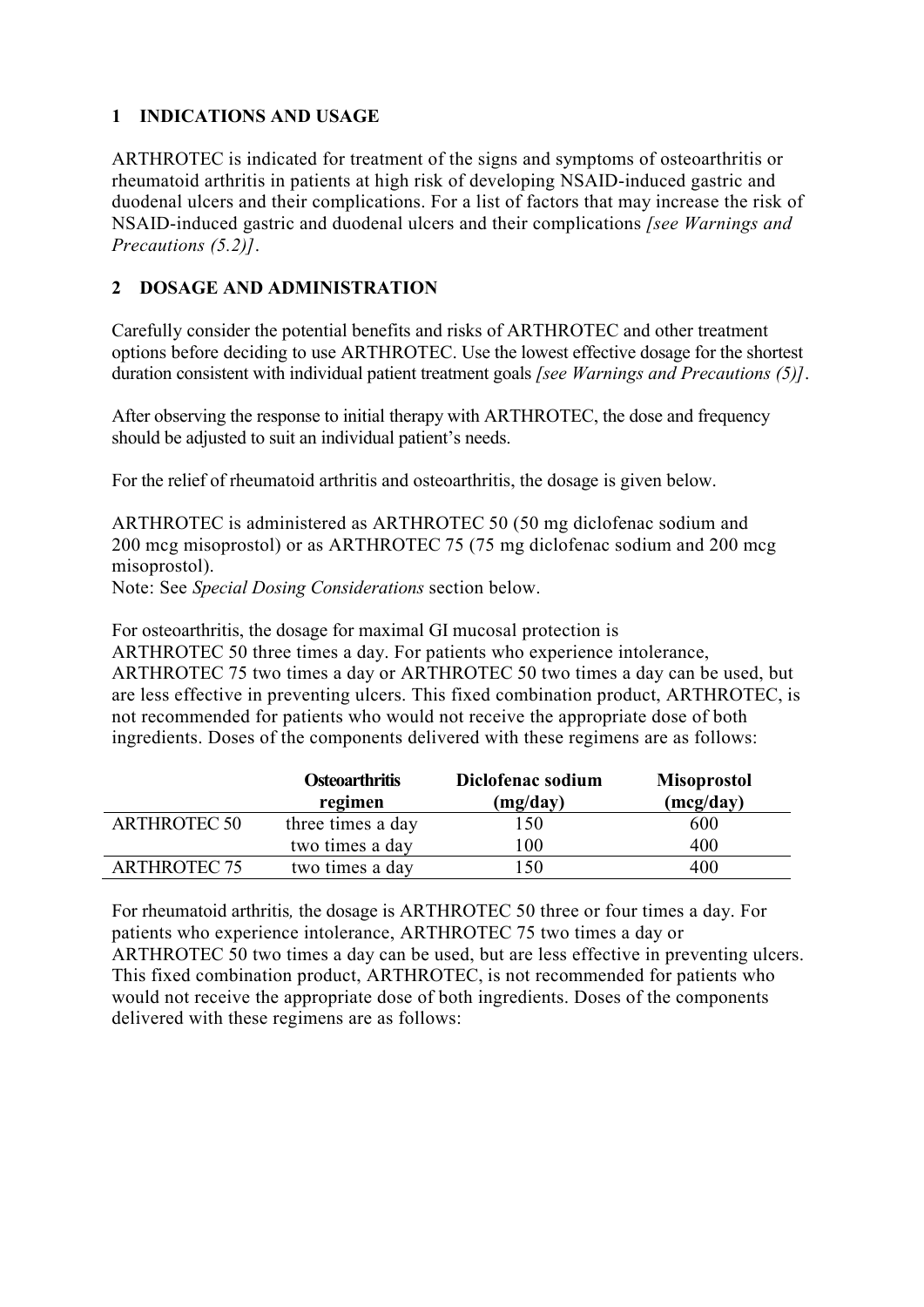|                     | <b>Rheumatoid</b><br><b>Arthritis</b><br>regimen | Diclofenac sodium<br>(mg/day) | <b>Misoprostol</b><br>(mcg/day) |
|---------------------|--------------------------------------------------|-------------------------------|---------------------------------|
| <b>ARTHROTEC 50</b> | four times a day                                 | 200                           | 800                             |
|                     | three times a day                                | 150                           | 600                             |
|                     | two times a day                                  | 100                           | 400                             |
| <b>ARTHROTEC 75</b> | two times a day                                  | l 50                          | 400                             |

## **Special Dosing Considerations:**

ARTHROTEC contains misoprostol, which provides protection against gastric and duodenal ulcers *[see Clinical Studies (14)]*. For gastric ulcer prevention, the 200 mcg four and three times a day regimens are therapeutically equivalent, but more protective than the two times a day regimen. For duodenal ulcer prevention, the four times a day regimen is more protective than the three or two times a day regimens. However, the four times a day regimen is less well tolerated than the three times a day regimen because of usually self-limited diarrhea related to the misoprostol dose *[see Adverse Reactions (6.1)]*, and the two times a day regimen may be better tolerated than three times a day in some patients.

Dosages may be individualized using the separate products (misoprostol and diclofenac sodium), after which the patient may be changed to the appropriate dose of ARTHROTEC. If clinically indicated, misoprostol co-therapy with ARTHROTEC, or use of the individual components to optimize the misoprostol dose and/or frequency of administration, may be appropriate. The total dose of misoprostol should not exceed 800 mcg/day, and no more than 200 mcg of misoprostol should be administered at any one time. Doses of diclofenac sodium higher than 150 mg/day in osteoarthritis or higher than 200 mg/day in rheumatoid arthritis are not recommended.

When concomitant use of CYP2C9 inhibitors is necessary, the total daily dose of diclofenac should not exceed the lowest recommended dose of ARTHROTEC 50 two times a day.

For additional information, it may be helpful to refer to the prescribing information for the individual products of diclofenac sodium and misoprostol.

## **3 DOSAGE FORMS AND STRENGTHS**

Delayed-release tablets:

- 50 mg diclofenac sodium and 200 mcg misoprostol as round, biconvex, white to off-white tablets imprinted with four "A's" encircling a "50" in the middle on one side and "SEARLE" and "1411" on the other.
- 75 mg diclofenac sodium and 200 mcg misoprostol as round, biconvex, white to off-white tablets imprinted with four "A's" encircling a "75" in the middle on one side and "SEARLE" and "1421" on the other.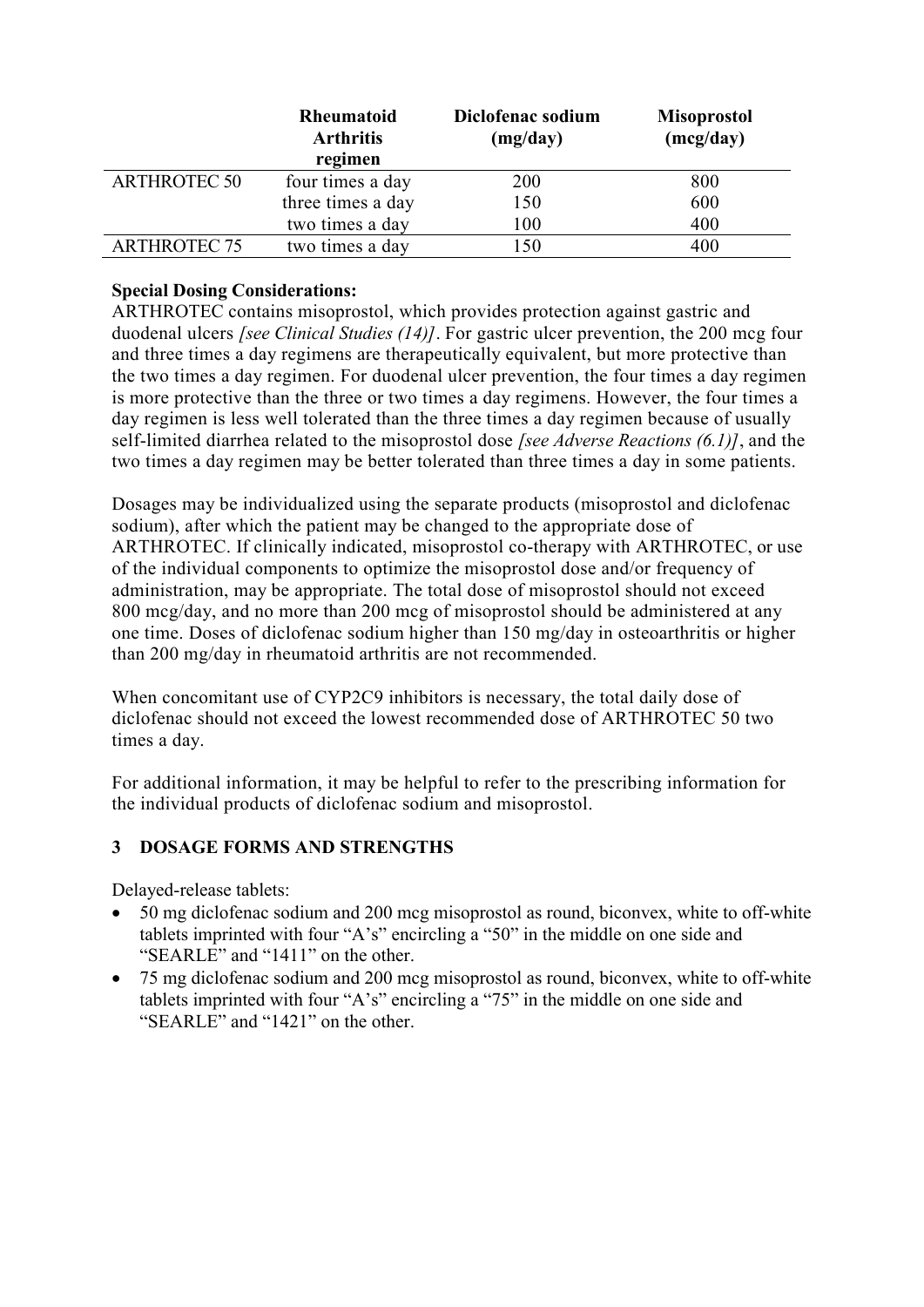# **4 CONTRAINDICATIONS**

ARTHROTEC is contraindicated in the following patients:

- Known hypersensitivity (e.g., anaphylactic reactions and serious skin reactions) to diclofenac sodium and misoprostol, other prostaglandins, or any components of the drug product *[see Warnings and Precautions (5.7, 5.9)]*
- History of asthma, urticaria, or other allergic-type reactions after taking aspirin or other NSAIDs. Severe, sometimes fatal, anaphylactic reactions to NSAIDs have been reported in such patients *[see Warnings and Precautions (5.7, 5.8)]*
- In the setting of coronary artery bypass graft (CABG) surgery *[see Warnings and Precautions (5.1)]*
- Pregnancy. Use of ARTHROTEC during pregnancy can result in maternal and fetal harm, including abortion, premature birth, birth defects, and uterine rupture *[see Use in Specific Populations (8.1)]*
- Active gastrointestinal bleeding *[see Warnings and Precautions (5.2)]*

# **5 WARNINGS AND PRECAUTIONS**

## **5.1 Cardiovascular Thrombotic Events**

Clinical trials of several cyclooxygenase-2 (COX-2) selective and nonselective NSAIDs of up to three years duration have shown an increased risk of serious cardiovascular (CV) thrombotic events, including myocardial infarction (MI) and stroke, which can be fatal. Based on available data, it is unclear that the risk for CV thrombotic events is similar for all NSAIDs. The relative increase in serious CV thrombotic events over baseline conferred by NSAID use appears to be similar in those with and without known CV disease or risk factors for CV disease. However, patients with known CV disease or risk factors had a higher absolute incidence of excess serious CV thrombotic events, due to their increased baseline rate. Some observational studies found that this increased risk of serious CV thrombotic events began as early as the first weeks of treatment. The increase in CV thrombotic risk has been observed most consistently at higher doses.

To minimize the potential risk for an adverse CV event in NSAID-treated patients, use the lowest effective dose for the shortest duration possible. Physicians and patients should remain alert for the development of such events, throughout the entire treatment course, even in the absence of previous CV symptoms. Patients should be informed about the symptoms of serious CV events and the steps to take if they occur.

There is no consistent evidence that concurrent use of aspirin mitigates the increased risk of serious CV thrombotic events associated with NSAID use. The concurrent use of aspirin and an NSAID, such as diclofenac, increases the risk of serious gastrointestinal (GI) events *[see Warnings and Precautions (5.2)]*.

## Status Post Coronary Artery Bypass Graft (CABG) Surgery

Two large, controlled clinical trials of a COX-2 selective NSAID for the treatment of pain in the first 10 to 14 days following CABG surgery found an increased incidence of myocardial infarction and stroke. NSAIDs are contraindicated in the setting of CABG *[see Contraindications (4)]*.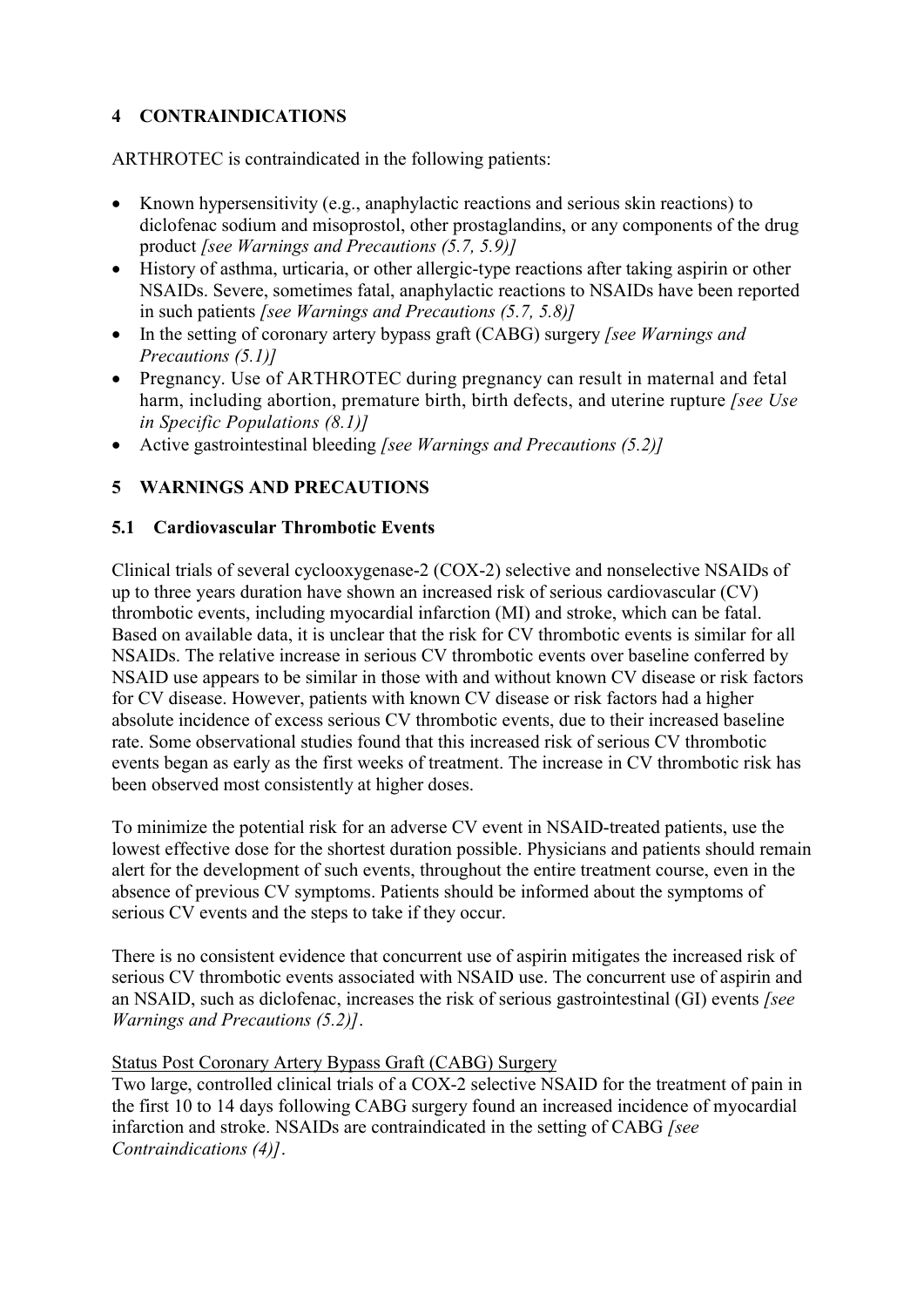## Post-MI Patients

Observational studies conducted in the Danish National Registry have demonstrated that patients treated with NSAIDs in the post-MI period were at increased risk of reinfarction, CV-related death, and all-cause mortality beginning in the first week of treatment. In this same cohort, the incidence of death in the first year post-MI was 20 per 100 person years in NSAID-treated patients compared to 12 per 100 person years in non-NSAID exposed patients. Although the absolute rate of death declined somewhat after the first year post-MI, the increased relative risk of death in NSAID users persisted over at least the next four years of follow-up.

Avoid the use of ARTHROTEC in patients with a recent MI unless the benefits are expected to outweigh the risk of recurrent CV thrombotic events. If ARTHROTEC is used in patients with a recent MI, monitor patients for signs of cardiac ischemia.

# **5.2 Gastrointestinal Bleeding, Ulceration, and Perforation**

NSAIDs, including diclofenac, cause serious gastrointestinal (GI) adverse events including inflammation, bleeding, ulceration, and perforation of the esophagus, stomach, small intestine, or large intestine, which can be fatal. These serious adverse events can occur at any time, with or without warning symptoms, in patients treated with NSAIDs. Only one in five patients who develop a serious upper GI adverse event on NSAID therapy is symptomatic. Upper GI ulcers, gross bleeding, or perforation caused by NSAIDs occurred in approximately 1% of patients treated for 3 to 6 months, and in about 2% to 4% of patients treated for one year. However, even short-term NSAID therapy is not without risk.

## Risk Factors for GI Bleeding, Ulceration, and Perforation

Patients with a prior history of peptic ulcer disease and/or GI bleeding who used NSAIDs had a greater than 10-fold increased risk for developing a GI bleed compared to patients without these risk factors. Other factors that increase the risk of GI bleeding in patients treated with NSAIDs include longer duration of NSAID therapy; concomitant use of oral corticosteroids, antiplatelet drugs (such as aspirin), anticoagulants, or selective serotonin reuptake inhibitors (SSRIs); smoking; use of alcohol; older age; and poor general health status. Most postmarketing reports of fatal GI events occurred in elderly or debilitated patients. Additionally, patients with advanced liver disease and/or coagulopathy are at increased risk for GI bleeding.

Strategies to Minimize the GI Risks in NSAID-treated patients:

- Use the lowest effective dosage for the shortest possible duration.
- Avoid administration of more than one NSAID at a time.
- Avoid use in patients at high risk unless benefits are expected to outweigh the increased risk of bleeding. For such patients, as well as those with active GI bleeding, consider alternate therapies other than NSAIDs.
- Remain alert for signs and symptoms of GI ulceration and bleeding during NSAID therapy.
- If a serious GI adverse event is suspected, promptly initiate evaluation and treatment, and discontinue ARTHROTEC until a serious GI adverse event is ruled out.
- In the setting of concomitant use of low-dose aspirin for cardiac prophylaxis, monitor patients more closely for evidence of GI bleeding *[see Drug Interactions (7)]*.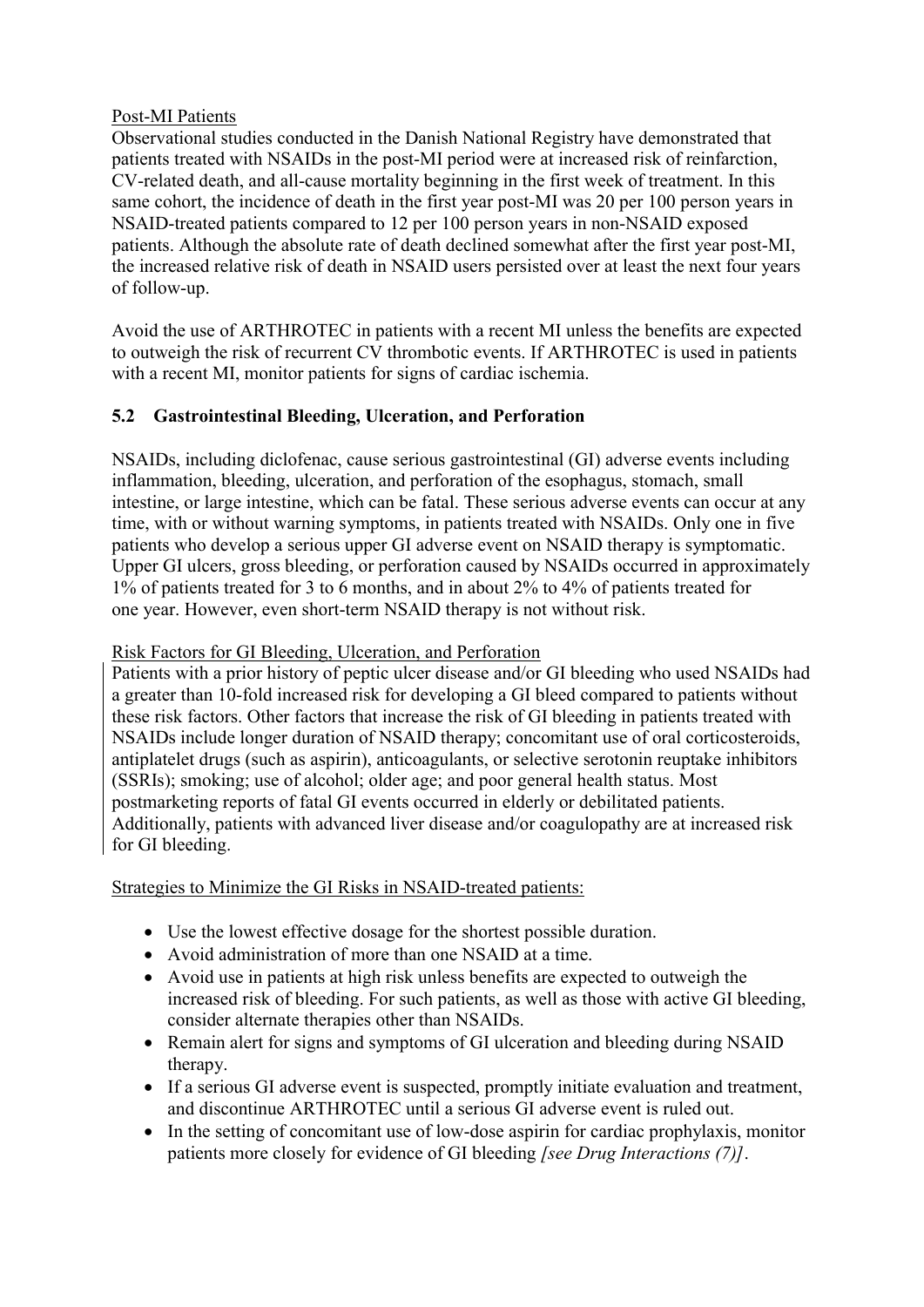# **5.3 Hepatotoxicity**

In clinical trials with ARTHROTEC, meaningful elevation of alanine aminotransferase (ALT) (serum glutamic pyruvic transaminase [SGPT], more than 3 times the upper limit of the normal range [ULN]) occurred in 1.6% of 2,184 patients treated with ARTHROTEC and in 1.4% of 1,691 patients treated with diclofenac sodium. These increases were generally transient, and enzyme levels returned to within the normal range upon discontinuation of therapy with ARTHROTEC. The misoprostol component of ARTHROTEC does not appear to exacerbate the hepatic effects caused by the diclofenac sodium component.

In clinical trials of diclofenac-containing products, meaningful elevations (i.e., more than 3 times the ULN) of aspartate aminotransferase (AST) (serum glutamic-oxaloacetic transaminase [SGOT]) occurred in about 2% of approximately 5,700 patients at some time during diclofenac treatment (ALT was not measured in all studies).

In a large, open-label, controlled trial of 3,700 patients treated with oral diclofenac sodium for 2 to 6 months, patients were monitored first at 8 weeks and 1,200 patients were monitored again at 24 weeks. Meaningful elevations of ALT and/or AST occurred in about 4% of patients and included marked elevations (i.e., greater than 8 times the ULN) in about 1% of the 3,700 patients. In that open-label study, a higher incidence of borderline (less than 3 times the ULN), moderate (3 to 8 times the ULN), and marked (greater than 8 times the ULN) elevations of ALT or AST was observed in patients receiving diclofenac when compared to other NSAIDs. Elevations in transaminases were seen more frequently in patients with osteoarthritis than in those with rheumatoid arthritis.

Almost all meaningful elevations in transaminases were detected before patients became symptomatic. Abnormal tests occurred during the first 2 months of therapy with diclofenac in 42 of the 51 patients in all trials who developed marked transaminase elevations.

In postmarketing reports, cases of drug-induced hepatotoxicity have been reported in the first month, and in some cases, the first 2 months of therapy, but can occur at any time during treatment with diclofenac. Postmarketing surveillance has reported cases of severe hepatic reactions, including liver necrosis, jaundice, fulminant hepatitis with and without jaundice, and liver failure. Some of these reported cases resulted in fatalities or liver transplantation.

In a European retrospective population-based, case-controlled study, 10 cases of diclofenac associated drug-induced liver injury with current use compared with non-use of diclofenac were associated with a statistically significant 4-fold adjusted odds ratio of liver injury. In this particular study, based on an overall number of 10 cases of liver injury associated with diclofenac, the adjusted odds ratio increased further with female gender, doses of 150 mg or more, and duration of use for more than 90 days.

Physicians should measure transaminases at baseline and periodically in patients receiving long-term therapy with diclofenac, because severe hepatotoxicity may develop without a prodrome of distinguishing symptoms. The optimum times for making the first and subsequent transaminase measurements are not known. Based on clinical trial data and postmarketing experiences, transaminases should be monitored within 4 to 8 weeks after initiating treatment with diclofenac. However, severe hepatic reactions can occur at any time during treatment with diclofenac.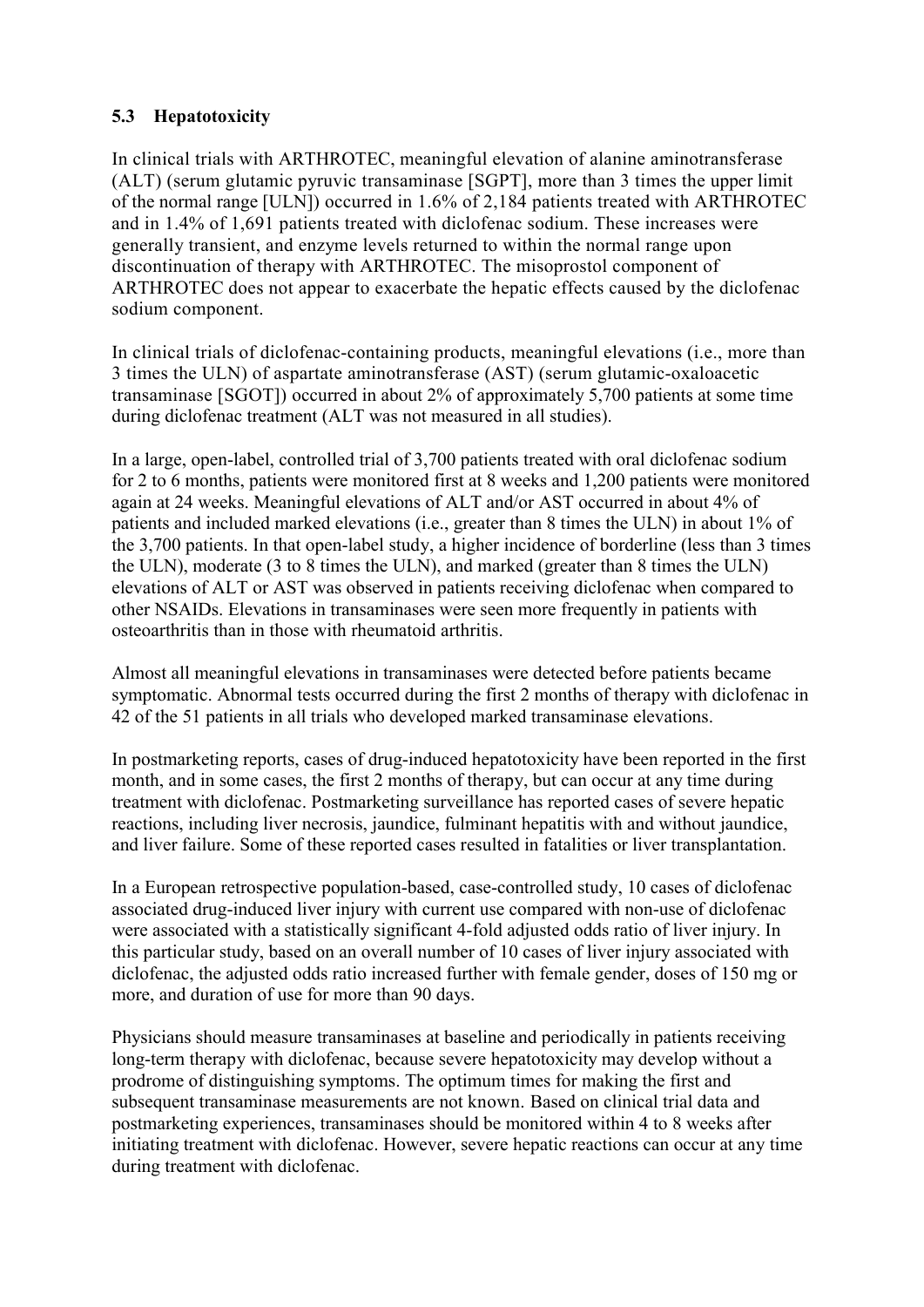If abnormal liver tests persist or worsen, if clinical signs and/or symptoms consistent with liver disease develop, or if systemic manifestations occur (e.g., eosinophilia, rash, abdominal pain, diarrhea, dark urine, etc.), ARTHROTEC should be discontinued immediately.

Inform patients of the warning signs and symptoms of hepatotoxicity (e.g., nausea, fatigue, lethargy, diarrhea, pruritus, jaundice, right upper quadrant tenderness, and "flu-like" symptoms). If clinical signs and symptoms consistent with liver disease develop, or if systemic manifestations occur (e.g., eosinophilia, rash, etc.), discontinue ARTHROTEC immediately, and perform a clinical evaluation of the patient.

To minimize the potential risk for an adverse liver related event in patients treated with ARTHROTEC, the lowest effective dose should be used for the shortest duration possible. Exercise caution when prescribing ARTHROTEC with concomitant drugs that are known to be potentially hepatotoxic (e.g., antibiotics, anti-epileptics).

# **5.4 Hypertension**

NSAIDs, including diclofenac, a component of ARTHROTEC, can lead to new onset of hypertension or worsening of pre-existing hypertension, either of which may contribute to the increased incidence of CV events. Patients taking angiotensin converting enzyme (ACE) inhibitors, thiazide diuretics, or loop diuretics may have impaired response to these therapies when taking NSAIDs *[see Drug Interactions (7)]*.

Monitor blood pressure (BP) during the initiation of NSAID treatment and throughout the course of therapy.

# **5.5 Heart Failure and Edema**

The Coxib and traditional NSAID Trialists' Collaboration meta-analysis of randomized controlled trials demonstrated an approximately two-fold increase in hospitalizations for heart failure in COX-2 selective-treated patients and nonselective NSAID-treated patients compared to placebo-treated patients. In a Danish National Registry study of patients with heart failure, NSAID use increased the risk of MI, hospitalization for heart failure, and death.

Additionally, fluid retention and edema have been observed in some patients treated with NSAIDs. Use of diclofenac may blunt the CV effects of several therapeutic agents used to treat these medical conditions (e.g., diuretics, ACE inhibitors, or angiotensin receptor blockers [ARBs]) *[see Drug Interactions (7)]*.

Avoid the use of ARTHROTEC in patients with severe heart failure unless the benefits are expected to outweigh the risk of worsening heart failure. If ARTHROTEC is used in patients with severe heart failure, monitor patients for signs of worsening heart failure.

## **5.6 Renal Toxicity and Hyperkalemia**

## Renal Toxicity

Long-term administration of NSAIDs has resulted in renal papillary necrosis and other renal injury. Renal toxicity has also been seen in patients in whom renal prostaglandins have a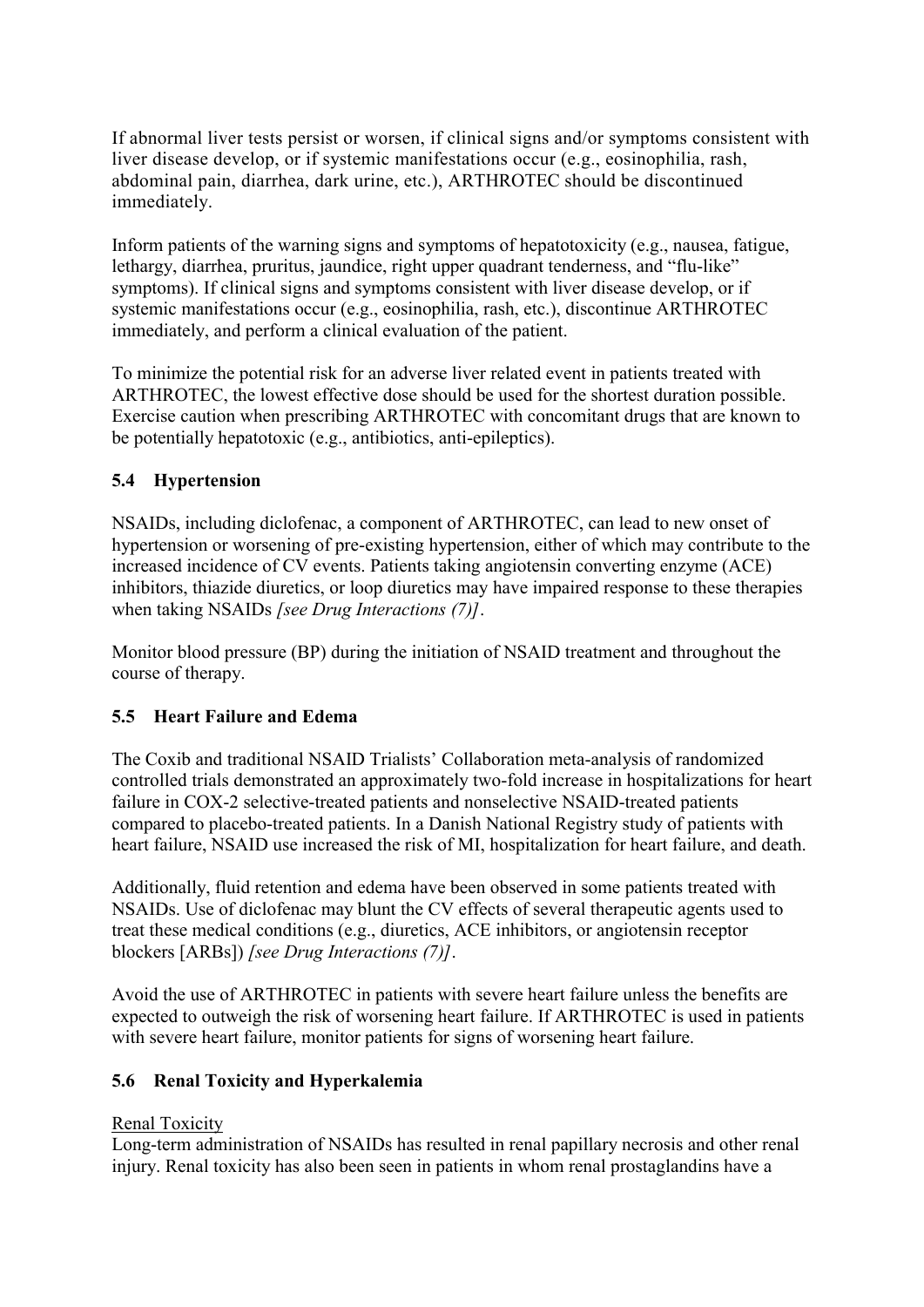compensatory role in the maintenance of renal perfusion. In these patients, administration of an NSAID may cause a dose-dependent reduction in prostaglandin formation and, secondarily, in renal blood flow, which may precipitate overt renal decompensation. Patients at greatest risk of this reaction are those with impaired renal function, dehydration, hypovolemia, heart failure, liver dysfunction, those taking diuretics and ACE inhibitors or ARBs, and the elderly. Discontinuation of NSAID therapy is usually followed by recovery to the pretreatment state.

No information is available from controlled clinical studies regarding the use of ARTHROTEC in patients with advanced renal disease. The renal effects of ARTHROTEC may hasten the progression of renal dysfunction in patients with pre-existing renal disease.

Correct volume status in dehydrated or hypovolemic patients prior to initiating ARTHROTEC. Monitor renal function in patients with renal or hepatic impairment, heart failure, dehydration, or hypovolemia during use of ARTHROTEC *[see Drug Interactions (7)].* Avoid the use of ARTHROTEC in patients with advanced renal disease unless the benefits are expected to outweigh the risk of worsening renal function. If ARTHROTEC is used in patients with advanced renal disease, monitor patients for signs of worsening renal function.

## Hyperkalemia

Increases in serum potassium concentration, including hyperkalemia, with use of NSAIDs, even in some patients without renal impairment. In patients with normal renal function, these effects have been attributed to a hyporeninemic-hypoaldosteronism state.

## **5.7 Anaphylactic Reactions**

ARTHROTEC has been associated with anaphylactic reactions in patients with and without known hypersensitivity to the individual components of diclofenac sodium and misoprostol and in patients with aspirin-sensitive asthma *[see Contraindications (4) and Warnings and Precautions (5.8)]*.

Seek emergency help if an anaphylactic reaction occurs.

# **5.8 Exacerbation of Asthma Related to Aspirin Sensitivity**

A subpopulation of patients with asthma may have aspirin-sensitive asthma which may include chronic rhinosinusitis complicated by nasal polyps; severe, potentially fatal bronchospasm; and/or intolerance to aspirin and other NSAIDs. Because cross-reactivity between aspirin and other NSAIDs has been reported in such aspirin-sensitive patients, ARTHROTEC is contraindicated in patients with this form of aspirin sensitivity *[see Contraindications (4)]*. When ARTHROTEC is used in patients with preexisting asthma (without known aspirin sensitivity), monitor patients for changes in the signs and symptoms of asthma.

## **5.9 Serious Skin Reactions**

NSAIDs, including diclofenac, a component of ARTHROTEC, can cause serious skin adverse reactions such as exfoliative dermatitis, Stevens-Johnson Syndrome (SJS), and toxic epidermal necrolysis (TEN), which can be fatal. These serious events may occur without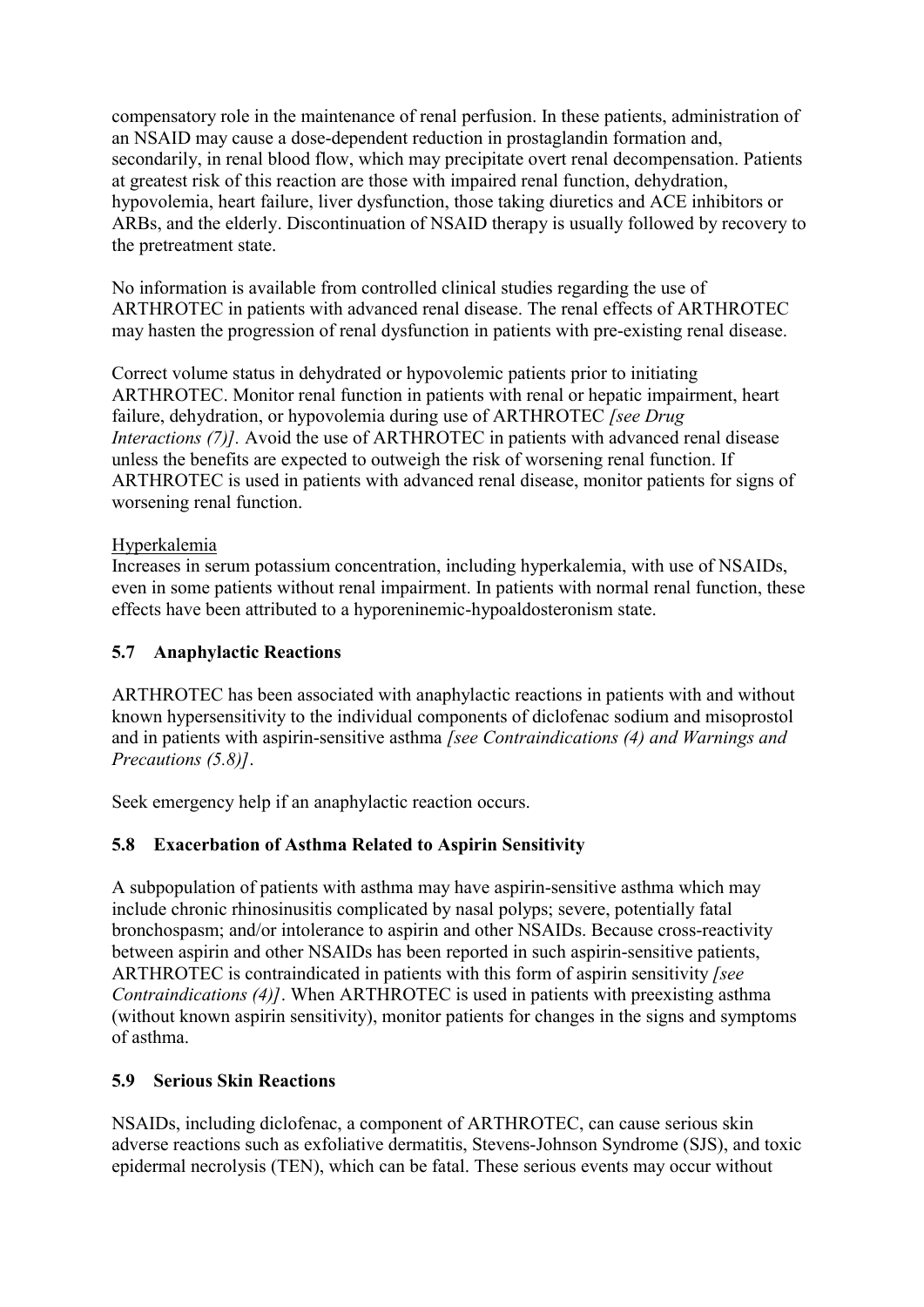warning. Inform patients about the signs and symptoms of serious skin reactions, and to discontinue the use of ARTHROTEC at the first appearance of skin rash or any other sign of hypersensitivity. ARTHROTEC is contraindicated in patients with previous serious skin reactions to NSAIDs *[see Contraindications (4)]*.

# **5.10 Drug Reaction with Eosinophilia and Systemic Symptoms (DRESS)**

Drug Reaction with Eosinophilia and Systemic Symptoms (DRESS) has been reported in patients taking NSAIDs such as ARTHROTEC. Some of these events have been fatal or life-threatening. DRESS typically, although not exclusively, presents with fever, rash, lymphadenopathy, and/or facial swelling. Other clinical manifestations may include hepatitis, nephritis, hematological abnormalities, myocarditis, or myositis. Sometimes symptoms of DRESS may resemble an acute viral infection. Eosinophilia is often present. Because this disorder is variable in its presentation, other organ systems not noted here may be involved. It is important to note that early manifestations of hypersensitivity, such as fever or lymphadenopathy, may be present even though rash is not evident. If such signs or symptoms are present, discontinue ARTHROTEC and evaluate the patient immediately.

# **5.11 Fetal Toxicity**

ARTHROTEC is contraindicated in pregnant women. Advise pregnant women of the potential risk to a fetus. Verify the pregnancy status of females of reproductive potential prior to initiation of ARTHROTEC. Advise females of reproductive potential to use effective contraception during treatment with ARTHROTEC *[see Contraindications (4), Use in Specific Populations (8.1, 8.3)]*.

Misoprostol

Misoprostol during pregnancy can result in maternal and fetal harm.

Diclofenac

*Premature Closure of Fetal Ductus Arteriosus*

NSAIDs, including diclofenac, increase the risk of premature closure of the fetal ductus arteriosus at about 30 weeks of gestation and later.

# *Oligohydramnios/Neonatal Renal Impairment*

Use of NSAIDs, including diclofenac, at about 20 weeks gestation or later in pregnancy may cause fetal renal dysfunction leading to oligohydramnios and, in some cases, neonatal renal impairment. These adverse outcomes are seen, on average, after days to weeks of treatment, although oligohydramnios has been infrequently reported as soon as 48 hours after NSAID initiation. Oligohydramnios is often, but not always, reversible with treatment discontinuation. Complications of prolonged oligohydramnios may, for example, include limb contractures and delayed lung maturation. In some postmarketing cases of impaired neonatal renal function, invasive procedures such as exchange transfusion or dialysis were required *[see Use in Specific Populations (8.1)].*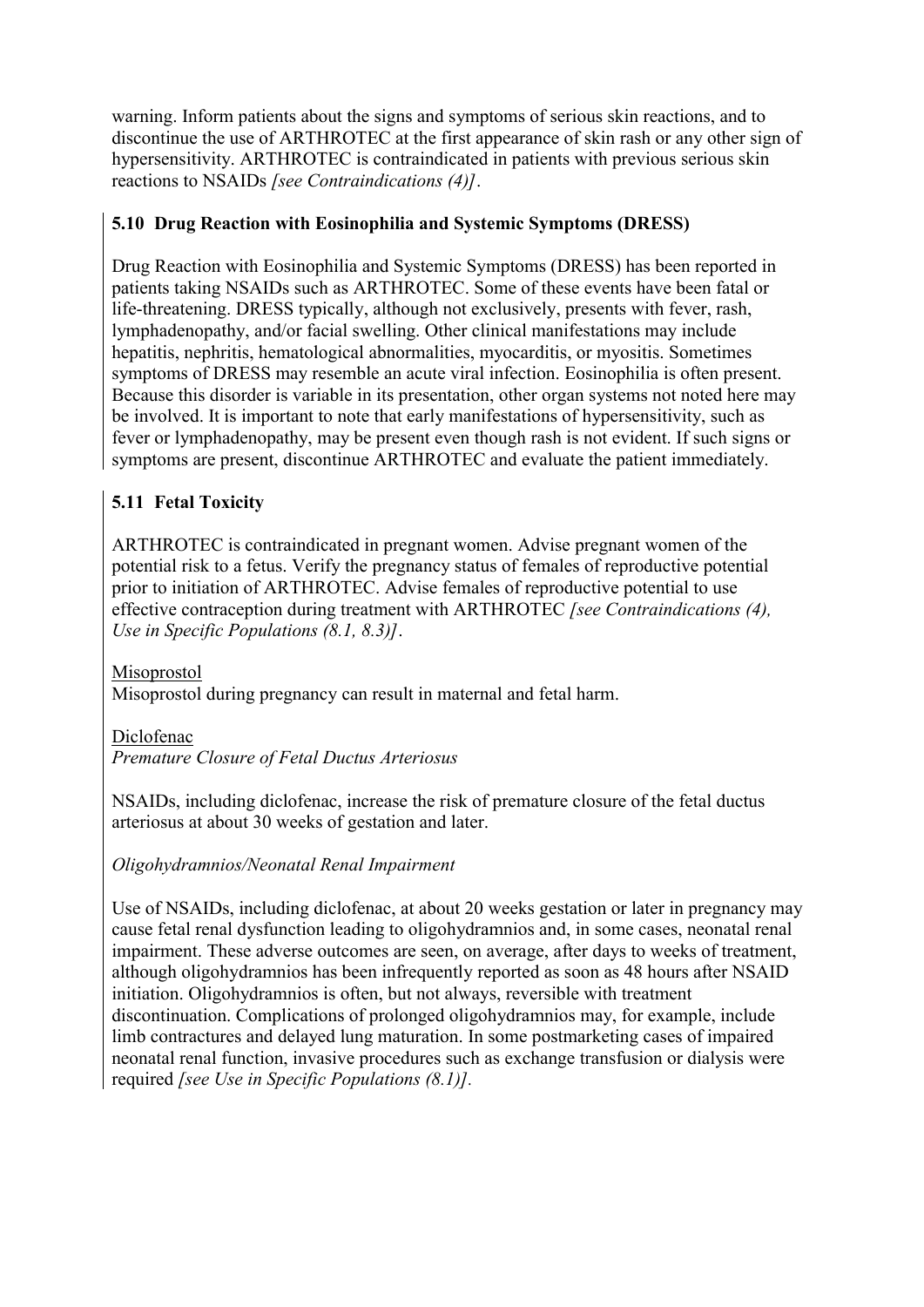# **5.12 Hematologic Toxicity**

Anemia has occurred in NSAID-treated patients. This may be due to occult or gross blood loss, fluid retention, or an incompletely described effect on erythropoiesis. If a patient treated with ARTHROTEC has any signs or symptoms of anemia, monitor hemoglobin or hematocrit.

NSAIDs, including diclofenac a component ARTHROTEC, may increase the risk of bleeding events. Co-morbid conditions such as coagulation disorders or concomitant use of warfarin and other anticoagulants, antiplatelet drugs (e.g., aspirin), and SSRIs and serotonin norepinephrine reuptake inhibitors (SNRIs) may increase this risk. Monitor these patients for signs of bleeding *[see Drug Interactions (7)]*.

# **5.13 Masking of Inflammation and Fever**

The pharmacological activity of diclofenac, a component of ARTHROTEC, in reducing inflammation, and possibly fever, may diminish the utility of diagnostic signs in detecting infections.

## **5.14 Laboratory Monitoring**

Because serious GI bleeding, hepatotoxicity, and renal injury can occur without warning symptoms or signs, consider monitoring patients on long-term NSAID treatment with a complete blood count (CBC) and a chemistry profile periodically *[see Warnings and Precautions (5.2, 5.6)]*.

# **6 ADVERSE REACTIONS**

The following adverse reactions are discussed in greater detail in other sections of the labeling:

- Cardiovascular Thrombotic Events *[see Warnings and Precautions (5.1)]*
- GI Bleeding, Ulceration and Perforation *[see Warnings and Precautions (5.2)]*
- Hepatotoxicity *[see Warnings and Precautions (5.3)]*
- Hypertension *[see Warnings and Precautions (5.4)]*
- Heart Failure and Edema *[see Warnings and Precautions (5.5)]*
- Renal Toxicity and Hyperkalemia *[see Warnings and Precautions (5.6)]*
- Anaphylactic Reactions *[see Warnings and Precautions (5.7)]*
- Serious Skin Reactions *[see Warnings and Precautions (5.9)]*
- Hematologic Toxicity *[see Warnings and Precautions (5.12)]*

# **6.1 Clinical Trials Experience**

Because clinical trials are conducted under widely varying conditions, adverse reaction rates observed in the clinical trials of a drug cannot be directly compared to rates in the clinical trials of another drug and may not reflect the rates observed in practice.

Adverse reaction information for ARTHROTEC is derived from multinational controlled clinical trials in over 2,000 patients receiving ARTHROTEC 50 or ARTHROTEC 75, as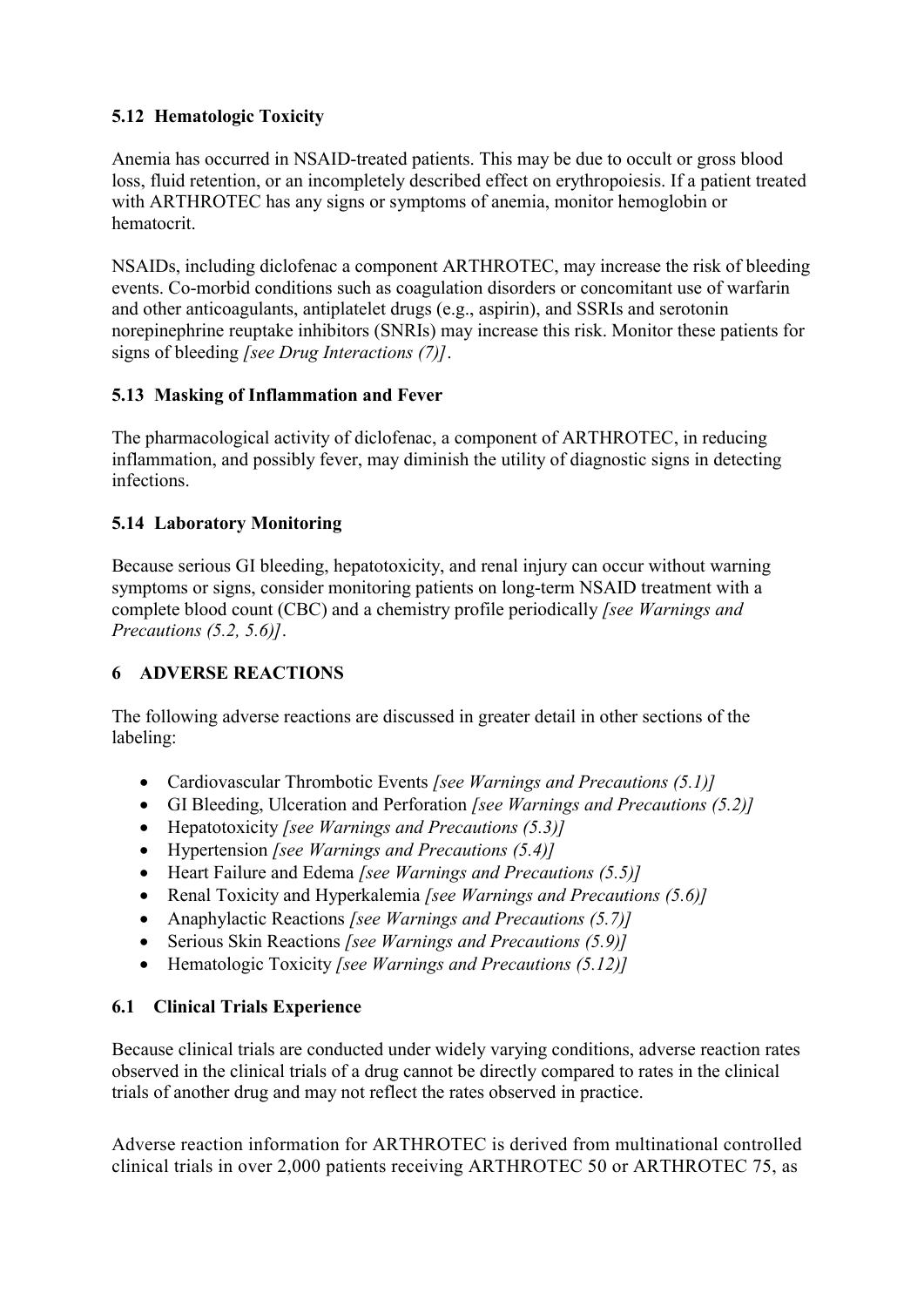well as from blinded, controlled trials of diclofenac sodium delayed-release tablets and misoprostol tablets.

## **Gastrointestinal**

GI disorders had the highest reported incidence of adverse reactions for patients receiving ARTHROTEC. These events were generally minor, but led to discontinuation of therapy in 9% of patients on ARTHROTEC and 5% of patients on diclofenac sodium. For GI ulcer rates, *[see Clinical Studies (14)].*

| <b>GI</b> disorder | <b>ARTHROTEC</b> | <b>Diclofenac Sodium</b> |
|--------------------|------------------|--------------------------|
| Abdominal pain     | 21%              | 15%                      |
| Diarrhea           | 19%              | 11%                      |
| Dyspepsia          | 14%              | 11%                      |
| Nausea             | 11%              | 6%                       |
| Flatulence         | 9%               | $4\%$                    |

ARTHROTEC can cause more abdominal pain, diarrhea, and other GI symptoms than diclofenac alone.

Diarrhea and abdominal pain developed early in the course of therapy, and were usually self-limited (resolved after 2 to 7 days). Rare instances of profound diarrhea leading to severe dehydration have been reported in patients receiving misoprostol. Patients with an underlying condition such as inflammatory bowel disease, or those in whom dehydration, were it to occur, would be dangerous, should be monitored carefully if ARTHROTEC is prescribed. The incidence of diarrhea can be minimized by administering ARTHROTEC with food and by avoiding coadministration with magnesium-containing antacids.

## **Gynecological**

Gynecological disorders previously reported with misoprostol use have also been reported for women receiving ARTHROTEC (see below). Postmenopausal vaginal bleeding may be related to administration of ARTHROTEC. If it occurs, diagnostic workup should be undertaken to rule out gynecological pathology *[see Boxed Warnings, Contraindications (4) and Warnings and Precautions (5)]*.

#### **Elderly**

Overall, there were no significant differences in the safety profile of ARTHROTEC in over 500 patients 65 years of age or older compared with younger patients.

Other adverse experiences reported occasionally with ARTHROTEC, diclofenac or other NSAIDs, or misoprostol are:

*Body as a whole:* asthenia, fatigue, malaise.

*Central and peripheral nervous system:* dizziness, drowsiness, headache, insomnia, paresthesia, vertigo.

*Digestive:* anorexia, appetite changes, constipation, dry mouth, dysphagia, esophageal ulceration, esophagitis, eructation, gastritis, gastroesophageal reflux, GI neoplasm benign, peptic ulcer, tenesmus, vomiting.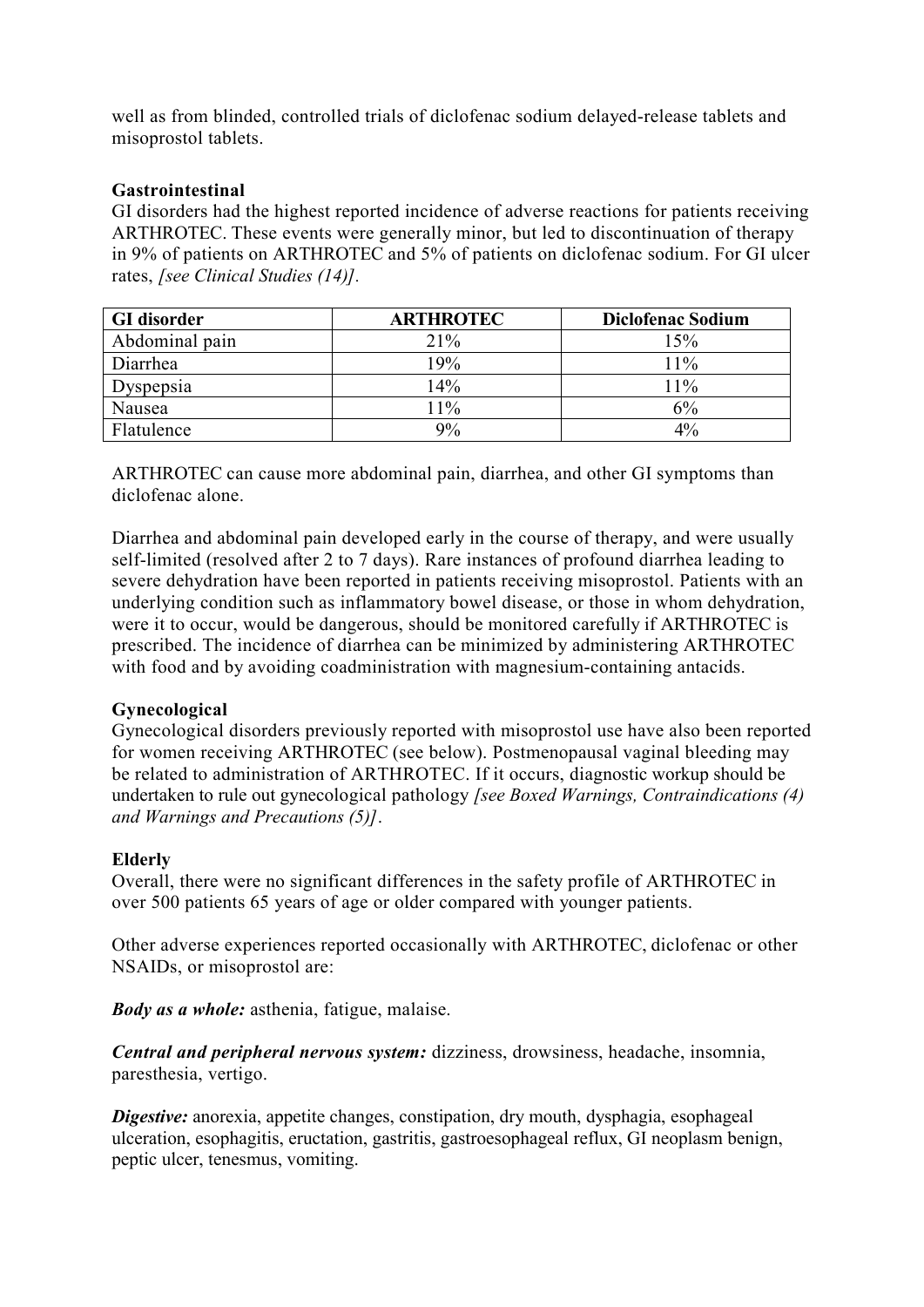*Female reproductive disorders:* breast pain, dysmenorrhea, menstrual disorder, menorrhagia, vaginal hemorrhage.

*Hemic and lymphatic system:* epistaxis, leukopenia, melena, purpura, decreased hematocrit.

*Metabolic and nutritional:* alanine aminotransferase increased, alkaline phosphatase increased, aspartate aminotransferase increased, dehydration, hyponatremia.

*Musculoskeletal system:* arthralgia, myalgia.

*Psychiatric:* anxiety, concentration impaired, depression, irritability.

*Respiratory system:* asthma, coughing, hyperventilation.

*Skin and appendages:* alopecia, eczema, pemphigoid reaction, photosensitivity, sweating increased, pruritus.

*Special senses:* taste perversion, tinnitus.

*Renal and urinary disorders:* dysuria, nocturia, polyuria, proteinuria, urinary tract infection.

*Vision:* diplopia.

#### **6.2 Postmarketing Experience**

The following adverse reactions have been identified during post approval of ARTHROTEC, diclofenac or misoprostol. Because these reactions are reported voluntarily from a population of uncertain size, it is not always possible to reliable estimate their frequency or establish a causal relationship to drug exposure.

*Body as a whole:* death, fever, infection, sepsis, chills, edema.

*Cardiovascular system:* arrhythmia, atrial fibrillation, congestive heart failure, hypertension, hypotension, increased creatine phosphokinase (CPK), increased lactate dehydrogenase (LDH), myocardial infarction, palpitations, phlebitis, premature ventricular contractions, syncope, tachycardia, vasculitis.

*Central and peripheral nervous system:* coma, convulsions, hyperesthesia, hypertonia, hypoesthesia, meningitis, migraine, neuralgia, somnolence, stroke, tremor.

*Congenital, familial and genetic disorders:* birth defects.

*Digestive:* enteritis, GI bleeding, glossitis, heartburn, hematemesis, hemorrhoids, intestinal perforation, stomatitis and ulcerative stomatitis.

*Female reproductive disorders:* intermenstrual bleeding, leukorrhea, vaginitis, uterine cramping, uterine hemorrhage.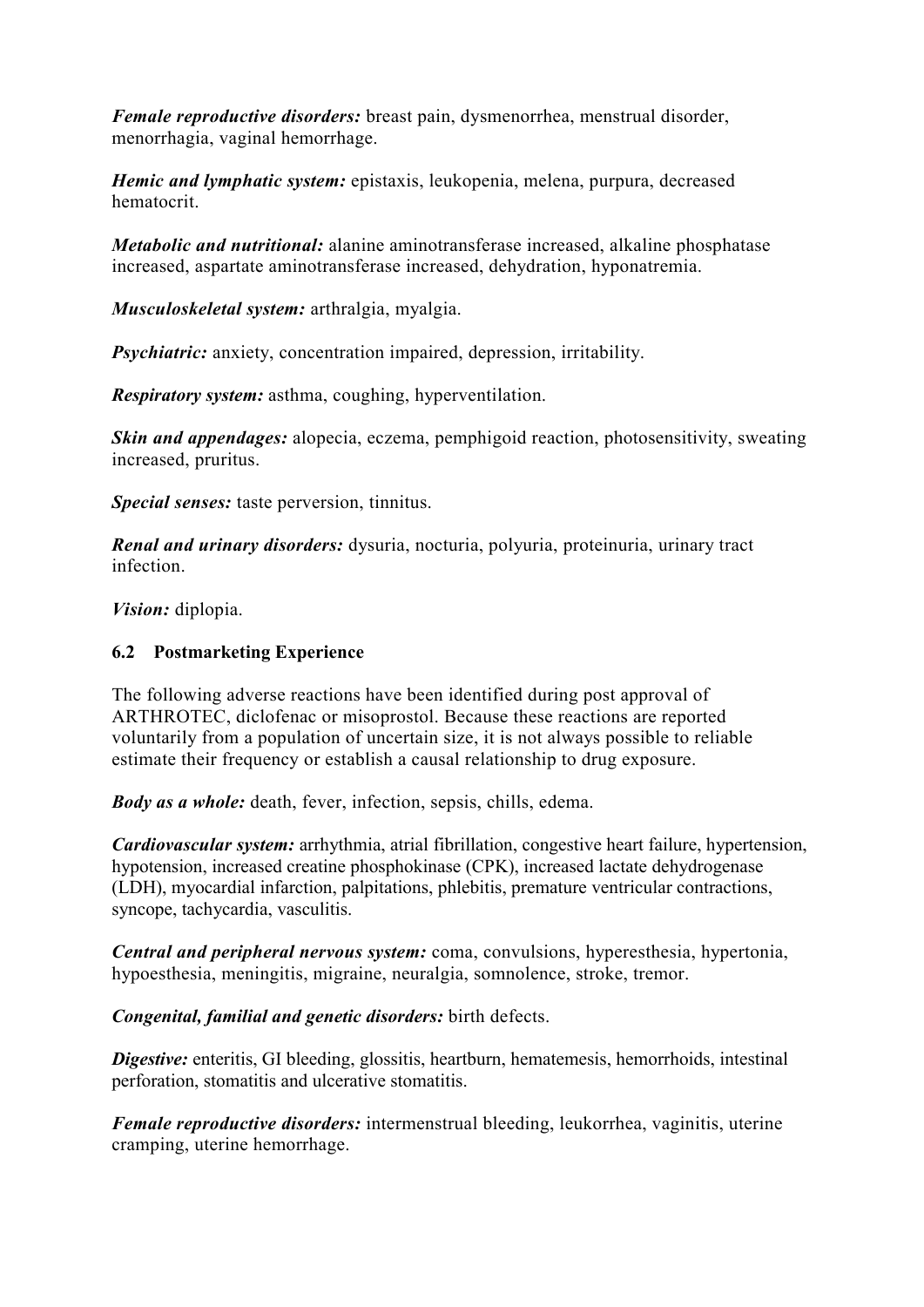*Hemic and lymphatic system:* agranulocytosis, anemia, aplastic anemia, coagulation time increased, ecchymosis, eosinophilia, hemolytic anemia, leukocytosis, lymphadenopathy, pancytopenia, pulmonary embolism, rectal bleeding, thrombocythemia, thrombocytopenia.

*Hypersensitivity:* angioedema, laryngeal/pharyngeal edema, urticaria.

*Liver and biliary system:* abnormal hepatic function, bilirubinemia, liver failure, pancreatitis, hepatitis, jaundice.

*Male reproductive disorders:* impotence, perineal pain.

*Metabolic and nutritional:* blood urea nitrogen (BUN) increased, glycosuria, gout, hypercholesterolemia, hyperglycemia, hyperuricemia, hypoglycemia, periorbital edema, porphyria, weight changes, fluid retention.

*Pregnancy, puerperium and perinatal conditions*: abnormal uterine contractions, uterine rupture/perforation, retained placenta, amniotic fluid embolism, incomplete abortion, premature birth, fetal death.

*Psychiatric:* confusion, disorientation, dream abnormalities, hallucinations, nervousness, paranoia, psychotic reaction.

*Reproductive system and breast disorders:* female fertility decreased.

*Respiratory system:* dyspnea, pneumonia, respiratory depression.

*Skin and appendages:* acne, bruising, erythema multiforme, exfoliative dermatitis, pruritus ani, rash, skin ulceration, Stevens-Johnson syndrome, toxic epidermal necrolysis, cutaneous reactions (bullous eruption).

*Special senses:* hearing impairment, taste loss.

*Renal and urinary disorders:* cystitis, hematuria, interstitial nephritis, micturition frequency, nephrotic syndrome, oliguria, papillary necrosis, renal failure, glomerulonephritis membranous, glomerulonephritis minimal lesion, glomerulonephritis.

*Vision:* amblyopia, blurred vision, conjunctivitis, glaucoma, iritis, lacrimation abnormal, night blindness, vision abnormal.

# **7 DRUG INTERACTIONS**

See Table 1 for clinically significant drug interactions with diclofenac and misoprostol.

# **Table 1: Clinically Significant Drug Interactions with Diclofenac and Misoprostol**

| Drugs That Interfere with Hemostasis |                                                                                       |  |
|--------------------------------------|---------------------------------------------------------------------------------------|--|
|                                      | $\bullet$ Diclofenac and anticoagulants such as warfarin have a synergistic effect on |  |
| Clinical Impact:                     | bleeding. The concomitant use of diclofenac and anticoagulants have an                |  |
|                                      | increased risk of serious bleeding compared to the use of either drug alone.          |  |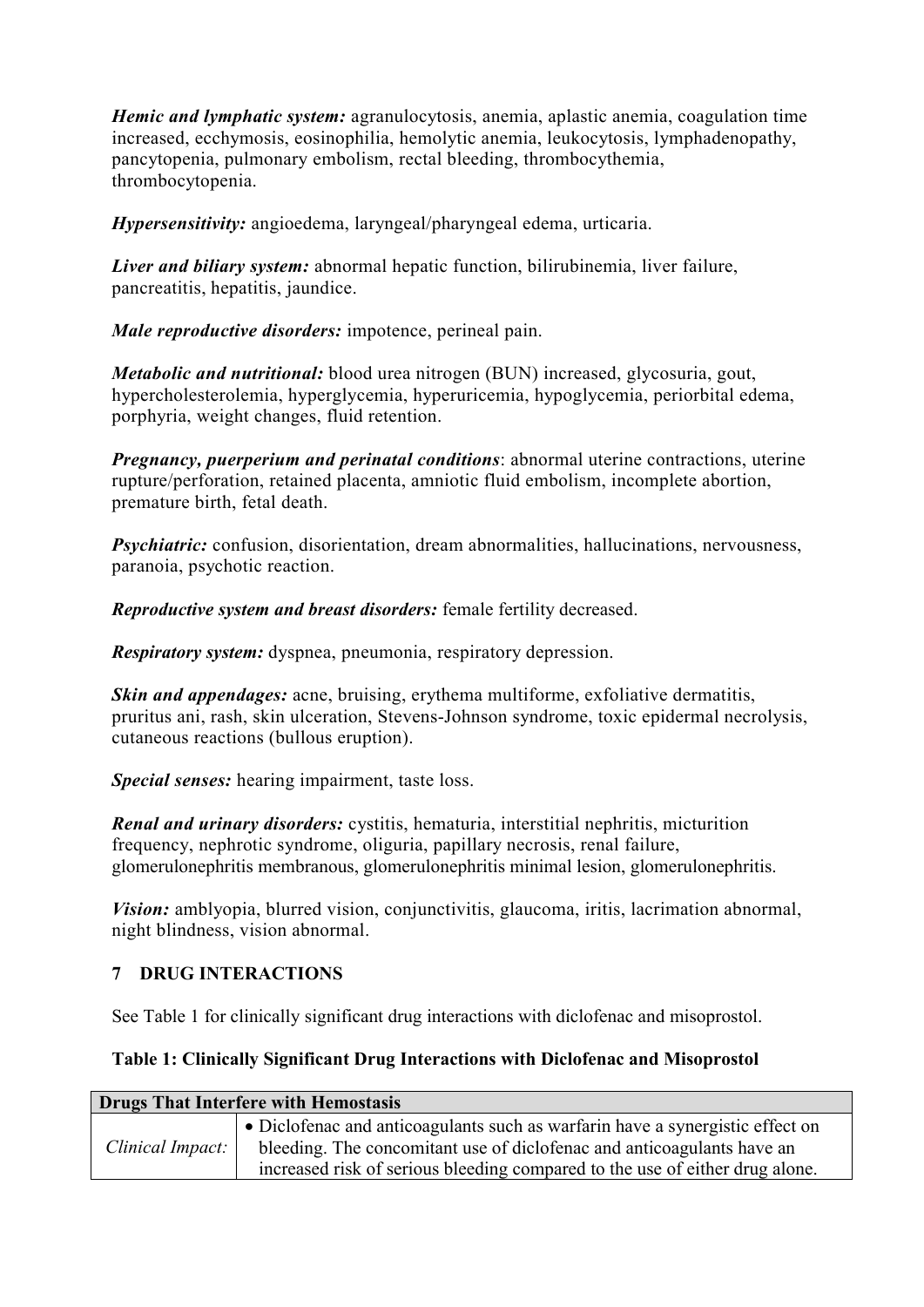|                                   | • Serotonin release by platelets plays an important role in hemostasis.<br>Case-control and cohort epidemiological studies showed that concomitant use<br>of drugs that interfere with serotonin reuptake and an NSAID may potentiate<br>the risk of bleeding more than an NSAID alone.                                                                                                                                                                                                                                                                                                                                                                                                                                                                                                                                                                                                                                                                                                                                                                                                                                                               |
|-----------------------------------|-------------------------------------------------------------------------------------------------------------------------------------------------------------------------------------------------------------------------------------------------------------------------------------------------------------------------------------------------------------------------------------------------------------------------------------------------------------------------------------------------------------------------------------------------------------------------------------------------------------------------------------------------------------------------------------------------------------------------------------------------------------------------------------------------------------------------------------------------------------------------------------------------------------------------------------------------------------------------------------------------------------------------------------------------------------------------------------------------------------------------------------------------------|
| Intervention:                     | Monitor patients with concomitant use of ARTHROTEC with anticoagulants<br>(e.g., warfarin), antiplatelet drugs (e.g., aspirin), SSRIs, and SNRIs for signs of<br>bleeding [see Warnings and Precautions (5.12)].                                                                                                                                                                                                                                                                                                                                                                                                                                                                                                                                                                                                                                                                                                                                                                                                                                                                                                                                      |
| <b>Aspirin</b>                    |                                                                                                                                                                                                                                                                                                                                                                                                                                                                                                                                                                                                                                                                                                                                                                                                                                                                                                                                                                                                                                                                                                                                                       |
| Clinical Impact:                  | Controlled clinical studies showed that the concomitant use of NSAIDs and<br>analgesic doses of aspirin does not produce any greater therapeutic effect than<br>the use of NSAIDs alone. In a clinical study, the concomitant use of an NSAID<br>and aspirin was associated with a significantly increased incidence of GI<br>adverse reactions as compared to use of the NSAID alone [see Warnings and<br>Precautions $(5.2)$ ].                                                                                                                                                                                                                                                                                                                                                                                                                                                                                                                                                                                                                                                                                                                     |
| Intervention:                     | Concomitant use of ARTHROTEC and analgesic doses of aspirin is not<br>generally recommended because of the increased risk of bleeding [see<br>Warnings and Precautions (5.12)].<br>ARTHROTEC is not a substitute for low dose aspirin for cardiovascular<br>protection.                                                                                                                                                                                                                                                                                                                                                                                                                                                                                                                                                                                                                                                                                                                                                                                                                                                                               |
|                                   | <b>ACE Inhibitors, Angiotensin Receptor Blockers, and Beta-Blockers</b>                                                                                                                                                                                                                                                                                                                                                                                                                                                                                                                                                                                                                                                                                                                                                                                                                                                                                                                                                                                                                                                                               |
| Clinical Impact:<br>Intervention: | • NSAIDs may diminish the antihypertensive effect of ACE inhibitors, ARBs,<br>or beta-blockers (including propranolol).<br>• In patients who are elderly, volume-depleted (including those on diuretic<br>therapy), or have renal impairment, co-administration of an NSAID with<br>ACE inhibitors or ARBs may result in deterioration of renal function,<br>including possible acute renal failure. These effects are usually reversible.<br>• The concomitant administration of these drugs should be done with caution.<br>Patients should be adequately hydrated and the clinical need to monitor the<br>renal function should be assessed at the beginning of the concomitant<br>treatment and periodically thereafter.<br>• During concomitant use of ARTHROTEC and ACE inhibitors, ARBs, or<br>beta-blockers, monitor blood pressure to ensure that the desired blood<br>pressure is obtained.<br>• During concomitant use of ARTHROTEC and ACE inhibitors or ARBs in<br>patients who are elderly, volume-depleted, or have impaired renal function,<br>monitor for signs of worsening renal function [see Warnings and<br>Precautions (5.6)]. |
| <b>Diuretics</b>                  |                                                                                                                                                                                                                                                                                                                                                                                                                                                                                                                                                                                                                                                                                                                                                                                                                                                                                                                                                                                                                                                                                                                                                       |
| Clinical Impact:                  | Clinical studies, as well as post-marketing observations, showed that NSAIDs<br>reduced the natriuretic effect of loop diuretics (e.g., furosemide) and thiazide<br>diuretics in some patients. This effect has been attributed to the NSAID<br>inhibition of renal prostaglandin synthesis.                                                                                                                                                                                                                                                                                                                                                                                                                                                                                                                                                                                                                                                                                                                                                                                                                                                          |
| Intervention:                     | During concomitant use of ARTHROTEC with diuretics, observe patients for<br>signs of worsening renal function, in addition to assuring diuretic efficacy<br>including antihypertensive effects [see Warnings and Precautions (5.6)].                                                                                                                                                                                                                                                                                                                                                                                                                                                                                                                                                                                                                                                                                                                                                                                                                                                                                                                  |
| <b>Digoxin</b>                    |                                                                                                                                                                                                                                                                                                                                                                                                                                                                                                                                                                                                                                                                                                                                                                                                                                                                                                                                                                                                                                                                                                                                                       |
| Clinical Impact:                  | The concomitant use of diclofenac with digoxin has been reported to increase<br>the serum concentration and prolong the half-life of digoxin.                                                                                                                                                                                                                                                                                                                                                                                                                                                                                                                                                                                                                                                                                                                                                                                                                                                                                                                                                                                                         |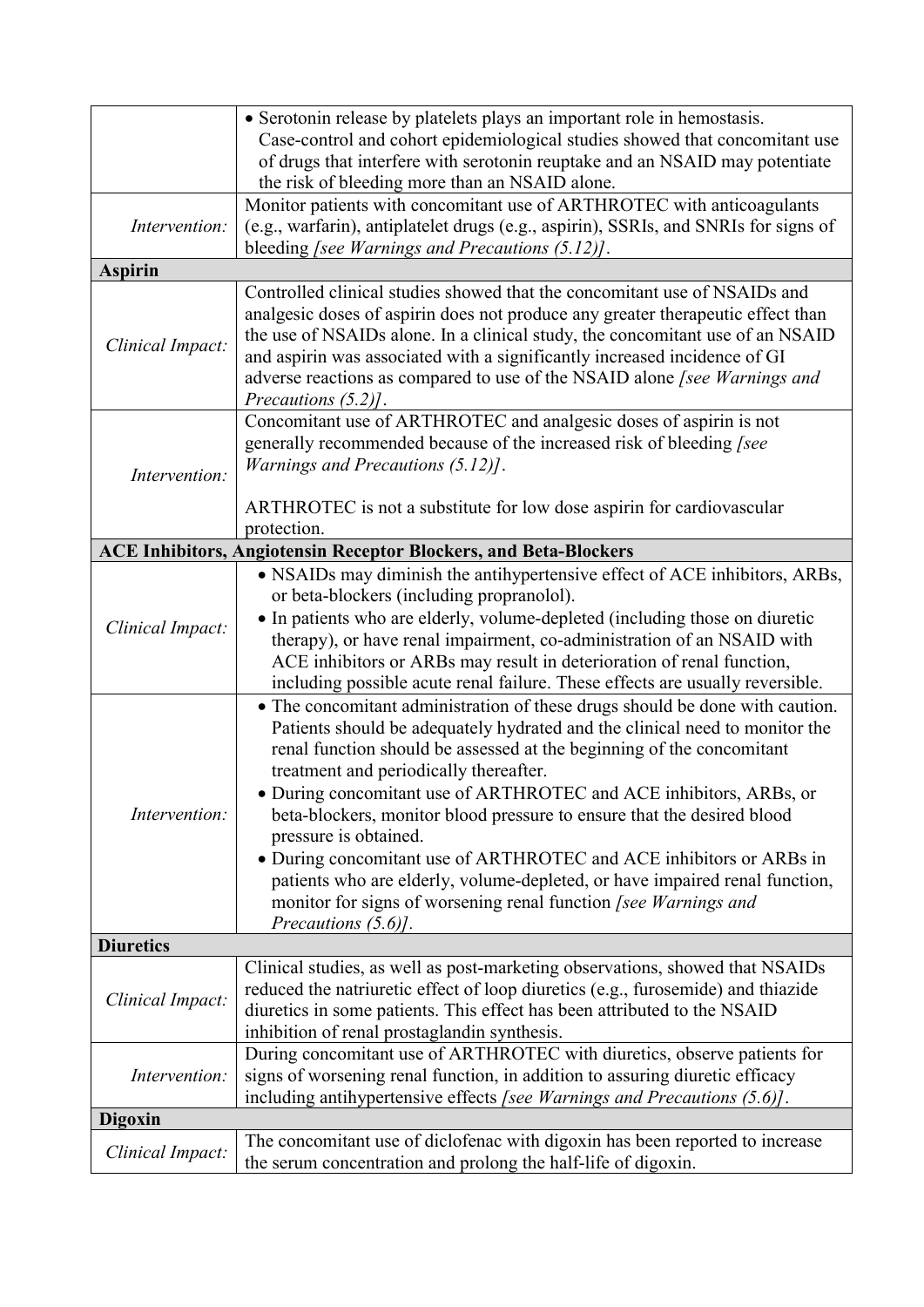| Intervention:                                                                                                                                                                                                                                                                                                                                     | During concomitant use of ARTHROTEC and digoxin, monitor serum digoxin<br>levels.                                                                                                                                                                                                                                |
|---------------------------------------------------------------------------------------------------------------------------------------------------------------------------------------------------------------------------------------------------------------------------------------------------------------------------------------------------|------------------------------------------------------------------------------------------------------------------------------------------------------------------------------------------------------------------------------------------------------------------------------------------------------------------|
| Lithium                                                                                                                                                                                                                                                                                                                                           |                                                                                                                                                                                                                                                                                                                  |
| Clinical Impact:                                                                                                                                                                                                                                                                                                                                  | NSAIDs have produced elevations in plasma lithium levels and reductions in<br>renal lithium clearance. The mean minimum lithium concentration increased<br>15%, and the renal clearance decreased by approximately 20%. This effect has<br>been attributed to NSAID inhibition of renal prostaglandin synthesis. |
| Intervention:                                                                                                                                                                                                                                                                                                                                     | During concomitant use of ARTHROTEC and lithium, monitor patients for<br>signs of lithium toxicity.                                                                                                                                                                                                              |
| Methotrexate                                                                                                                                                                                                                                                                                                                                      |                                                                                                                                                                                                                                                                                                                  |
| Clinical Impact:                                                                                                                                                                                                                                                                                                                                  | Concomitant use of NSAIDs and methotrexate may increase the risk for<br>methotrexate toxicity (e.g., neutropenia, thrombocytopenia, renal dysfunction).                                                                                                                                                          |
| Intervention:                                                                                                                                                                                                                                                                                                                                     | During concomitant use of ARTHROTEC and methotrexate, monitor patients<br>for methotrexate toxicity.                                                                                                                                                                                                             |
| Cyclosporine                                                                                                                                                                                                                                                                                                                                      |                                                                                                                                                                                                                                                                                                                  |
| Clinical Impact:                                                                                                                                                                                                                                                                                                                                  | Concomitant use of diclofenac and cyclosporine may increase cyclosporine's<br>nephrotoxicity.                                                                                                                                                                                                                    |
| Intervention:                                                                                                                                                                                                                                                                                                                                     | During concomitant use of ARTHROTEC and cyclosporine, monitor patients<br>for signs of worsening renal function.                                                                                                                                                                                                 |
| <b>NSAIDs and Salicylates</b>                                                                                                                                                                                                                                                                                                                     |                                                                                                                                                                                                                                                                                                                  |
| Clinical Impact:                                                                                                                                                                                                                                                                                                                                  | Concomitant use of diclofenac with other NSAIDs or salicylates (e.g.,<br>diflunisal, salsalate) increases the risk of GI toxicity, with little or no increase in<br>efficacy [see Warnings and Precautions $(5.2)$ ].                                                                                            |
| Intervention:                                                                                                                                                                                                                                                                                                                                     | The concomitant use of ARTHROTEC with other NSAIDs or salicylates is not<br>recommended.                                                                                                                                                                                                                         |
| <b>Pemetrexed</b>                                                                                                                                                                                                                                                                                                                                 |                                                                                                                                                                                                                                                                                                                  |
| Clinical Impact:                                                                                                                                                                                                                                                                                                                                  | Concomitant use of diclofenac and pemetrexed may increase the risk of<br>pemetrexed-associated myelosuppression, renal, and GI toxicity (see the<br>pemetrexed prescribing information).                                                                                                                         |
| During concomitant use of ARTHROTEC and pemetrexed, in patients with<br>renal impairment whose creatinine clearance ranges from 45 to 79 mL/min,<br>monitor for myelosuppression, renal and GI toxicity.<br>Intervention:<br>Avoid ARTHROTEC for a period of two days before, the day of, and two days<br>following administration of pemetrexed. |                                                                                                                                                                                                                                                                                                                  |
| <b>Antacids</b>                                                                                                                                                                                                                                                                                                                                   |                                                                                                                                                                                                                                                                                                                  |
| Clinical Impact:                                                                                                                                                                                                                                                                                                                                  | Antacids reduce the bioavailability of misoprostol acid. Antacids may also<br>delay absorption of diclofenac. Magnesium-containing antacids exacerbate<br>misoprostol-associated diarrhea.                                                                                                                       |
| Intervention:                                                                                                                                                                                                                                                                                                                                     | Concomitant use of ARTHROTEC and magnesium-containing antacids is not<br>recommended.                                                                                                                                                                                                                            |
| Corticosteroids                                                                                                                                                                                                                                                                                                                                   |                                                                                                                                                                                                                                                                                                                  |
| Clinical Impact:                                                                                                                                                                                                                                                                                                                                  | Concomitant use of corticosteroids with diclofenac may increase the risk of GI<br>ulceration or bleeding.                                                                                                                                                                                                        |
| Intervention                                                                                                                                                                                                                                                                                                                                      | Monitor patients with concomitant use of ARTHROTEC with corticosteroids<br>for signs of bleeding [see Warnings and Precautions (5.2)].                                                                                                                                                                           |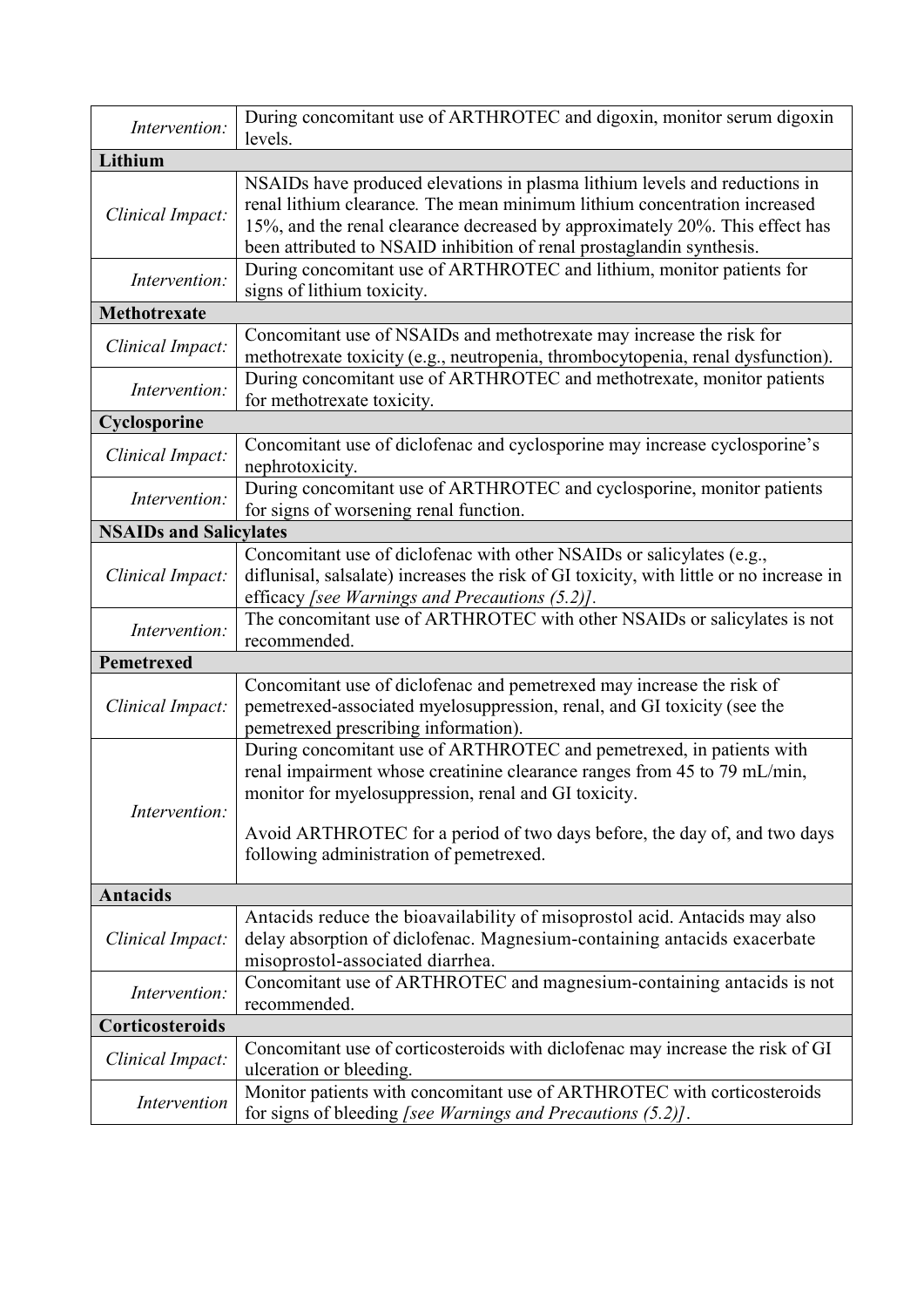| <b>CYP2C9 Inhibitors or Inducers</b> |                                                                                 |
|--------------------------------------|---------------------------------------------------------------------------------|
|                                      | Diclofenac is metabolized by cytochrome P450 enzymes, predominantly by          |
|                                      | CYP2C9. Co-administration of diclofenac with CYP2C9 inhibitors (e.g.,           |
| Clinical Impact:                     | voriconzaole) may enhance the exposure and toxicity of diclofenac [see          |
|                                      | Clinical Pharmacology (12.3)] whereas co-administration with CYP2C9             |
|                                      | inducers (e.g., rifampin) may lead to compromised efficacy of diclofenac.       |
|                                      | CYP 2C9 inhibitors: When concomitant use of CYP2C9 inhibitors is necessary,     |
|                                      | the total daily dose of diclofenac should not exceed the lowest recommended     |
|                                      | dose of ARTHROTEC 50 twice daily /see Dosage and Administration (2)].           |
|                                      |                                                                                 |
| Intervention:                        | CYP2C9 inducers: A dosage adjustment may be warranted when                      |
|                                      | ARTHROTEC is administered with CYP2C9 inducers. Administer the separate         |
|                                      | products of misoprostol and diclofenac if a higher dose of diclofenac is deemed |
|                                      | necessary.                                                                      |

# **8 USE IN SPECIFIC POPULATIONS**

## **8.1 Pregnancy**

## Risk Summary

ARTHROTEC is contraindicated in pregnant women *[see Contraindications (4)].* There are no adequate and well-controlled studies of ARTHROTEC in pregnant women; however, there is information available about the active drug components of ARTHROTEC, diclofenac sodium and misoprostol. Administration of misoprostol to pregnant women can cause abortion, premature birth, birth defects or uterine rupture. Congenital anomalies sometimes associated with fetal death have been reported subsequent to the unsuccessful use of misoprostol as an abortifacient, but the drug's teratogenic mechanism has not been demonstrated. Use of NSAIDS, including diclofenac a component of ARTHROTEC, can cause premature closure of the fetal ductus arteriosus and fetal renal dysfunction leading to oligohydramnios and, in some cases, neonatal renal impairment (*see Data*). There are clinical considerations when misoprostol and diclofenac are used in pregnant women *(see Clinical Considerations)*. In reproduction studies with pregnant rabbits, there were no skeletal or visceral malformations when the combination of diclofenac sodium and misoprostol was administered during organogenesis at doses less than the maximum recommended human doses (MRHD); however, embryotoxicity was observed at this exposure *(see Data)*. Based on animal data, prostaglandins have been shown to have an important role in endometrial vascular permeability, blastocyst implantation, and decidualization. In animal studies, administration of prostaglandin synthesis inhibitors such as diclofenac, resulted in increased pre- and post-implantation loss. If a woman becomes pregnant while taking ARTHROTEC, discontinue the drug and advise the woman of the potential risks to her and to a fetus.

The estimated background risk of major birth defects and miscarriage for the indicated population is unknown. All pregnancies have a background risk of birth defect, loss, or other adverse outcomes. The estimated background risk of major birth defects and miscarriage in clinically recognized pregnancies is 2% to 4% and 15% to 20%, respectively.

#### Clinical Considerations

## *Maternal Adverse Reactions*

Misoprostol may produce uterine contractions, uterine bleeding, and expulsion of the products of conception. Misoprostol has been used to ripen the cervix, to induce labor, and to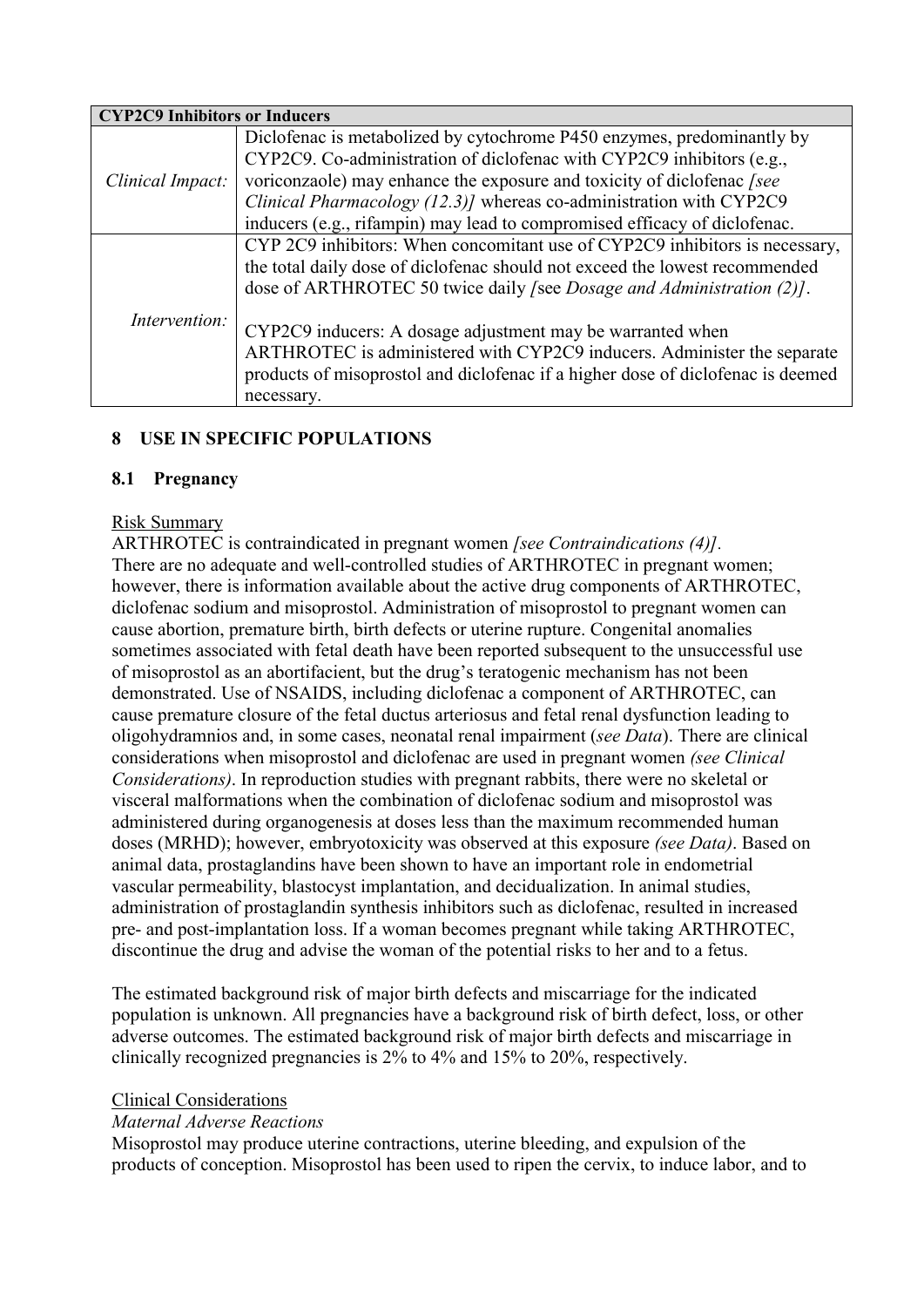treat postpartum hemorrhage, outside of its approved indication. A major adverse effect of these uses is hyperstimulation of the uterus. Uterine rupture, amniotic fluid embolism, severe bleeding, shock, and maternal death have been reported when misoprostol was administered to pregnant women to induce labor to induce abortion beyond the eight week of pregnancy. Higher doses of misoprostol, including the 100 mcg tablet, may increase the risk of complications from uterine hyperstimulation. ARTHROTEC, which contains 200 mcg of misoprostol, is likely to have a greater risk of uterine hyperstimulation than the 100 mcg tablet of misoprostol. Abortions caused by misoprostol may be incomplete.

Cases of amniotic fluid embolism, which resulted in maternal and fetal death, have been reported with use of misoprostol during pregnancy. Severe vaginal bleeding, retained placenta, shock, and pelvic pain have also been reported. These women were administered misoprostol vaginally and/or orally over a range of doses. If a woman is or becomes pregnant while taking this drug, the drug should be discontinued and the patient apprised of the potential hazard to the fetus.

ARTHROTEC is contraindicated in pregnant women *[see Contraindications (4)].*

#### *Fetal/Neonatal Adverse Reactions Misoprostol*

Misoprostol may endanger pregnancy (may cause abortion) and thereby cause harm to the fetus when administered to a pregnant woman. Use of misoprostol for the induction of labor in the third trimester was associated with uterine hyperstimulation with resulting changes in the fetal heart rate (fetal bradycardia) and fetal death. ARTHROTEC is contraindicated in pregnant women *[see Contraindications (4)].*

#### *Diclofenac*

Premature Closure of Fetal Ductus Arteriosus:

NSAIDs, including diclofenac, can cause premature closure of the fetal ductus arteriosus at about 30 weeks gestation and later in pregnancy *(see Data)*.

#### Oligohydramnios/Neonatal Renal Impairment:

Use of NSAIDs, including diclofenac, at about 20 weeks gestation or later in pregnancy has been associated with cases of fetal renal dysfunction leading to oligohydramnios, and in some cases, neonatal renal impairment *(see Data)*.

#### *Labor or Delivery*

There are no studies on the effects of ARTHROTEC or diclofenac during labor or delivery. In animal studies, NSAIDS, including diclofenac, are known to inhibit prostaglandin synthesis, cause delayed parturition, and increase the incidence of stillbirth. In humans, some case reports and studies have associated misoprostol with risk of stillbirth, uterine hyperstimulation, perineal tear, amniotic fluid embolism, severe bleeding, shock, uterine rupture and death. The risk of uterine rupture associated with misoprostol use in pregnancy may occur at any gestational age, and increases with advancing gestational ages and with prior uterine surgery, including cesarean delivery. Grand multiparity also appears to be a risk factor for uterine rupture.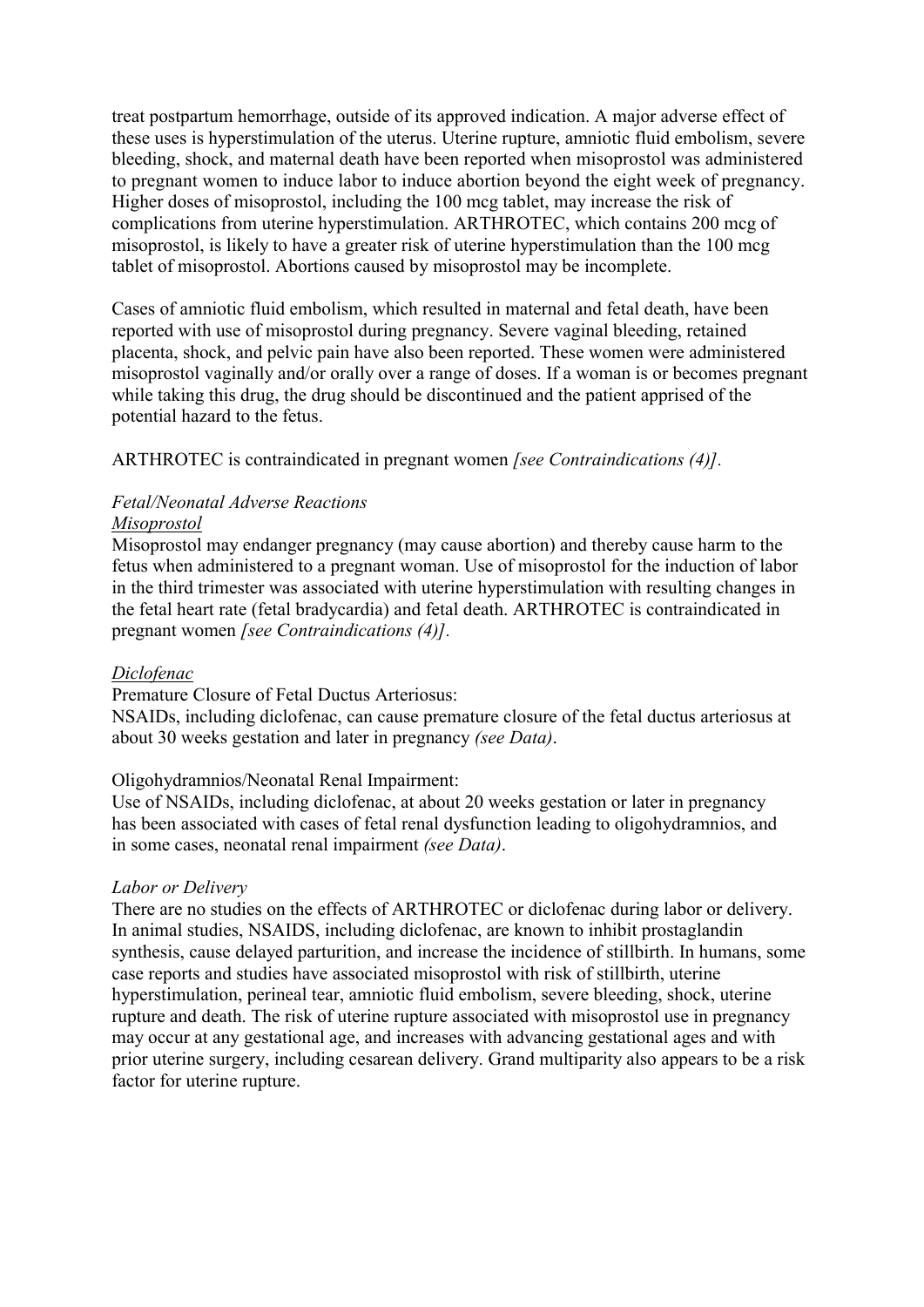#### Data

*Human Data*

## *Misoprostol*

Several reports in the literature associate the use of misoprostol during the first trimester of pregnancy with skull defects, cranial nerve palsies, facial malformations, and limb defects.

#### *Diclofenac*

Data from observational studies regarding potential embryo-fetal risks of NSAID use (including diclofenac) in the first or second trimesters of pregnancy are inconclusive.

#### Premature Closure of Fetal Ductus Arteriosus:

Published literature reports that the use of NSAIDs at about 30 weeks of gestation and later in pregnancy may cause premature closure of the fetal ductus arteriosus.

## Oligohydramnios/Neonatal Renal Impairment:

Published studies and postmarketing reports describe maternal NSAID use at about 20 weeks gestation or later in pregnancy associated with fetal renal dysfunction leading to oligohydramnios, and in some cases, neonatal renal impairment. These adverse outcomes are seen, on average, after days to weeks of treatment, although oligohydramnios has been infrequently reported as soon as 48 hours after NSAID initiation. In many cases, but not all, the decrease in amniotic fluid was transient and reversible with cessation of the drug. There have been a limited number of case reports of maternal NSAID use and neonatal renal dysfunction without oligohydramnios, some of which were irreversible. Some cases of neonatal renal dysfunction required treatment with invasive procedures, such as exchange transfusion or dialysis.

Methodological limitations of these postmarketing studies and reports include lack of a control group; limited information regarding dose, duration, and timing of drug exposure; and concomitant use of other medications. These limitations preclude establishing a reliable estimate of the risk of adverse fetal and neonatal outcomes with maternal NSAID use. Because the published safety data on neonatal outcomes involved mostly preterm infants, the generalizability of certain reported risks to the full-term infant exposed to NSAIDs through maternal use is uncertain.

## *Animal Data*

The reproductive and developmental effects of both the combination of diclofenac sodium and misoprostol and each component of ARTHROTEC alone have been studied in animals. In all studies there was no evidence of teratogenicity. In an oral teratology study in pregnant rabbits, ARTHROTEC was administered at dose combinations (diclofenac and misoprostol, 250:1 ratio) up to 10 mg/kg/day diclofenac sodium (120 mg/m<sup>2</sup>/day, 0.8 times the MRHD based on body surface area) and  $0.04 \text{ mg/kg/day}$  misoprostol  $(0.48 \text{ mg/m}^2/\text{day}, 0.8 \text{ times the}$ MRHD based on body surface area) and there was no evidence of teratogenicity. At the high dose, there was evidence of embryotoxicity (resorption and decreased fetal body weight) and maternal toxicity (decreased food intake and weight gain).

In oral teratology studies with misoprostol in pregnant rats at doses up to 1.6 mg/kg/day  $(9.6 \text{ mg/m}^2/\text{day}, 16 \text{ times the MRHD based on body surface area})$  and pregnant rabbits at doses up to 1.0 mg/kg/day (12 mg/m<sup>2</sup>/day, 20 times the MRHD based on body surface area), there was no evidence of teratogenicity.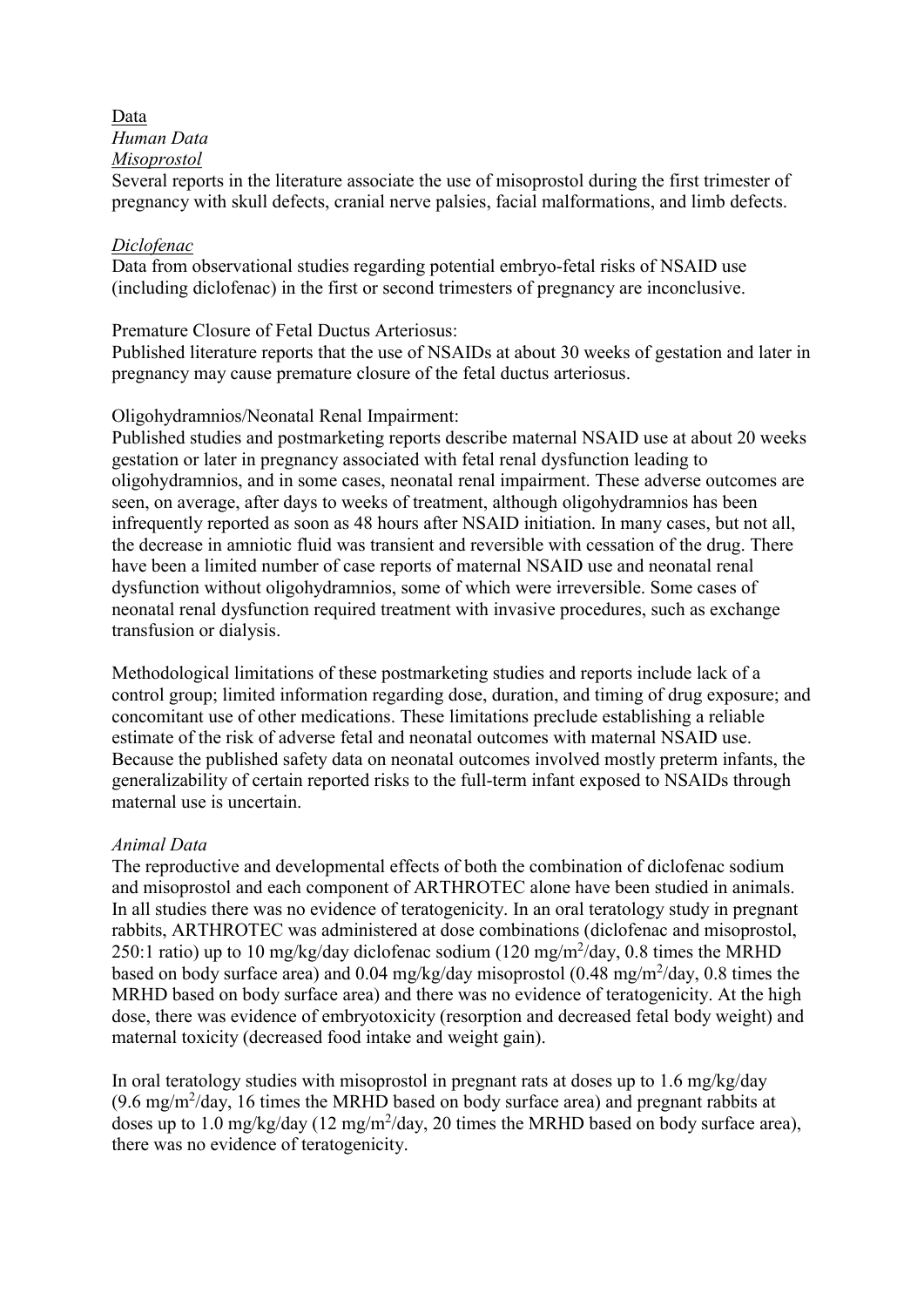In oral teratology studies with diclofenac sodium in pregnant mice at doses up to 20 mg/kg/day (60 mg/m<sup>2</sup>/day, 0.4 times the MRHD based on body surface area), pregnant rats at doses up to 10 mg/kg/day (60 mg/m<sup>2</sup>/day, 0.4 times the MRHD based on body surface area) and pregnant rabbits at doses up to 10 mg/kg/day (120 mg/m<sup>2</sup>/day, 0.8 times the MRHD based on body surface area), there was no evidence of teratogenicity.

# **8.2 Lactation**

#### Risk Summary

No lactation studies have been conducted with ARTHROTEC; however, limited published literature reports that diclofenac and the active metabolite of misoprostol are present in breast milk *[see Clinical Pharmacology (12.3)]*. The developmental and health benefits of breastfeeding should be considered along with the mother's clinical need for ARTHROTEC and any potential adverse effects on the breastfed infant from the ARTHROTEC or from the underlying maternal condition.

## **8.3 Females and Males of Reproductive Potential**

#### Pregnancy Testing

Verify pregnancy status for females of reproductive potential within 2 weeks prior to initiating ARTHROTEC.

#### Contraception

#### *Females*

ARTHROTEC can cause fetal harm when administered to a pregnant woman *[see Use in Specific Populations (8.1)].* Advise females of reproductive potential to use effective contraception during treatment with ARTHROTEC.

## Infertility

#### *Females*

Based on the mechanism of action, the use of prostaglandin-mediated NSAIDs, including diclofenac, a component of ARTHROTEC, may delay or prevent rupture of ovarian follicles, which has been associated with reversible infertility in some women *[see Clinical Pharmacology (12.1)].* Published animal studies have shown that administration of prostaglandin synthesis inhibitors has the potential to disrupt prostaglandin-mediated follicular rupture required for ovulation. Small studies in women treated with NSAIDs have also shown a reversible delay in ovulation. Consider withdrawal of NSAIDs, including ARTHROTEC, in women who have difficulties conceiving or who are undergoing investigation of infertility.

## **8.4 Pediatric Use**

Safety and effectiveness of ARTHROTEC in pediatric patients have not been established.

## **8.5 Geriatric Use**

Elderly patients, compared to younger patients, are at greater risk for NSAID-associated serious cardiovascular, gastrointestinal, and/or renal adverse reactions. If the anticipated benefit for the elderly patient outweighs these potential risks, start dosing at the low end of the dosing range, and monitor patients for adverse effects *[see Warnings and*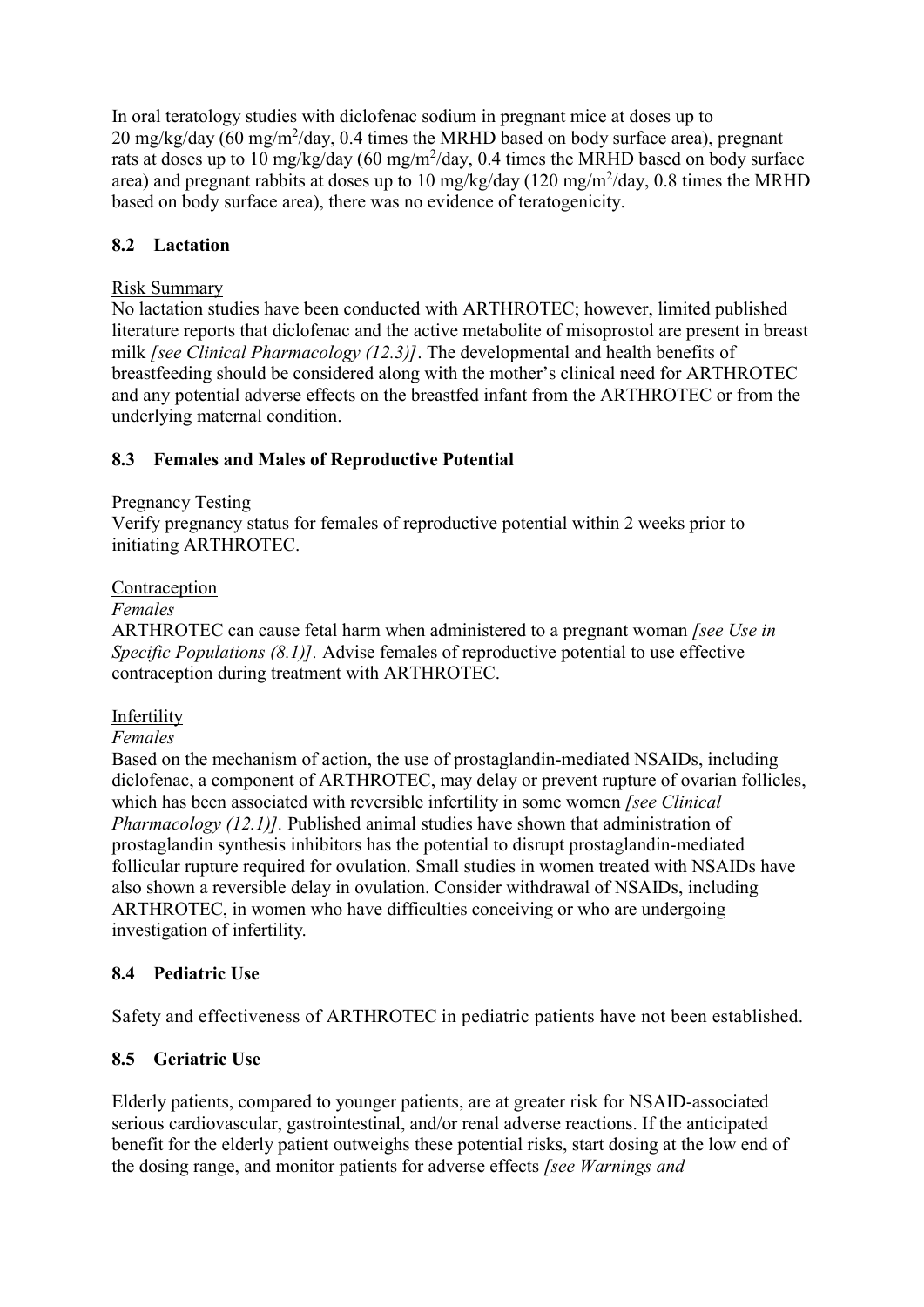*Precautions (5.1, 5.2, 5.3, 5.6, 5.14)]*.

Of the more than 2,100 subjects in clinical studies with ARTHROTEC, 25% were 65 and over, while 6% were 75 and over. In studies with diclofenac, 31% of subjects were 65 and over. No overall differences in safety or effectiveness were observed between these subjects and younger subjects, and other reported clinical experience has not identified differences in responses between the elderly and younger patients, but greater sensitivity of some older individuals cannot be ruled out.

Diclofenac is known to be substantially excreted by the kidney, and the risk of toxic reactions to ARTHROTEC may be greater in patients with impaired renal function. Because elderly patients are more likely to have decreased renal function, care should be taken in dose selection, and it may be useful to monitor renal function *[see Clinical Pharmacology (12.3)]*.

Based on studies in the elderly, no adjustment of the dose of ARTHROTEC is necessary in the elderly for pharmacokinetic reasons *[see Warnings and Precautions (5.1, 5.2, 5.3, 5.6, 5.14) and Clinical Pharmacology (12.3*)*]*, although many elderly may need to receive a reduced dose because of low body weight or disorders associated with aging.

## **10 OVERDOSAGE**

The toxic dose of ARTHROTEC has not been determined. However, signs of overdosage from the components of the product have been described.

#### **Diclofenac**

Symptoms following acute NSAID overdosages have been typically limited to lethargy, drowsiness, nausea, vomiting, and epigastric pain, which have been generally reversible with supportive care. Gastrointestinal bleeding has occurred. Hypertension, acute renal failure, respiratory depression, and coma have occurred, but were rare *[see Warnings and Precautions (5.1, 5.2, 5.4, 5.6)]*.

Clinical signs that may suggest diclofenac sodium overdose include GI complaints, confusion, drowsiness, or general hypotonia.

Manage patients with symptomatic and supportive care following an NSAID overdosage. There are no specific antidotes. Consider emesis and/or activated charcoal (60 to 100 grams in adults, 1 to 2 grams per kg of body weight in pediatric patients) and/or osmotic cathartic in symptomatic patients seen within four hours of ingestion or in patients with a large overdosage (5 to 10 times the recommended dosage). Forced diuresis, alkalinization of urine, hemodialysis, or hemoperfusion may not be useful due to high protein binding.

## **Misoprostol**

The toxic dose of misoprostol in humans has not been determined. Cumulative total daily doses of 1600 mcg have been tolerated, with only symptoms of GI discomfort being reported. Clinical signs that may indicate an overdose are sedation, tremor, convulsions, dyspnea, abdominal pain, diarrhea, fever, palpitations, hypotension, or bradycardia.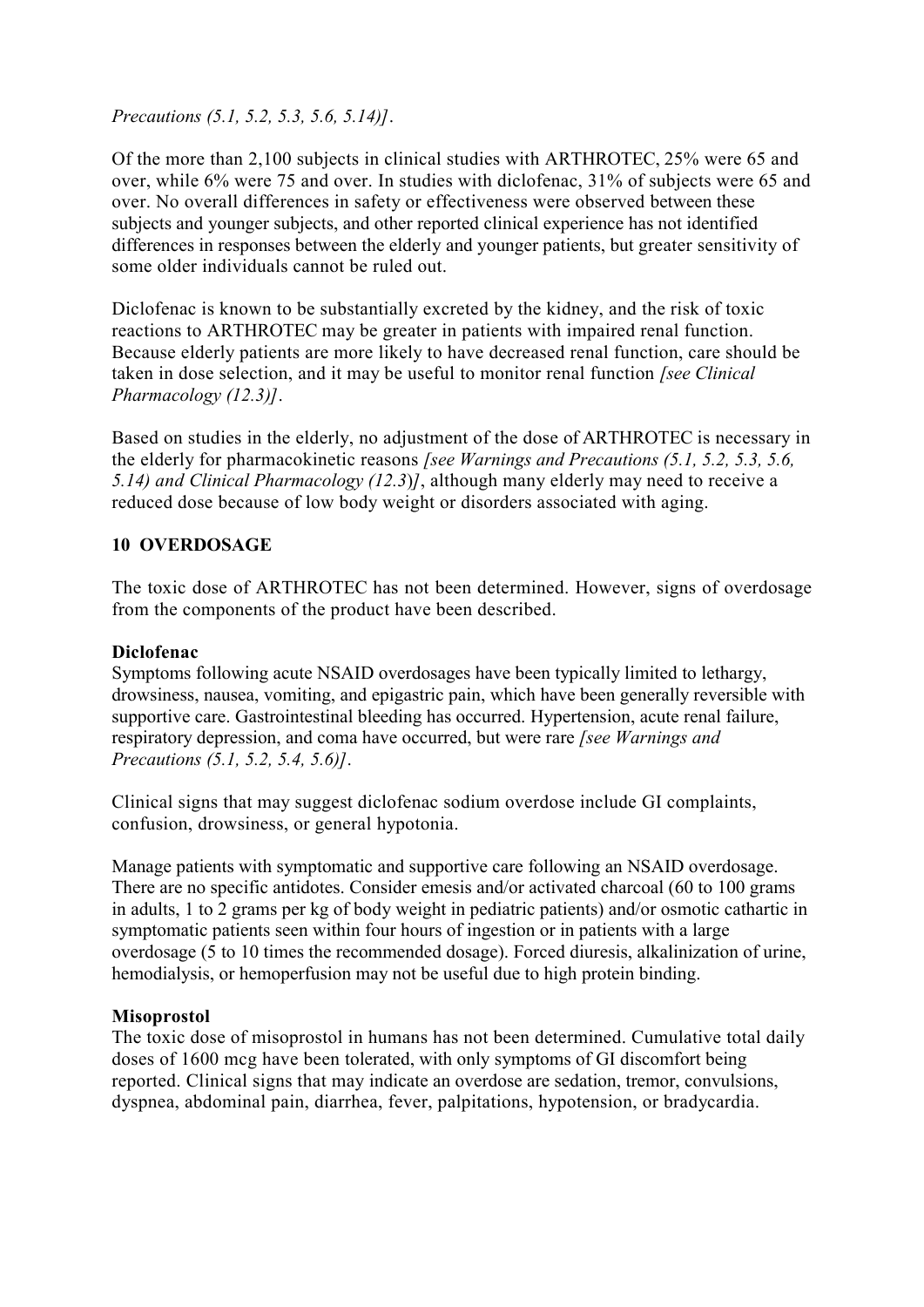## **ARTHROTEC**

Symptoms of overdosage with ARTHROTEC should be treated with supportive therapy. In case of acute overdosage, gastric lavage is recommended. Induced diuresis may be beneficial because diclofenac sodium and misoprostol metabolites are excreted in the urine. The effect of dialysis or hemoperfusion on the elimination of diclofenac sodium (99% protein bound) and misoprostol acid remains unproven. The use of oral activated charcoal may help to reduce the absorption of diclofenac sodium and misoprostol.

For additional information about overdosage treatment contact a poison control center (1-800-222-1222).

## **11 DESCRIPTION**

ARTHROTEC is a combination product containing diclofenac sodium, an NSAID with analgesic properties, and misoprostol, a gastrointestinal (GI) mucosal protective prostaglandin-1 (PGE1) analog. ARTHROTEC tablets are white to off-white, round, biconvex, and approximately 11 mm in diameter. Each tablet consists of an enteric-coated core containing 50 mg (ARTHROTEC 50) or 75 mg (ARTHROTEC 75) of diclofenac sodium (equivalent to 46.39 mg or 69.58 mg of diclofenac, respectively) surrounded by an outer mantle containing 200 mcg misoprostol.

Diclofenac sodium is a phenylacetic acid derivative that is a white to off-white, virtually odorless, crystalline powder. Diclofenac sodium is freely soluble in methanol, soluble in ethanol, and practically insoluble in chloroform and in dilute acid. Diclofenac sodium is sparingly soluble in water. Its chemical formula and name are:

 $C_{14}H_{10}Cl_2NO_2Na$  [M.W. = 318.14] 2-[(2,6-dichlorophenyl) amino] benzeneacetic acid, monosodium salt.

Misoprostol is a water-soluble, viscous liquid that contains approximately equal amounts of two diastereomers. Its chemical formula and name are:

 $C_{22}H_{38}O_5$  [M.W. = 382.54] ( $\pm$ ) methyl 11α,16-dihydroxy-16-methyl-9-oxoprost-13E-en-1-oate.

Inactive ingredients in ARTHROTEC include: colloidal silicon dioxide; crospovidone; hydrogenated castor oil; hypromellose; lactose; magnesium stearate; methacrylic acid copolymer; microcrystalline cellulose; povidone (polyvidone) K-30; sodium hydroxide; starch (corn); talc; triethyl citrate.

# **12 CLINICAL PHARMACOLOGY**

## **12.1 Mechanism of Action**

ARTHROTEC is a combination product containing diclofenac sodium, an NSAID with analgesic, anti-inflammatory and antipyretic properties, and misoprostol, a GI mucosal protective prostaglandin-1 (PGE1) analog.

Diclofenac

The mechanism of action of diclofenac, like that of other NSAIDs, is not completely understood but involves inhibition of cyclooxygenase (COX-1 and COX-2).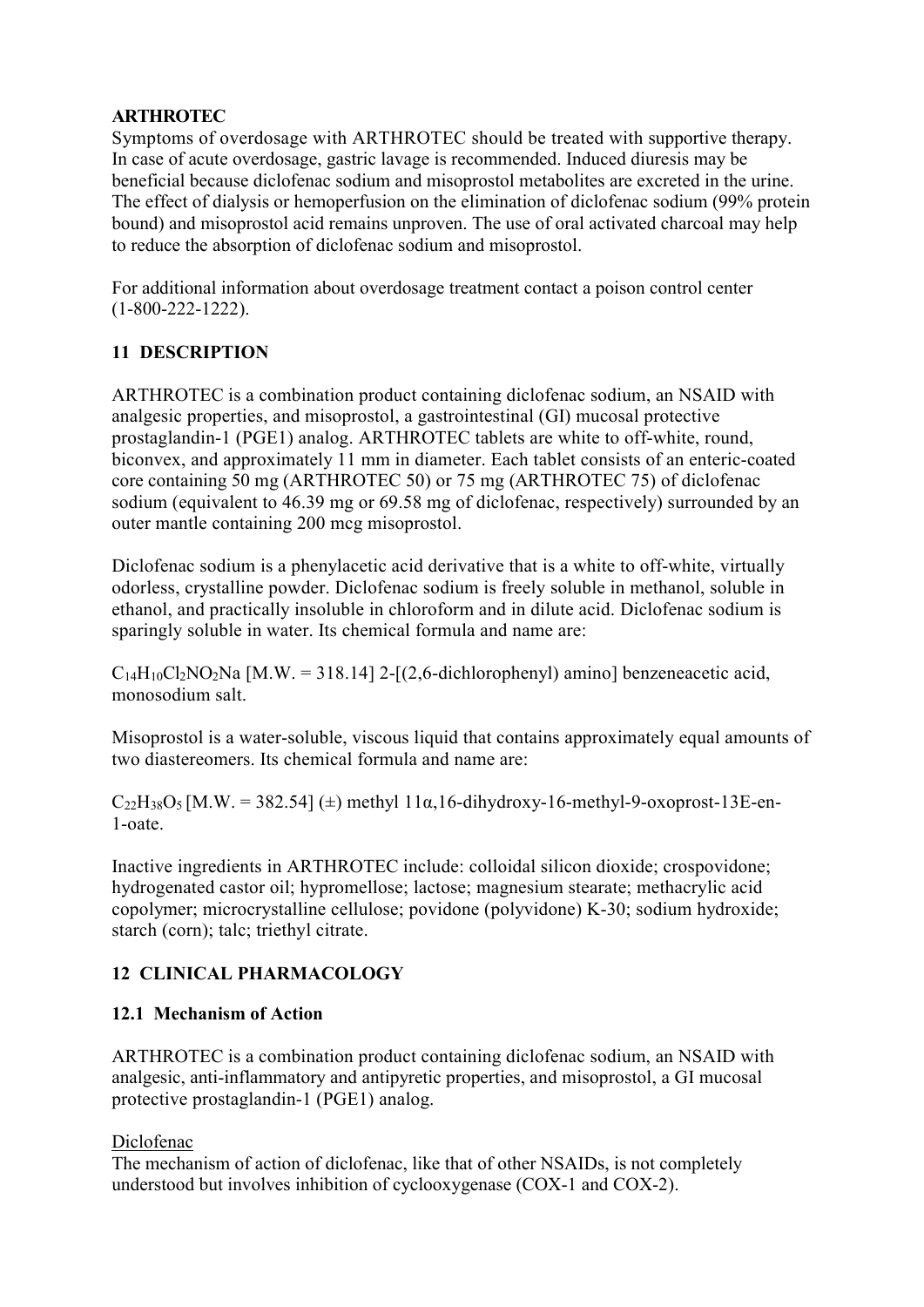Diclofenac is a potent inhibitor of prostaglandin (PG) synthesis in vitro. Diclofenac concentrations reached during therapy have produced in vivo effects. Prostaglandins sensitize afferent nerves and potentiate the action of bradykinin in inducing pain in animal models. Prostaglandins are mediators of inflammation. Because diclofenac is an inhibitor of prostaglandin synthesis, its mode of action may be due to a decrease of prostaglandins in peripheral tissues.

#### Misoprostol

Misoprostol is a synthetic PGE1 analog with gastric antisecretory and mucosal protective properties. NSAIDs inhibit prostaglandin synthesis. A deficiency of prostaglandins within the gastric and duodenal mucosa may lead to diminishing bicarbonate and mucus secretion and may contribute to the mucosal damage caused by NSAIDs.

Misoprostol can increase bicarbonate and mucus production, but it has been shown at doses 200 mcg and above that are also antisecretory. It is therefore not possible to differentiate whether the ability of misoprostol to reduce the risk of gastric and duodenal ulcers is the result of its antisecretory effect, its mucosal protective effect, or both.

In vitro studies on canine parietal cells using titrated misoprostol acid as the ligand have led to the identification and characterization of specific prostaglandin receptors. Receptor binding is saturable, reversible, and stereo-specific. The sites have a high affinity for misoprostol, for its acid metabolite, and for other E type prostaglandins, but not for F or I prostaglandins and other unrelated compounds, such as histamine or cimetidine. Receptor-site affinity for misoprostol correlates well with an indirect index of antisecretory activity. It is likely that these specific receptors allow misoprostol taken with food to be effective topically, despite the lower serum concentrations attained.

Misoprostol, over the range of 50 mcg to 200 mcg, inhibits basal and nocturnal gastric acid secretion, and acid secretion in response to a variety of stimuli, including meals, histamine, pentagastrin, and coffee. Activity is apparent 30 minutes after oral administration and persists for at least 3 hours. In general, the effects of 50 mcg were modest and shorter-lived, and only the 200 mcg dose had substantial effects on nocturnal secretion or on histamine- and meal-stimulated secretion.

Misoprostol also produces a moderate decrease in pepsin concentration during basal conditions, but not during histamine stimulation. It has no significant effect on fasting or postprandial gastrin nor intrinsic factor output.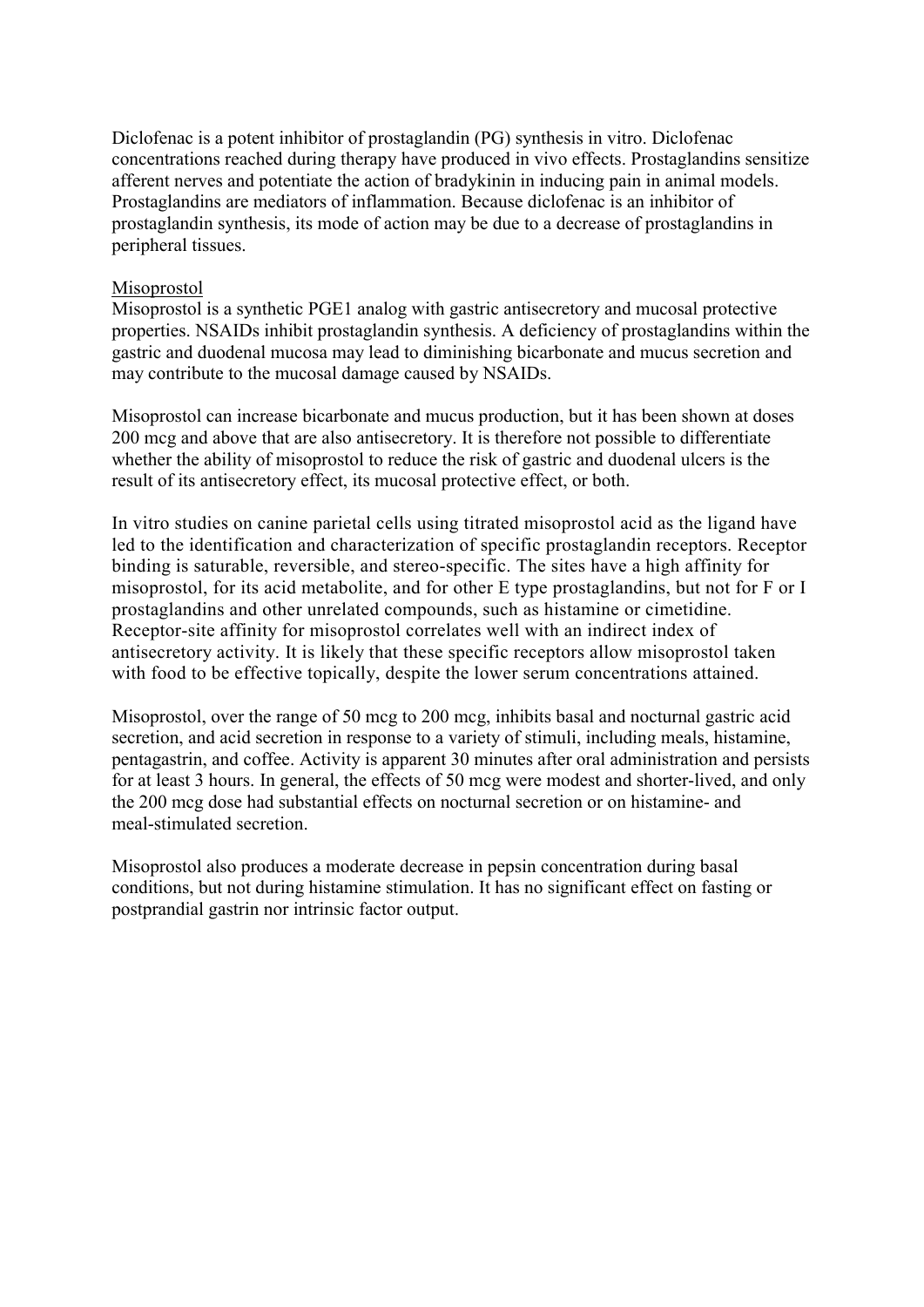## **12.3 Pharmacokinetics**

## General pharmacokinetic characteristics

The pharmacokinetic profiles of diclofenac and misoprostol administered as the fixed combination (ARTHROTEC 50 or 75) are similar to the profiles when the two drugs are administered as separate tablets (see Table 2). No pharmacokinetic interaction between the two drugs has been observed following multiple dosing. The diclofenac total exposure [area under the curve (AUC)] is dose-proportional within the range of 25 mg to 150 mg. Approximately dose-proportional increase in misoprostol exposure was also observed within the range of 200 mcg to 400 mcg. Neither diclofenac nor misoprostol accumulated in plasma following repeated doses of ARTHROTEC given every 12 hours under fasted conditions.

| <b>MISOPROSTOL ACID Mean (SD)</b> |                             |             |                                      |
|-----------------------------------|-----------------------------|-------------|--------------------------------------|
| Treatment $(n=36)$                | $C_{\text{max}}$ (pg/mL)    | $Tmax$ (hr) | $AUC_{(0-4h)}$<br>$(pg\cdot hr/mL)$  |
| <b>ARTHROTEC 50</b>               | 441 (137)                   | 0.30(0.13)  | 266 (95)                             |
| Misoprostol                       | 478 (201)                   | 0.30(0.10)  | 295 (143)                            |
| <b>ARTHROTEC 75</b>               | 304(110)                    | 0.26(0.09)  | 177(49)                              |
| Misoprostol                       | 290 (130)                   | 0.35(0.12)  | 176 (58)                             |
|                                   | <b>DICLOFENAC Mean (SD)</b> |             |                                      |
| Treatment $(n=36)$                | $C_{\text{max}}$ (ng/mL)    | $Tmax$ (hr) | $AUC_{(0-12h)}$<br>$(ng\cdot hr/mL)$ |
| <b>ARTHROTEC 50</b>               | 1207 (364)                  | 2.4(1.0)    | 1380 (272)                           |
| Diclofenac Sodium                 | 1298 (441)                  | 2.4(1.0)    | 1357 (290)                           |
| <b>ARTHROTEC 75</b>               | 2025 (2005)                 | 2.0(1.4)    | 2773 (1347)                          |
| Diclofenac Sodium                 | 2367 (1318)                 | 1.9(0.7)    | 2609 (1185)                          |

**Table 2: Pharmacokinetic Parameters of Diclofenac and Misoprostol Acid Following Single Oral Doses of ARTHROTEC or Separate Products in Healthy Subjects** 

SD: Standard deviation of the mean; AUC: Area under the curve; C<sub>max</sub>: Peak concentration; T<sub>max</sub>: Time to peak concentration

#### Absorption

*Diclofenac*: Diclofenac is completely absorbed from the GI tract after oral administration under fasted condition, and peak plasma levels are achieved in 2 hours (range 1–4 hours), and the area under the plasma concentration curve (AUC) is dose-proportional within the range of 25 mg to 150 mg. Peak plasma levels are less than dose-proportional and are approximately 1.5 and 2.0 mcg/mL for 50 mg and 75 mg doses, respectively. The diclofenac in ARTHROTEC is in a pharmaceutical formulation that resists dissolution in the low pH of gastric fluid but allows a rapid release of drug in the higher pH environment of the duodenum. Only 50% of the absorbed dose is systemically available due to first pass metabolism (i.e., oral bioavailability is 50%).

*Misoprostol*: Misoprostol is rapidly absorbed following oral administration of ARTHROTEC, and misoprostol acid (active metabolite) reaches a maximum plasma concentration in approximately 20 minutes. Maximum plasma concentrations of misoprostol acid are diminished when the dose is taken with food, and total availability of misoprostol acid is reduced by use of concomitant antacid. Clinical trials were conducted with concomitant antacid; this effect does not appear to be clinically important.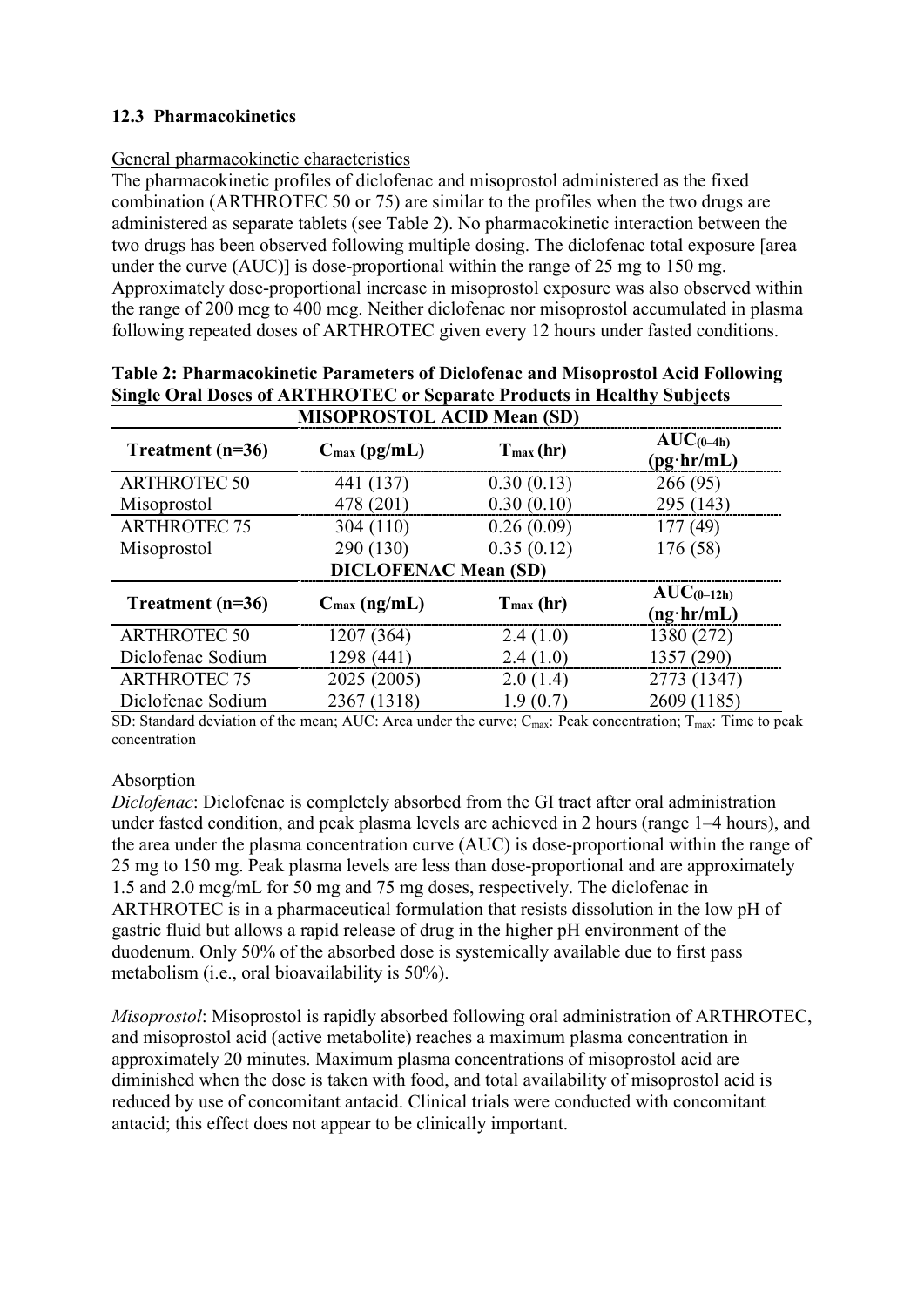Food decreases the multiple-dose bioavailability profile of ARTHROTEC 50 and ARTHROTEC 75.

#### **Distribution**

*Diclofenac*: The volume of distribution of diclofenac is approximately 0.55 L/kg. More than 99% of diclofenac is bound to plasma albumin.

*Misoprostol*: The plasma protein binding of misoprostol acid is less than 90% and is concentration-independent in the therapeutic range.

After a single oral dose of misoprostol to nursing mothers, misoprostol acid was excreted in breast milk. The maximum concentration of misoprostol acid in expressed breast milk was achieved within 1 hour after dosing and was 7.6 pg/mL (CV 37%) and 20.9 pg/mL (CV 77%) after single 200 mcg and 600 mcg misoprostol administration, respectively. The misoprostol acid concentrations in breast milk declined to <1 pg/mL at 5 hours post-dose. These data may not reflect drug level in mature milk and in a daily dosing regimen for osteoarthritis or rheumatoid arthritis.

## Elimination

#### Metabolism

*Diclofenac*: Metabolism is predominantly mediated via CYP2C9 in the liver. Five metabolites (4'hydroxy-, 5-hydroxy-, 3'-hydroxy-, 4',5-dihydroxy- and 3'-hydroxy-4'-methoxy diclofenac) have been identified. The major metabolite (4'-hydroxy-diclofenac) has very weak pharmacologic activity.

Both diclofenac and its oxidative metabolites undergo glucuronidation or sulfation followed by biliary excretion. Acylglucuronidation mediated by UGT2B7 and oxidation mediated by CYP2C8 may also play a role in diclofenac metabolism. CYP3A4 is responsible for the formation of minor metabolites, 5-hydroxy and 3'-hydroxy-diclofenac.

*Misoprostol*: Undergoes rapid and extensive metabolism to its biologically active metabolite, misoprostol acid.

#### Excretion

*Diclofenac*: Diclofenac is eliminated through metabolism and subsequent urinary and biliary excretion of the glucuronide and the sulfate conjugates of the metabolites. Approximately 65% of the dose is excreted in the urine and 35% in the bile. The elimination half-life of diclofenac is approximately 2 hours. The clearance of diclofenac is approximately 350 mL/min (equivalent to 21 L/h).

Conjugates of unchanged diclofenac account for 5% to 10% of the dose excreted in the urine and for less than 5% excreted in the bile. Little or no unchanged unconjugated drug is excreted. Conjugates of the principal metabolite account for 20% to 30% of the dose excreted in the urine and for 10% to 20% of the dose excreted in the bile.

Conjugates of three other metabolites together account for 10% to 20% of the dose excreted in the urine and for small amounts excreted in the bile. The elimination half-life values for these metabolites are shorter than those for the parent drug. Urinary excretion of an additional metabolite (half-life  $= 80$  hours) accounts for only 1.4% of the oral dose. The degree of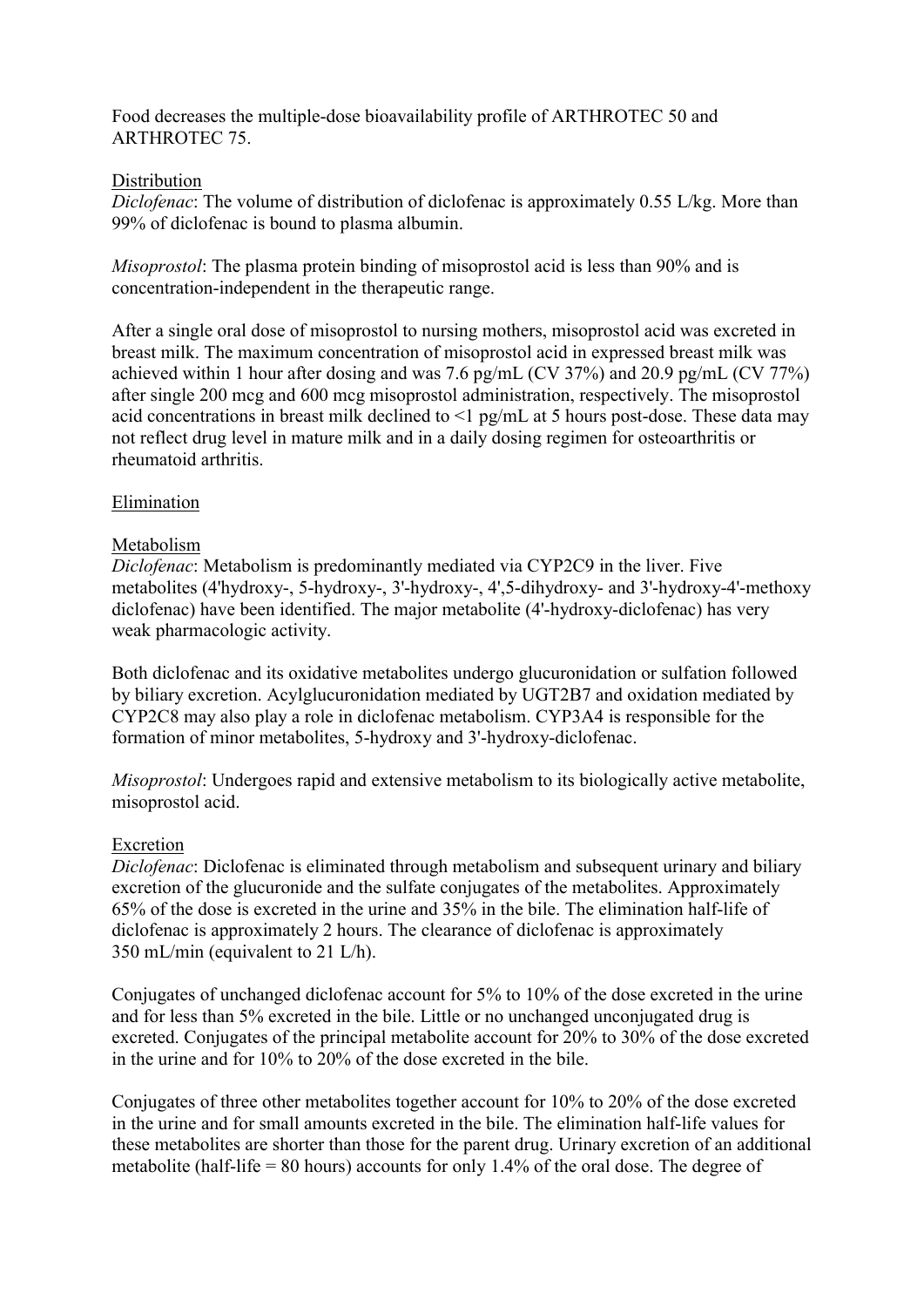accumulation of diclofenac metabolites is unknown. Some of the metabolites may have activity.

*Misoprostol*: After oral administration of radio-labeled misoprostol, approximately 70% of detected radioactivity appears in the urine. The elimination half-life is approximately 30 minutes.

#### Specific Populations

#### *Age: Geriatric Population*

A 4-week study, comparing plasma level profiles of diclofenac (50 mg two times a day) in younger adults (26–46 years,  $N=10$ ) versus elderly subjects (66–81 years,  $N=10$ ), did not show differences between age groups. In subjects over 64 years of age, the AUC for misoprostol acid was increased.

In a multiple-dose crossover study of 24 elderly subjects aged 65 years or older, the misoprostol contained in ARTHROTEC (two times a day) did not affect the pharmacokinetics of diclofenac.

#### *Race*

Pharmacokinetic differences due to race have not been identified.

#### *Renal Impairment*

In patients with renal impairment ( $N=5$ , creatinine clearance 3 to 42 mL/min) following intravenous administration of 50 mg diclofenac, AUC values and elimination rates were comparable to those in healthy subjects.

Pharmacokinetic studies with misoprostol in patients with varying degrees of renal impairment showed an approximate doubling of elimination half-life,  $C_{\text{max}}$ , and  $AUC$ compared to healthy subjects.

#### *Hepatic Impairment*

In patients with biopsy-confirmed cirrhosis or chronic active hepatitis (variably elevated transaminases and mildly elevated bilirubin, N=10), diclofenac concentrations and urinary elimination values following administration of 100 mg oral solution were comparable to those in healthy subjects.

In a study of subjects with mild to moderate hepatic impairment, mean misoprostol acid AUC and Cmax showed approximately twice high as the mean values obtained in healthy subjects. Three subjects who had the lowest antipyrine and lowest indocyanine green clearance values had the highest misoprostol acid AUC and  $C_{\text{max}}$  values.

#### Drug Interaction Studies

#### **Diclofenac**

*Aspirin:* When ARTHROTEC was administered with aspirin, the protein binding of diclofenac was reduced, although the clearance of the free diclofenac was not altered. The clinical significance of this interaction is not known. See Table 1 for clinically significant drug interactions of NSAIDs with aspirin *[see Drug Interactions (7)]*.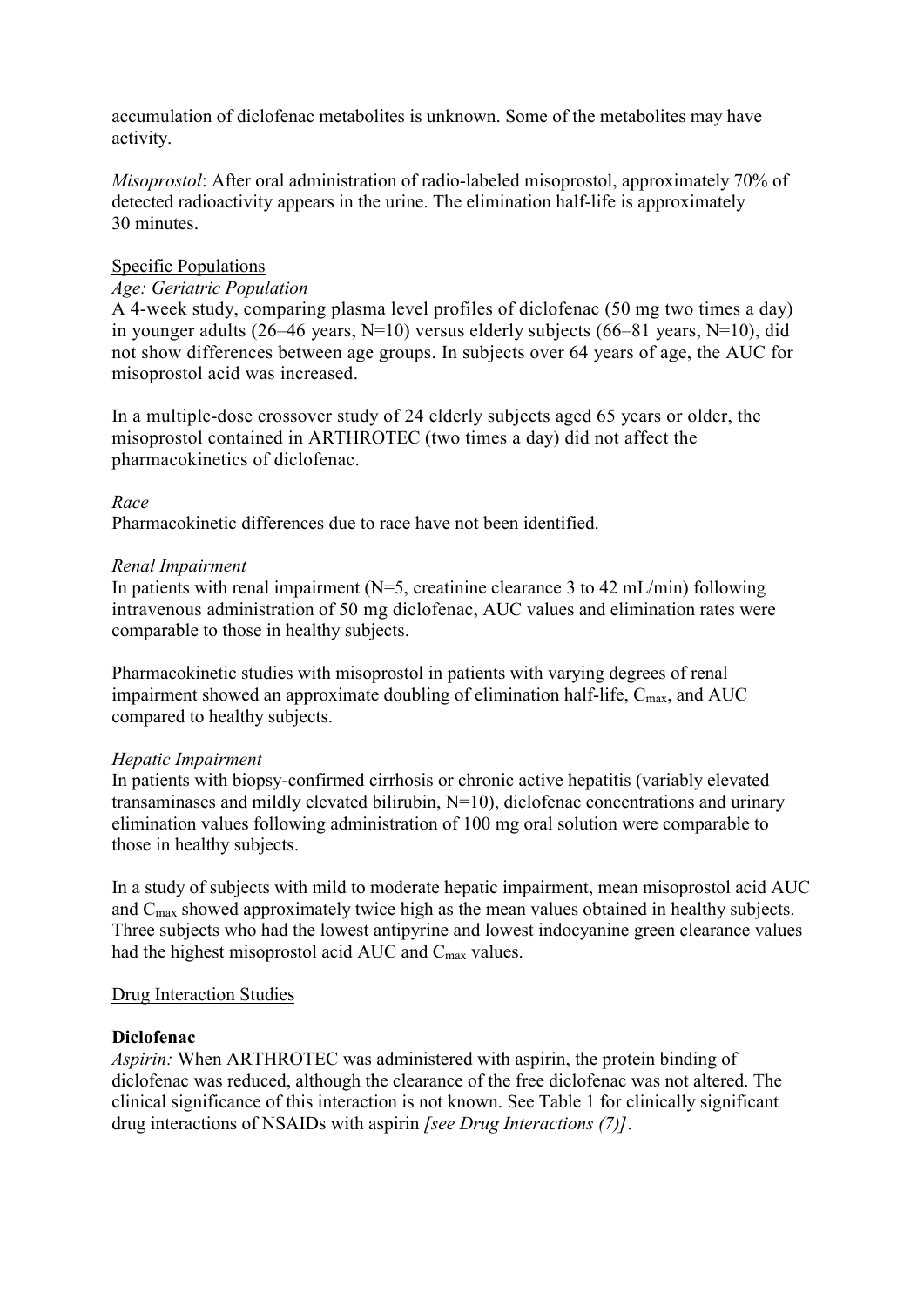*Voriconazole*: When a single dose diclofenac (50 mg) was coadministered with the last dose of voriconazole (400 mg every 12 hours on Day 1, followed by 200 mg every 12 hours on Day 2), the mean C<sub>max</sub> and AUC of diclofenac were increased by 114% and 78%, respectively, when compared to diclofenac alone *[see Drug Interactions (7)]*.

In vitro, diclofenac interferes minimally with the protein binding of prednisolone (10% decrease in binding). Benzylpenicillin, ampicillin, oxacillin, chlortetracycline, doxycycline, cephalothin, erythromycin, and sulfamethoxazole have no influence, in vitro, on the protein binding of diclofenac in human serum.

*Other drugs*: In small groups of patients (7 to 10 patients/interaction study), the concomitant administration of azathioprine, gold, chloroquine, D-penicillamine, prednisolone, doxycycline or digitoxin did not significantly affect C<sub>max</sub> and AUC of diclofenac.

#### **Misoprostol**

*Diazepam*: Misoprostol given for 1 week had no effect on the steady state pharmacokinetics of diazepam when the two drugs were administered 2 hours apart.

*Other drugs*: Pharmacokinetic studies also showed a lack of drug interaction with antipyrine or propranolol given with misoprostol.

## **13 NONCLINICAL TOXICOLOGY**

#### **13.1 Carcinogenesis, Mutagenesis, Impairment of Fertility**

#### Carcinogenesis

Long-term animal studies to evaluate the potential for carcinogenesis and animal studies to evaluate the effects on fertility have been performed with each component of ARTHROTEC given alone.

In a 24 month rat carcinogenicity study, misoprostol administered orally at doses up to 2.4 mg/kg/day (14.4 mg/m<sup>2</sup>/day, 24 times the MRHD of 0.6 mg/m<sup>2</sup>/day) was not tumorigenic. In a 21-month mouse carcinogenicity study, misoprostol administered orally at doses up to 16 mg/kg/day (48 mg/m<sup>2</sup>/day), 80 times the MRHD based on body surface area, was not tumorigenic.

In a 24-month rat carcinogenicity study, diclofenac sodium administered orally at up to  $2 \text{ mg/kg/day}$  (12 mg/m<sup>2</sup>/day) was not tumorigenic. In a 24-month mouse carcinogenicity study, oral diclofenac sodium at doses up to 0.3 mg/kg/day (0.9 mg/m $^2$ /day, 0.006 times the MRHD based on body surface area) in males and 1 mg/kg/day  $(3 \text{ mg/m}^2/\text{day})$ , 0.02 times the MRHD based on body surface area) in females was not tumorigenic.

#### Mutagenesis

Diclofenac sodium and misoprostol combination in 250:1 ratio was not genotoxic in the Ames test, the Chinese hamster ovary cell (CHO/HGPRT) forward mutation test, the rat lymphocyte chromosome aberration test, or the mouse bone marrow micronucleus test.

#### Impairment of Fertility

The effects of diclofenac sodium and misoprostol on male or female fertility have not been studied in animals; however, there are data with diclofenac sodium and misoprostol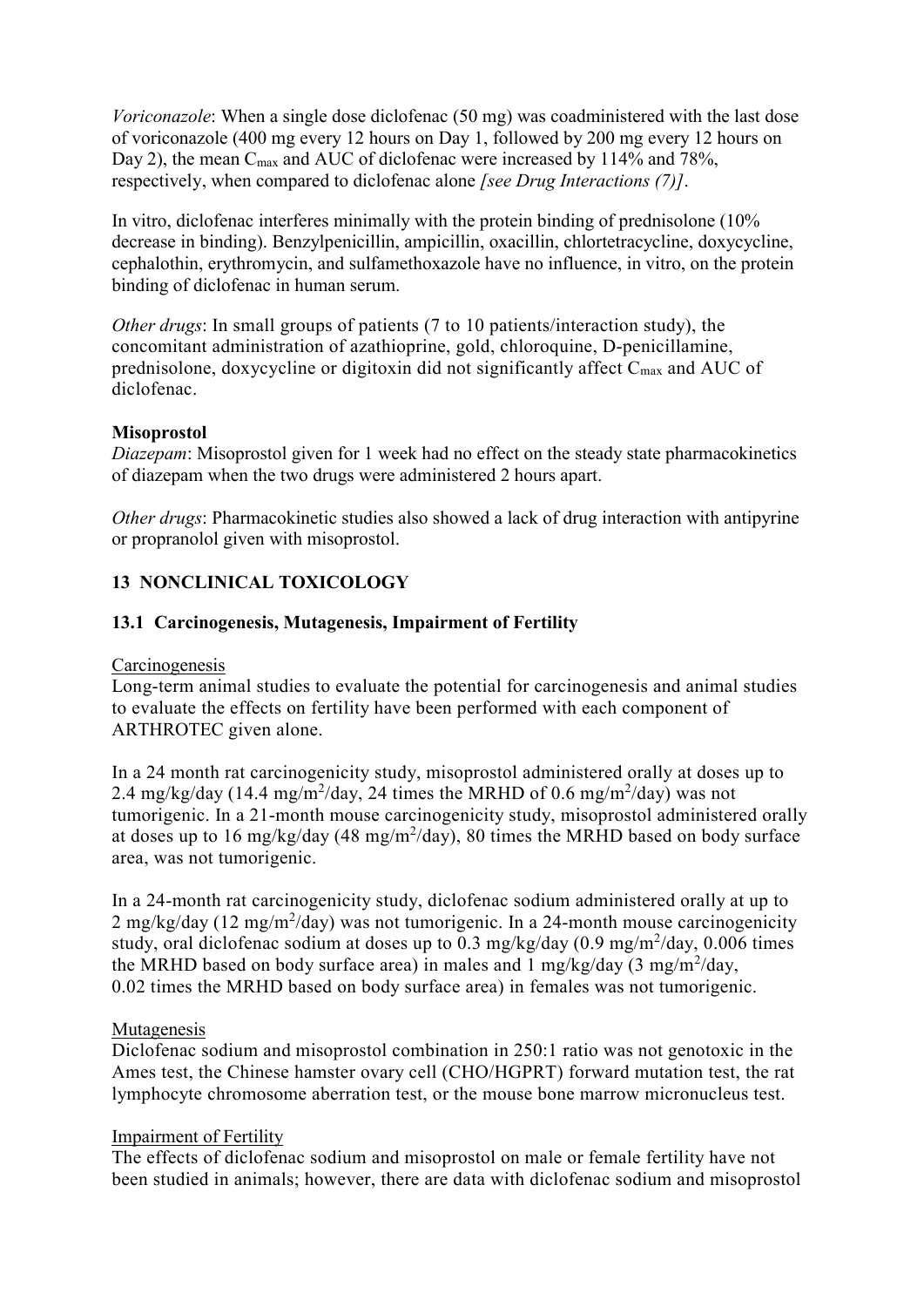given alone. Misoprostol, when administered to male and female breeding rats in an oral dose range of 0.1 to 10 mg/kg/day (0.6 to 60 mg/m<sup>2</sup>/day, 1 to 100 times the MRHD based on body surface area) produced dose-related pre- and postimplantation losses and a significant decrease in the number of live pups born at the highest dose  $(60 \text{ mg/m}^2/\text{day})$ , 100 times the MRHD based on body surface area). Diclofenac sodium at oral doses up to  $4 \text{ mg/kg/day}$  (24 mg/m<sup>2</sup>/day, 0.16 times the MRHD based on body surface area) was found to have no effect on fertility and reproductive performance of male and female rats.

## **13.2 Animal Toxicology**

A reversible increase in the number of normal surface gastric epithelial cells occurred in the dog, rat, and mouse during long-term toxicology studies with misoprostol. No such increase has been observed in humans administered misoprostol for up to 1 year. An apparent response of the female mouse to misoprostol in long-term studies at 100 to 1000 times the human dose was hyperostosis, mainly of the medulla of sternebrae. Hyperostosis did not occur in long-term studies in the dog and rat and has not been seen in humans treated with misoprostol.

## **14 CLINICAL STUDIES**

#### **Osteoarthritis**

Diclofenac sodium, as a single ingredient or in combination with misoprostol, has been shown to be effective in the management of the signs and symptoms of osteoarthritis.

#### **Rheumatoid arthritis**

Diclofenac sodium, as a single ingredient or in combination with misoprostol, has been shown to be effective in the management of the signs and symptoms of rheumatoid arthritis.

#### **Upper gastrointestinal safety**

Diclofenac, and other NSAIDs, have caused serious gastrointestinal toxicity, such as bleeding, ulceration, and perforation of the stomach, small intestine or large intestine. Misoprostol has been shown to reduce the incidence of endoscopically diagnosed NSAID-induced gastric and duodenal ulcers. In a 12-week, randomized, double-blind, dose-response study, misoprostol 200 mcg administered four, three or two times a day, was significantly more effective than placebo in reducing the incidence of gastric ulcer in osteoarthritis and rheumatoid arthritis patients using a variety of NSAIDs. The three times a day regimen was therapeutically equivalent to misoprostol 200 mcg four times a day with respect to the prevention of gastric ulcers. Misoprostol 200 mcg given two times a day was less effective than 200 mcg given three or four times a day. The incidence of NSAID-induced duodenal ulcer was also significantly reduced with all three regimens of misoprostol compared to placebo (see Table 3).

| Table 3                                   |         |                    |                      |                     |
|-------------------------------------------|---------|--------------------|----------------------|---------------------|
| <b>Misoprostol 200 mcg Dosage Regimen</b> |         |                    |                      |                     |
|                                           | Placebo | two times a<br>day | three times a<br>dav | four times a<br>dav |
| Gastric ulcer                             | 11%     | $6\%*$             | $3\%*$               | $3\%*$              |
| Duodenal ulcer                            | 6%      | $2\%*$             | $3\%*$               | $1\%*$              |

N=1623; 12 weeks

\*Misoprostol significantly different from placebo (p<0.05)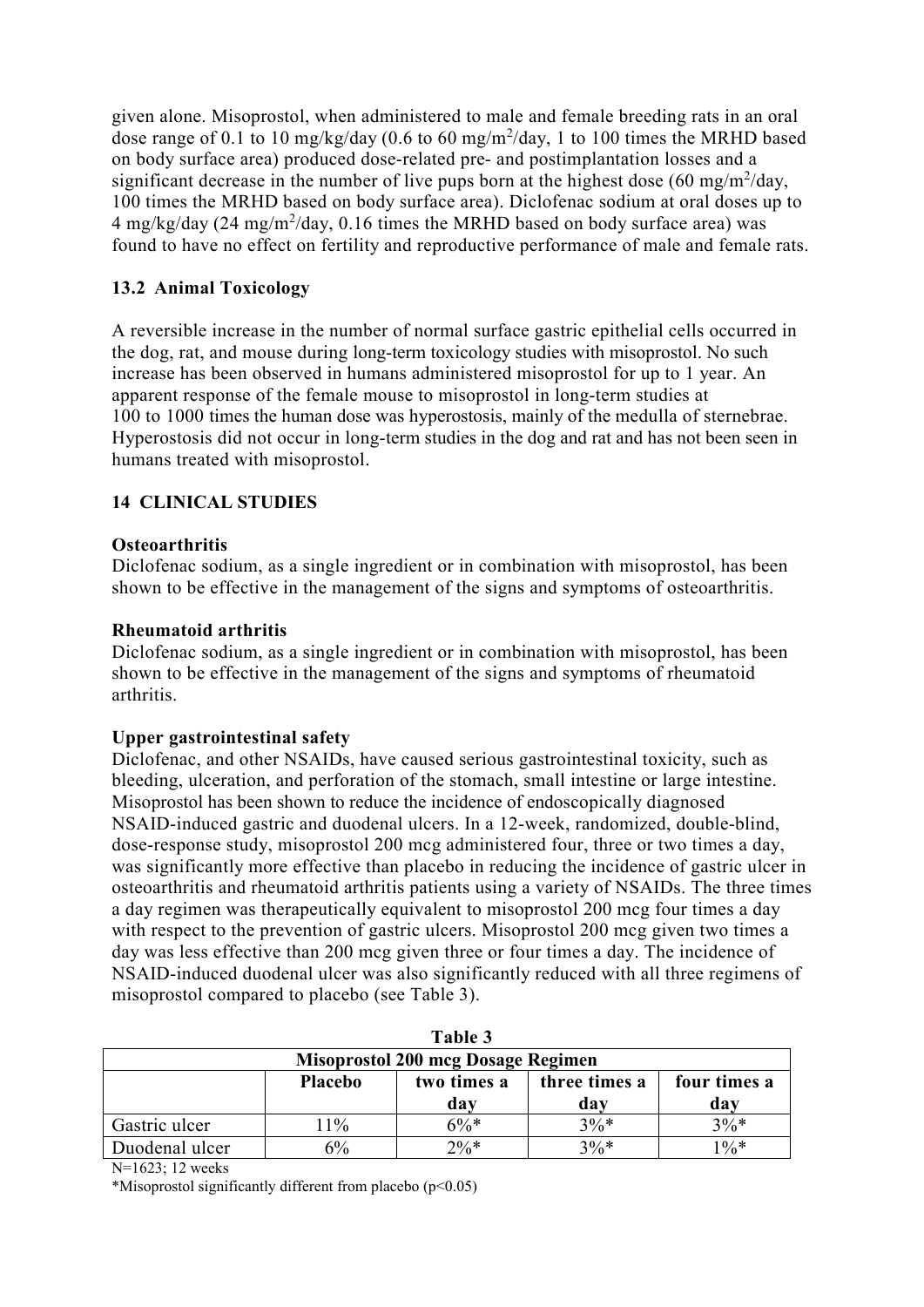Results of a study in 572 patients with osteoarthritis demonstrate that patients receiving ARTHROTEC have a lower incidence of endoscopically defined gastric ulcers compared to patients receiving diclofenac sodium (see Table 4).

| Table 4                                                               |         |                 |  |
|-----------------------------------------------------------------------|---------|-----------------|--|
| Osteoarthritis patients with history of<br><b>Incidence of ulcers</b> |         |                 |  |
| ulcer or erosive disease $(N=572)$ , 6 weeks                          | Gastric | <b>Duodenal</b> |  |
| ARTHROTEC 50 three times a day                                        | $3\%*$  | 6%              |  |
| ARTHROTEC 75 two times a day                                          | $4\%*$  | 3%              |  |
| Diclofenac sodium 75 mg two times a day                               | $11\%$  | $7\%$           |  |
| Placebo                                                               | 3%      | $1\%$           |  |

\*Statistically significantly different from diclofenac  $(p<0.05)$ 

## **16 HOW SUPPLIED/STORAGE AND HANDLING**

ARTHROTEC (diclofenac sodium and misoprostol) delayed-release tablets are supplied as:

- 50 mg diclofenac sodium and 200 mcg misoprostol as round, biconvex, white to offwhite tablets imprinted with four "A's" encircling a "50" in the middle on one side and "SEARLE" and "1411" on the other.
- 75 mg diclofenac sodium and 200 mcg misoprostol as round, biconvex, white to offwhite tablets imprinted with four "A's" encircling a "75" in the middle on one side and "SEARLE" and "1421" on the other.

The dosage strengths are supplied in:

| <b>Strength</b>     |                                                       | <b>NDC Number</b>  | <b>Size</b>  |
|---------------------|-------------------------------------------------------|--------------------|--------------|
| <b>ARTHROTEC 50</b> | 50 mg diclofenac sodium                               | 0025-1411-60       | bottle of 60 |
|                     | and<br>200 mcg misoprostol                            | 0025-1411-90       | bottle of 90 |
| <b>ARTHROTEC 75</b> | 75 mg diclofenac sodium<br>and<br>200 mcg misoprostol | $0025 - 1421 - 60$ | bottle of 60 |

Store at 20 $^{\circ}$ C to 25 $^{\circ}$ C (68 $^{\circ}$ F to 77 $^{\circ}$ F). Excursions permitted to 15 $^{\circ}$ C to 30 $^{\circ}$ C (59 $^{\circ}$ F to 86 $^{\circ}$ F) [See USP Controlled Room Temperature].

# **17 PATIENT COUNSELING INFORMATION**

Advise the patient to read the FDA-approved patient labeling (Medication Guide). Inform patients, families, or their caregivers of the following information before initiating therapy with ARTHROTEC and periodically during the course of ongoing therapy.

Embryo-Fetal Toxicity

 Advise females that ARTHROTEC is contraindicated in pregnant women. Use of misoprostol, a component of ARTHROTEC during pregnancy can result in maternal and fetal harm, including abortion, premature birth, birth defects and uterine rupture. Use of diclofenac may cause oligohydramnios/fetal renal dysfunction and premature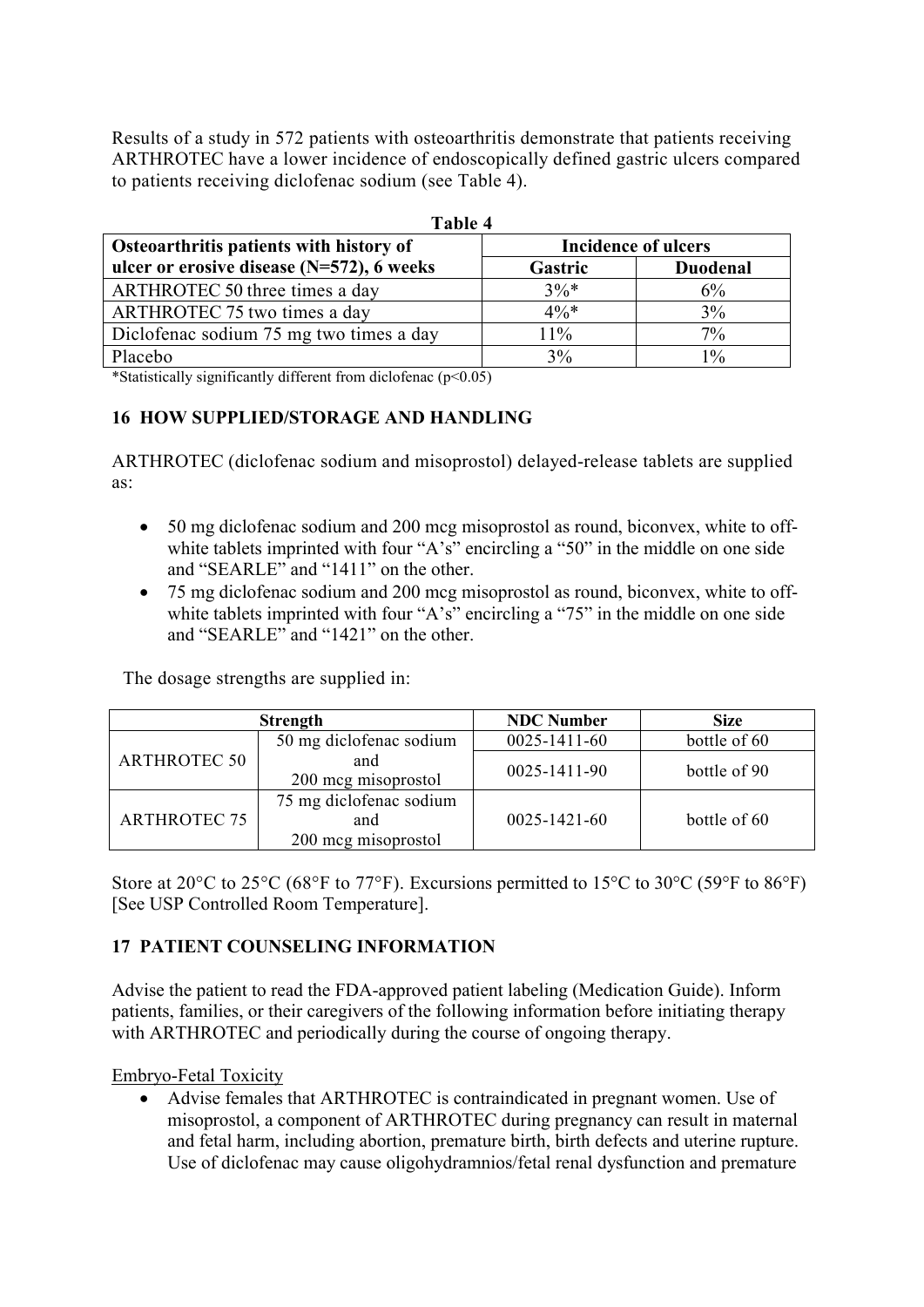closure of the fetal ductus arteriosus *[see Warnings and Precautions (5.11), Use in Specific Populations (8.1)].*

- Advise patients not to give ARTHROTEC to other females of reproductive potential *[see Boxed Warning]*.
- Advise females of reproductive potential of the potential risk to a fetus and to use effective contraception during treatment with ARTHROTEC. Advise females to inform their healthcare provider of a known or suspected pregnancy *[see Contraindications (4) and Use in Specific Populations (8.3)]*.

#### Infertility

Advise females of reproductive potential that ARTHROTEC may delay or prevent rupture of ovarian follicles, which has been associated with reversible infertility in some women *[see Use in Specific Populations (8.3)]*.

#### Cardiovascular Thrombotic Events

Advise patients to be alert for the symptoms of cardiovascular thrombotic events, including chest pain, shortness of breath, weakness, or slurring of speech, and to report any of these symptoms to their health care provider immediately *[see Warnings and Precautions (5.1)]*.

#### Gastrointestinal Bleeding, Ulceration, and Perforation

Advise patients to report symptoms of ulcerations and bleeding, including epigastric pain, dyspepsia, melena, and hematemesis to their health care provider. In the setting of concomitant use of low-dose aspirin for cardiac prophylaxis, inform patients of the increased risk for and the signs and symptoms of GI bleeding *[see Warnings and Precautions (5.2)]*.

#### Hepatotoxicity

Inform patients of the warning signs and symptoms of hepatotoxicity (e.g., nausea, fatigue, lethargy, pruritus, diarrhea, jaundice, right upper quadrant tenderness, and "flu-like" symptoms). If these occur, instruct patients to stop ARTHROTEC and seek immediate medical therapy *[see Warnings and Precautions (5.3)]*.

#### Heart Failure and Edema

Advise patients to be alert for the symptoms of congestive heart failure including shortness of breath, unexplained weight gain, or edema and to contact their healthcare provider if such symptoms occur *[see Warnings and Precautions (5.5)]*.

#### Anaphylactic Reactions

Inform patients of the signs of an anaphylactic reaction (e.g., difficulty breathing, swelling of the face or throat). Instruct patients to seek immediate emergency help if these occur *[see Contraindications (4) and Warnings and Precautions (5.7)]*.

#### Serious Skin Reactions, including DRESS

Advise patients to stop taking ARTHROTEC immediately if they develop any type of rash or fever and contact their healthcare provider as soon as possible *[see Warnings and Precautions (5.9, 5.10)]*.

#### Avoid Concomitant Use of NSAIDs

Inform patients that the concomitant use of ARTHROTEC with other NSAIDs or salicylates (e.g., diflunisal, salsalate) is not recommended due to the increased risk of gastrointestinal toxicity, and little or no increase in efficacy *[see Warnings and Precautions (5.2) and Drug*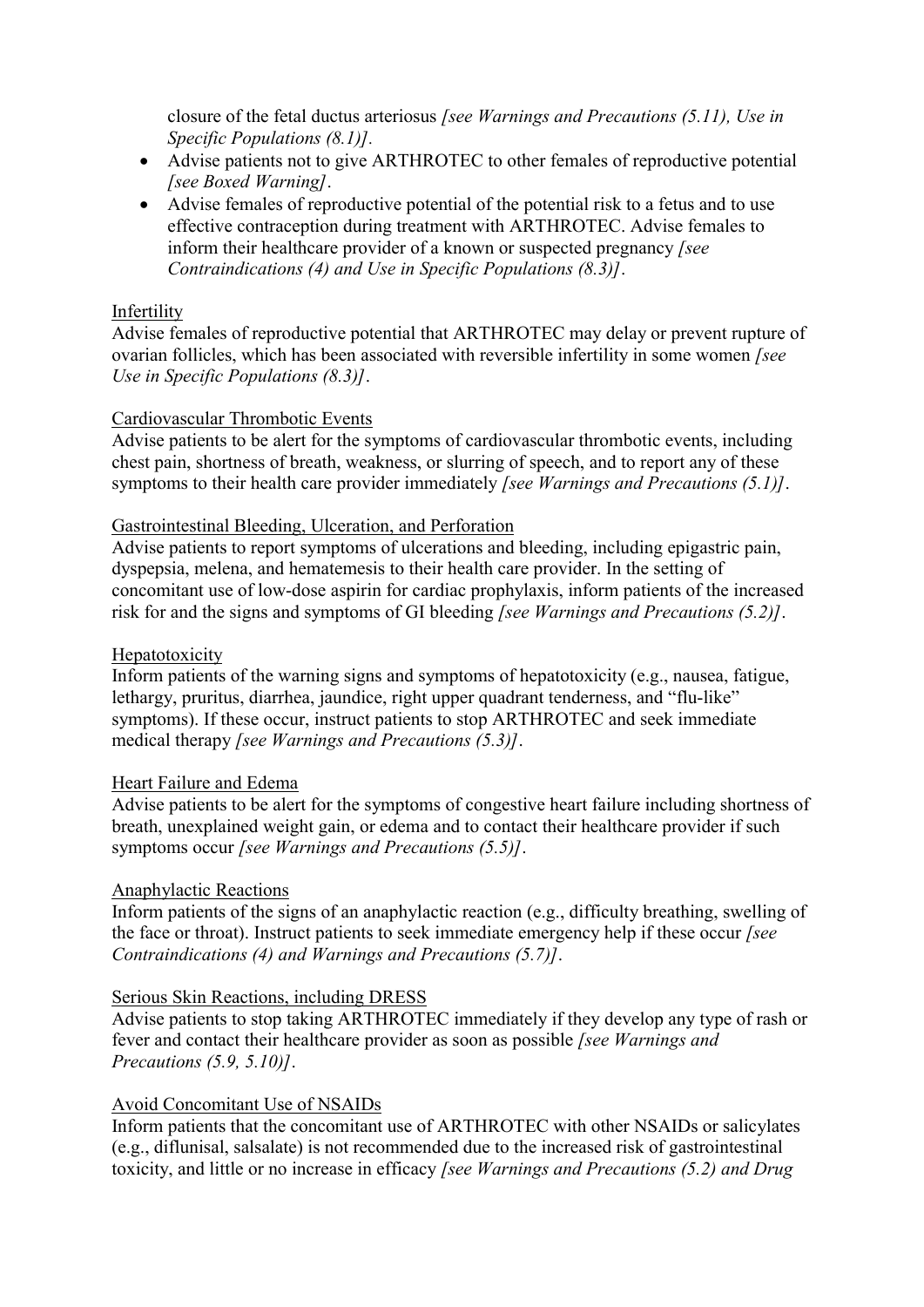*Interactions (7)].* Alert patients that NSAIDs may be present in "over the counter" medications for treatment of colds, fever, or insomnia.

Use of NSAIDS and Low-Dose Aspirin

Inform patients not to use low-dose aspirin concomitantly with ARTHROTEC until they talk to their healthcare provider *[see Drug Interactions (7)]*.

This product's labeling may have been updated. For the most recent prescribing information, please visit [www.pfizer.com](http://www.pfizer.com/).

Distributed by



LAB-0061-29.0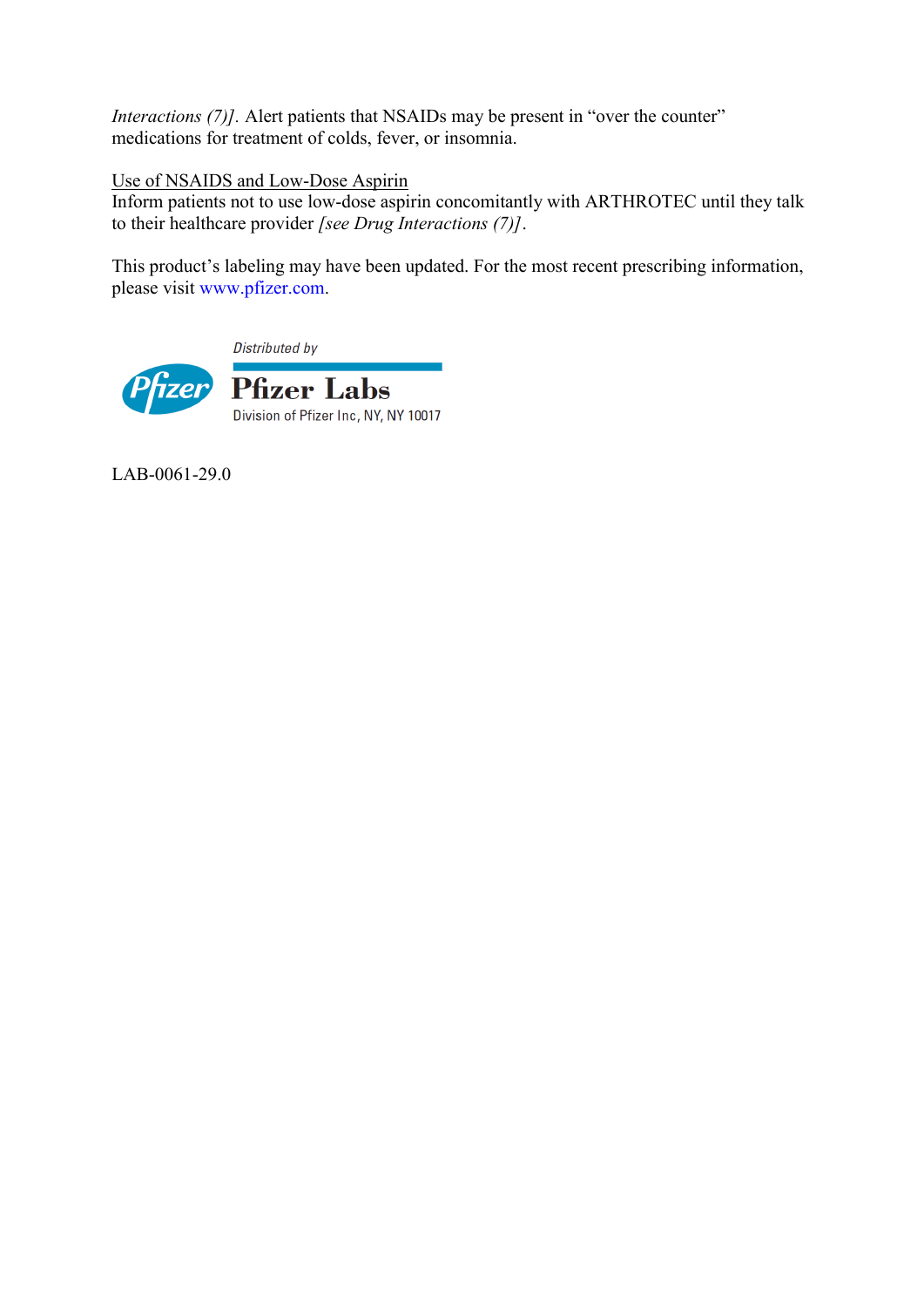# **Medication Guide for Arthrotec A combination of diclofenac a Nonsteroidal Anti-inflammatory Drug (NSAID) and misoprostol a GI mucosal protective prostaglandin E<sup>1</sup> analog**

## **What is the most important information I should know about Arthrotec?**

Arthrotec contains diclofenac (a nonsteroidal anti-inflammatory drug (NSAID)) and misoprostol, and can cause abortion, premature birth, birth defects, and the uterus to tear (uterine rupture). The risk of uterine rupture increases as your pregnancy advances, if you have given birth to 5 or more children, and if you have had surgery on the uterus, such as a cesarean delivery. **Do not take Arthrotec if you are pregnant**.

## **What is the most important information I should know about medicines containing Nonsteroidal Anti-inflammatory Drugs (NSAIDs)?**

**NSAIDs can cause serious side effects, including:**

- **Increased risk of a heart attack or stroke that can lead to death.** This risk may happen early in treatment and may increase:
	- o with increasing doses of NSAIDs
	- o with longer use of NSAIDs

**Do not take NSAID containing medicines right before or after a heart surgery called a "coronary artery bypass graft (CABG)."**

**Avoid taking NSAID containing medicines after a recent heart attack, unless your healthcare provider tells you to. You may have an increased risk of another heart attack if you take NSAIDs after a recent heart attack**

- **Increased risk of bleeding, ulcers, and tears (perforation) of the esophagus (tube leading from the mouth to the stomach), stomach and intestines:**
	- o anytime during use
	- o without warning symptoms
	- o that may cause death

# **The risk of getting an ulcer or bleeding increases with:**

- o past history of stomach ulcers, or stomach or intestinal bleeding with use of NSAIDs
- o taking medicines called "corticosteroids", "antiplatelet drugs", "anticoagulants", "SSRIs", or "SNRIs"
- o increasing doses of NSAIDs
- o longer use of NSAIDs
- o smoking
- o drinking alcohol
- o older age
- o poor health
- o advanced liver disease
- o bleeding problems

## **NSAID containing medicines should only be used:**

- o exactly as prescribed
- o at the lowest dose possible for your treatment
- o for the shortest time needed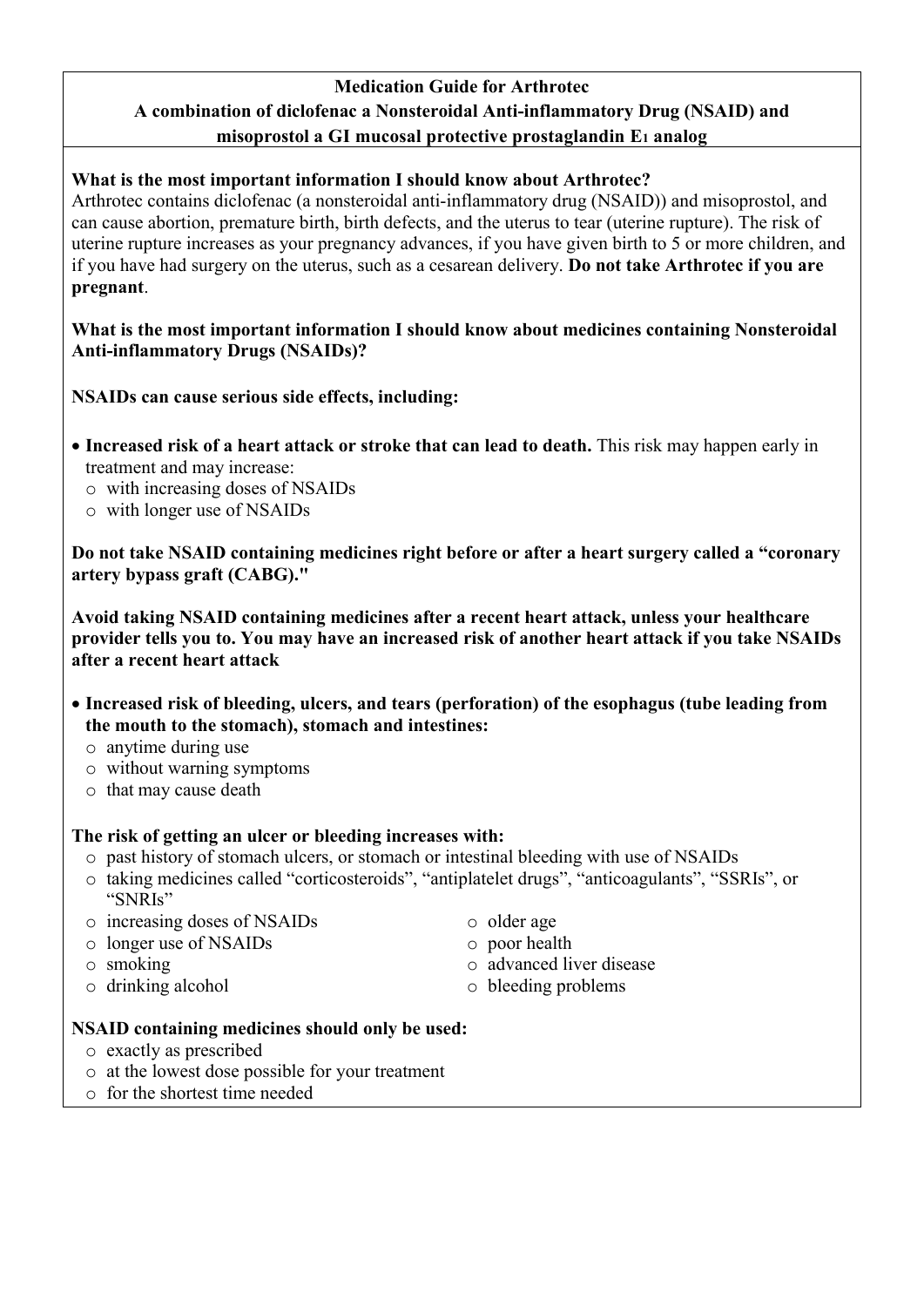# **What is Arthrotec?**

Arthrotec contains 2 medicines:

- 1. Diclofenac is a non-steroidal anti-inflammatory drug (NSAID). **See "What is the most important information I should know about medicines called Nonsteroidal Anti-inflammatory Drugs (NSAIDs)?**
- 2. Misoprostol is a medicine used to protect the lining of the esophagus, stomach and intestines while taking diclofenac.

Arthrotec is a prescription medicine used to treat:

 symptoms of osteoarthritis or rheumatoid arthritis in people at high risk of developing stomach (gastric) and intestinal (duodenal) ulcers while taking NSAIDs.

# **What are NSAIDs?**

NSAIDs are used to treat pain and redness, swelling, and heat (inflammation) from medical conditions such as different types of arthritis, menstrual cramps, and other types of short-term pain.

# **Who should not take Arthrotec?**

## **Do not take Arthrotec:**

- if you are allergic to diclofenac, misoprostol or any other ingredients in Arthrotec. See the end of this Medication Guide for a list of ingredients in Arthrotec.
- if you have had an asthma attack, hives, or other allergic reaction with aspirin or any other NSAIDs.
- right before or after heart bypass surgery.
- if you are pregnant.
- If you currently have bleeding in your stomach (gastrointestinal bleeding).

## **Before taking Arthrotec, tell your healthcare provider about all of your medical conditions, including if you:**

- have liver or kidney problems.
- have high blood pressure.
- have asthma.
- are pregnant or plan to become pregnant. See "Who should not take Arthrotec?"
- are breastfeeding or plan to breast feed.

**Tell your healthcare provider about all of the medicines you take, including prescription or overthe-counter medicines, vitamins or herbal supplements.** NSAIDs and some other medicines can interact with each other and cause serious side effects. **Do not start taking any new medicine without talking to your healthcare provider first.**

# **What are the possible side effects of NSAIDs?**

# **NSAIDs can cause serious side effects, including:**

**See "What is the most important information I should know about medicines called Nonsteroidal Anti-inflammatory Drugs (NSAIDs)?**

- new or worse high blood pressure
- heart failure
- liver problems including liver failure
- kidney problems including kidney failure
- low red blood cells (anemia)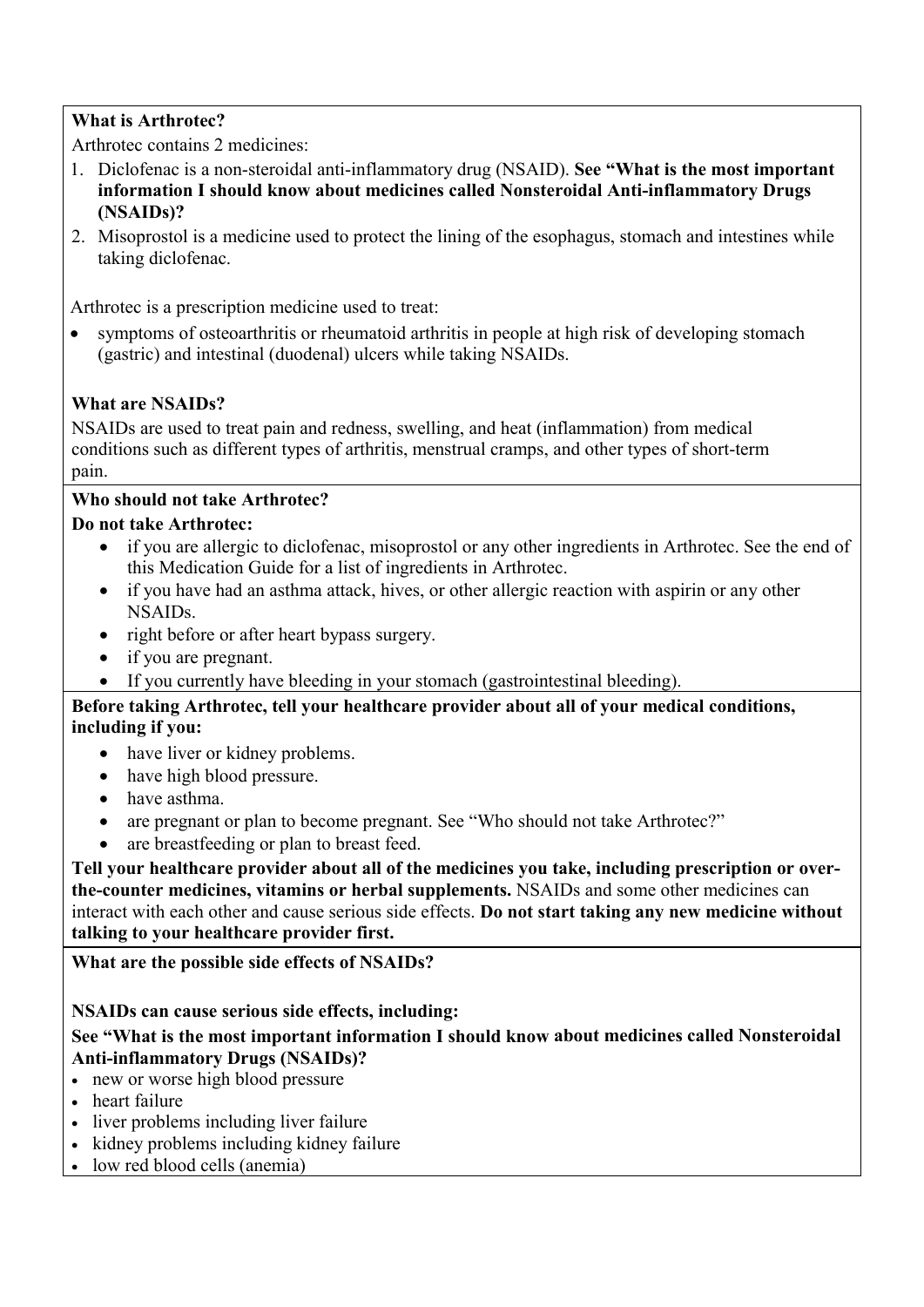- life-threatening skin reactions
- life-threatening allergic reactions
- **Other side effects of NSAIDs include:** stomach pain, constipation, diarrhea, gas, heartburn, nausea, vomiting, and dizziness

## **Get emergency help right away if you get any of the following symptoms:**

- shortness of breath or trouble breathing
- chest pain

• slurred speech

- 
- weakness in one part or side of your body
- swelling of the face or throat

## **Stop taking your NSAID and call your healthcare provider right away if you get any of the following symptoms:**

- nausea
- more tired or weaker than usual
- diarrhea
- itching
- your skin or eyes look yellow
- indigestion or stomach pain
- flu-like symptoms
- vomit blood
- there is blood in your bowel movement or it is black and sticky like tar
- unusual weight gain
- skin rash or blisters with fever
- swelling of the arms, legs, hands and feet

## **If you take too much of your NSAID, call your healthcare provider or get medical help right away.**

These are not all the possible side effects of NSAIDs. For more information, ask your healthcare provider or pharmacist about NSAIDs.

Call your doctor for medical advice about side effects. You may report side effects to FDA at 1-800-FDA-1088.

# **Other information about NSAIDs**

- Aspirin is an NSAID but it does not increase the chance of a heart attack. Aspirin can cause bleeding in the brain, stomach, and intestines. Aspirin can also cause ulcers in the stomach and intestines.
- Some NSAIDs are sold in lower doses without a prescription (over-the-counter). Talk to your healthcare provider before using over-the-counter NSAIDs for more than 10 days.

## **General information about the safe and effective use of NSAIDs**

Medicines are sometimes prescribed for purposes other than those listed in a Medication Guide. Do not use NSAIDs for a condition for which it was not prescribed. Do not give NSAIDs to other people, even if they have the same symptoms that you have. It may harm them.

If you would like more information about NSAIDs, talk with your healthcare provider. You can ask your pharmacist or healthcare provider for information about NSAIDs that is written for health professionals.